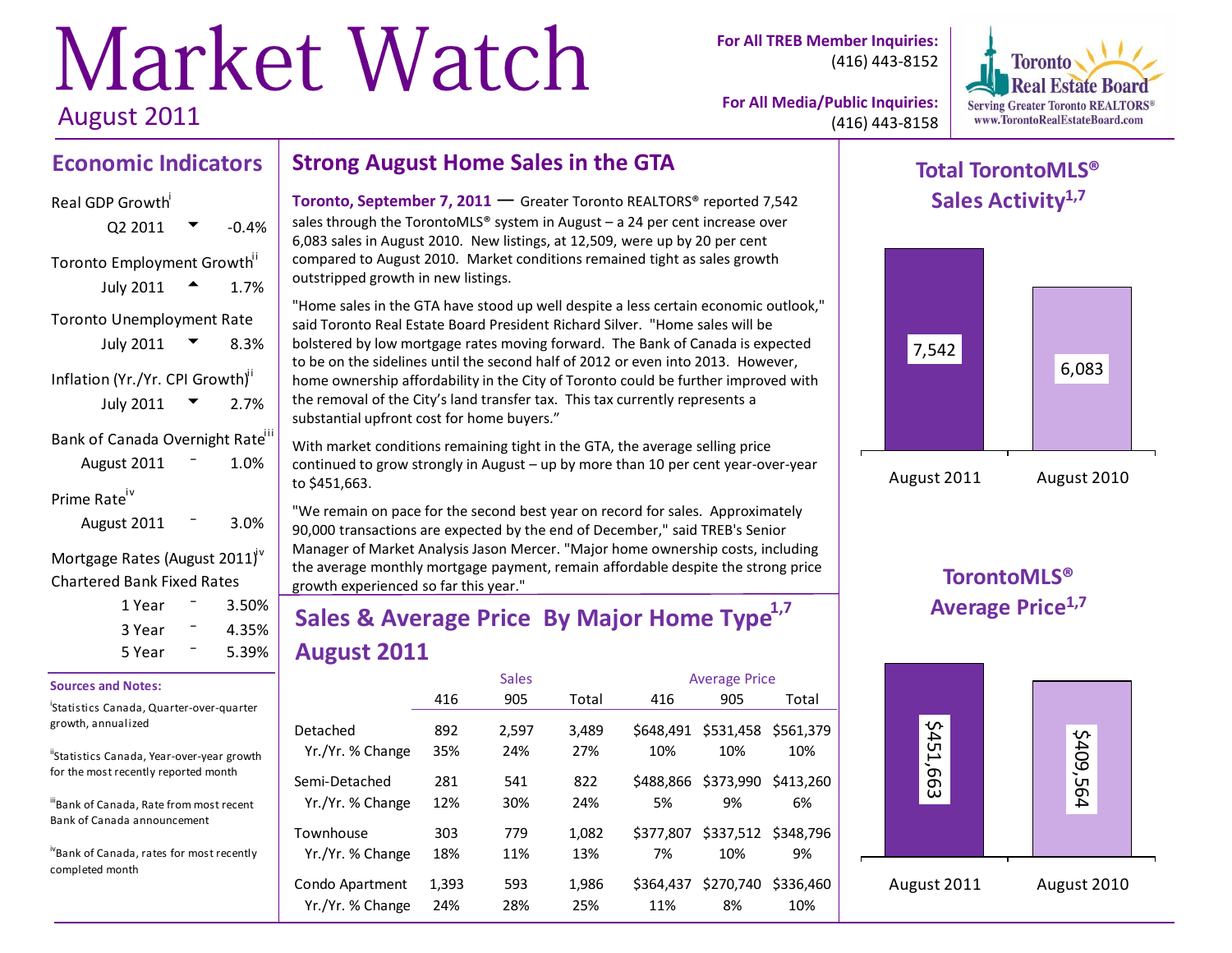# SALES BY PRICE RANGE AND HOUSE TYPE $^{1,7}$  AUGUST 2011

| <b>Price Range</b>          | <b>Detached</b> | Semi-Detached | Att/Row/Twnhouse | <b>Condo Townhouse</b> | <b>Condo Apt</b> | Link         | Co-op Apt      | <b>Det Condo</b> | <b>Co-ownership Apt</b> | <b>Total</b> |
|-----------------------------|-----------------|---------------|------------------|------------------------|------------------|--------------|----------------|------------------|-------------------------|--------------|
| \$0 to \$99,999             | 3               | $\mathbf 0$   | $\Omega$         | 3                      | 16               | $\mathbf{0}$ | $\mathbf{0}$   | $\mathbf{0}$     | O                       | 22           |
| \$100,000 to \$199,999      | 79              | 11            |                  | 76                     | 260              |              |                | $\Omega$         |                         | 436          |
| \$200,000 to \$299,999      | 318             | 88            | 100              | 214                    | 709              | 30           |                | $\overline{3}$   |                         | 1,466        |
| \$300,000 to \$399,999      | 652             | 349           | 188              | 226                    | 570              | 33           |                |                  |                         | 2,024        |
| \$400,000 to \$499,999      | 701             | 253           | 134              | 38                     | 250              | 54           |                | $\overline{3}$   |                         | 1,434        |
| \$500,000 to \$599,999      | 608             | 64            | 35               | 21                     | 101              | 17           |                |                  |                         | 846          |
| \$600,000 to \$699,999      | 428             | 26            | 12               | 10                     | 25               | 5            | $\overline{0}$ | $\mathbf 0$      |                         | 506          |
| \$700,000 to \$799,999      | 244             | 16            |                  | 3                      | 20               | $\Omega$     |                |                  |                         | 290          |
| \$800,000 to \$899,999      | 159             | 4             |                  |                        | 6                | $\mathbf 0$  |                | $\mathbf 0$      |                         | 176          |
| \$900,000 to \$999,999      | 86              |               |                  |                        |                  | $\Omega$     |                |                  |                         | 93           |
| \$1,000,000 to \$1,249,999  | 97              | 5             |                  | $\mathbf 0$            | 9                | $\Omega$     | $\overline{0}$ | $\Omega$         |                         | 113          |
| \$1,250,000 to \$1,499,999  | 55              | 4             |                  | $\Omega$               |                  | $\Omega$     | $\Omega$       | $\Omega$         |                         | 67           |
| \$1,500,000 to \$1,749,999  | 26              | $\mathbf 0$   |                  |                        |                  | $\mathbf{0}$ | $\Omega$       | $\mathbf 0$      |                         | 31           |
| \$1,750,000 to \$1,999,999  |                 | 0             |                  |                        |                  |              |                |                  |                         |              |
| $$2,000,000+$               | 28              | $\Omega$      |                  |                        |                  | $\Omega$     |                |                  |                         | 33           |
| <b>Total Sales</b>          | 3,489           | 822           | 485              | 597                    | 1,986            | 140          | 10             | 8                |                         | 7,542        |
| <b>Share of Total Sales</b> | 46.3%           | 10.9%         | 6.4%             | 7.9%                   | 26.3%            | 1.9%         | 0.1%           | 0.1%             | 0.1%                    |              |
| <b>Average Price</b>        | \$561,379       | \$413,260     | \$391,818        | \$313,846              | \$336,460        | \$400,206    | \$240,500      | \$354,169        | \$243,500               | \$451,663    |

### SALES BY PRICE RANGE AND HOUSE TYPE<sup>1,7</sup>  $\sqrt{2}$  and  $\sqrt{2}$  and  $\sqrt{2}$  and  $\sqrt{2}$  and  $\sqrt{2}$  and  $\sqrt{2}$  and  $\sqrt{2}$  and  $\sqrt{2}$  and  $\sqrt{2}$  and  $\sqrt{2}$  and  $\sqrt{2}$  and  $\sqrt{2}$  and  $\sqrt{2}$  and  $\sqrt{2}$  and  $\sqrt{2}$  and

| <b>Price Range</b>          | <b>Detached</b> | Semi-Detached | Att/Row/Twnhouse   Condo Townhouse |           | <b>Condo Apt</b> | Link      | Co-op Apt | <b>Det Condo</b> | <b>Co-ownership Apt</b> | <b>Total</b> |
|-----------------------------|-----------------|---------------|------------------------------------|-----------|------------------|-----------|-----------|------------------|-------------------------|--------------|
| \$0 to \$99,999             | 24              |               | כ                                  | 36        | 155              | 0         | 11        | 0                |                         | 236          |
| \$100,000 to \$199,999      | 561             | 161           | 60                                 | 619       | 2,311            | 15        | 40        |                  | 15                      | 3,784        |
| \$200,000 to \$299,999      | 2,697           | 802           | 940                                | 1,815     | 5,222            | 263       | 17        | 22               | 27                      | 11,805       |
| \$300,000 to \$399,999      | 5,798           | 2,762         | 1,805                              | 1,779     | 4,592            | 256       | 13        | 20               |                         | 17,030       |
| \$400,000 to \$499,999      | 6,249           | 1,935         | 1,050                              | 391       | 1,777            | 374       | 6         | 16               |                         | 11,798       |
| \$500,000 to \$599,999      | 5,042           | 591           | 379                                | 155       | 731              | 124       |           | 6                |                         | 7,033        |
| \$600,000 to \$699,999      | 3,315           | 342           | 152                                | 96        | 278              | 19        |           | $\mathbf 0$      |                         | 4,202        |
| \$700,000 to \$799,999      | 1,891           | 175           | 72                                 | 36        | 150              |           |           |                  |                         | 2,328        |
| \$800,000 to \$899,999      | 1,208           | 87            | 37                                 | 20        | 64               |           |           | $\overline{2}$   |                         | 1,418        |
| \$900,000 to \$999,999      | 717             | 30            | 14                                 | 12        | 42               |           |           | 0                |                         | 815          |
| \$1,000,000 to \$1,249,999  | 969             | 45            | 13                                 | 10        | 69               |           |           | 0                |                         | 1,107        |
| \$1,250,000 to \$1,499,999  | 577             | 21            | 8                                  | 6         | 27               |           |           | 0                |                         | 639          |
| \$1,500,000 to \$1,749,999  | 291             | 14            |                                    |           | 26               | 0         | 0         | 0                |                         | 337          |
| \$1,750,000 to \$1,999,999  | 169             | 9             |                                    | 0         |                  |           |           |                  |                         | 190          |
| $$2,000,000 +$              | 391             | 14            |                                    | $\Omega$  | 30               |           |           | $\Omega$         |                         | 435          |
| <b>Total Sales</b>          | 29,899          | 6,989         | 4,541                              | 4,977     | 15,483           | 1,053     | 92        | 71               | 52                      | 63,157       |
| <b>Share of Total Sales</b> | 47.3%           | 11.1%         | 7.2%                               | 7.9%      | 24.5%            | 1.7%      | 0.1%      | 0.1%             | 0.1%                    |              |
| <b>Average Price</b>        | \$581,139       | \$428,940     | \$393,944                          | \$315,865 | \$329,588        | \$387,813 | \$228,330 | \$401,288        | \$221,492               | \$464,029    |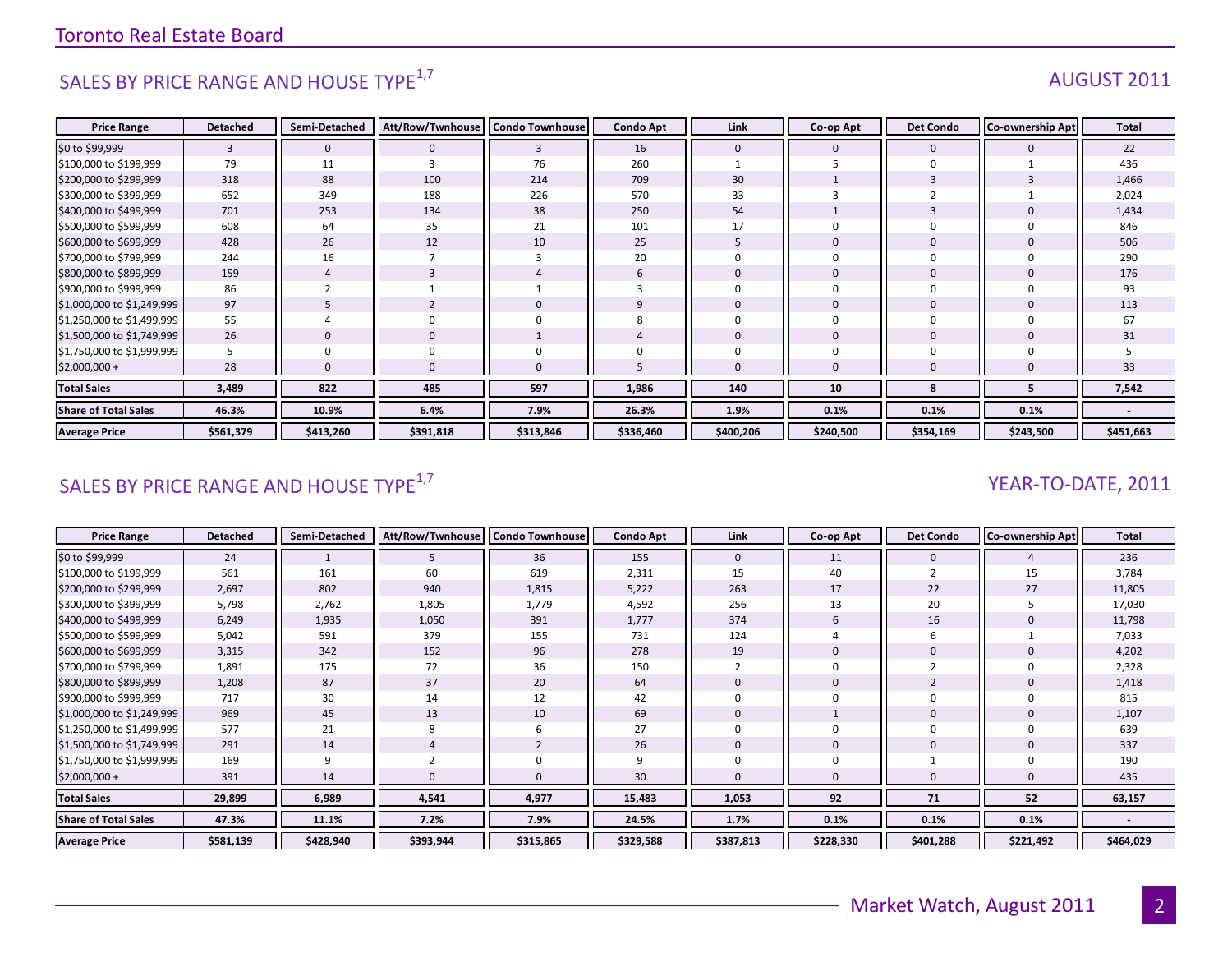### **ALL HOME TYPES, AUGUST 2011** ALL TREB AREAS

|                                  | <b>Number of Sales</b> | Dollar Volume <sup>1</sup> | Avg. Price Level | Median Price <sup>1</sup> | New Listings <sup>2</sup> | Active Listings <sup>3</sup> | Avg. SP/LP <sup>4</sup> | Avg. DOM <sup>5</sup> |
|----------------------------------|------------------------|----------------------------|------------------|---------------------------|---------------------------|------------------------------|-------------------------|-----------------------|
| <b>TREB Total</b>                | 7,542                  | \$3,406,442,822            | \$451,663        | \$389,275                 | 12,509                    | 17,258                       | 98%                     | 27                    |
| <b>Halton Region</b>             | 438                    | \$226,061,614              | \$516,122        | \$443,500                 | 683                       | 986                          | 97%                     | 27                    |
| <b>Burlington</b>                | 61                     | \$24,858,350               | \$407,514        | \$360,000                 | 88                        | 143                          | 98%                     | 30                    |
| <b>Halton Hills</b>              | 87                     | \$40,384,350               | \$464,188        | \$432,500                 | 107                       | 184                          | 98%                     | 34                    |
| Milton                           | 139                    | \$62,081,664               | \$446,631        | \$428,000                 | 223                       | 224                          | 98%                     | 18                    |
| Oakville                         | 151                    | \$98,737,250               | \$653,889        | \$552,250                 | 265                       | 435                          | 96%                     | 29                    |
| <b>Peel Region</b>               | 1,692                  | \$695,856,560              | \$411,263        | \$376,000                 | 2,898                     | 3,498                        | 98%                     | 23                    |
| Brampton                         | 692                    | \$271,775,041              | \$392,738        | \$372,750                 | 1,298                     | 1,447                        | 97%                     | 23                    |
| Caledon                          | 66                     | \$33,637,450               | \$509,658        | \$492,000                 | 132                       | 278                          | 97%                     | 36                    |
| Mississauga                      | 934                    | \$390,444,069              | \$418,034        | \$375,000                 | 1,468                     | 1,773                        | 98%                     | 23                    |
| <b>City of Toronto</b>           | 2,898                  | \$1,347,172,255            | \$464,863        | \$387,000                 | 4,831                     | 6,611                        | 99%                     | 26                    |
| TURN PAGE FOR CITY OF TORONTO    |                        |                            |                  |                           |                           |                              |                         |                       |
| TABLES OR CLICK HERE:            | D                      |                            |                  |                           |                           |                              |                         |                       |
| <b>York Region</b>               | 1,477                  | \$805,113,845              | \$545,101        | \$488,000                 | 2,343                     | 3,046                        | 98%                     | 25                    |
| Aurora                           | 82                     | \$41,246,350               | \$503,004        | \$441,900                 | 108                       | 156                          | 99%                     | 27                    |
| E. Gwillimbury                   | 17                     | \$8,960,500                | \$527,088        | \$505,000                 | 46                        | 100                          | 98%                     | 40                    |
| Georgina                         | 82                     | \$25,286,311               | \$308,370        | \$280,000                 | 109                       | 308                          | 97%                     | 50                    |
| King                             | 21                     | \$15,201,800               | \$723,895        | \$720,000                 | 40                        | 168                          | 96%                     | 48                    |
| Markham                          | 421                    | \$236,740,624              | \$562,329        | \$515,000                 | 715                       | 669                          | 99%                     | 18                    |
| Newmarket                        | 123                    | \$51,526,950               | \$418,918        | \$390,000                 | 147                       | 162                          | 98%                     | 26                    |
| Richmond Hill                    | 401                    | \$247,888,976              | \$618,177        | \$559,000                 | 613                       | 656                          | 98%                     | 23                    |
| Vaughan                          | 269                    | \$145,611,834              | \$541,308        | \$487,000                 | 438                       | 598                          | 98%                     | 23                    |
| Whitchurch-Stouffville           | 61                     | \$32,650,500               | \$535,254        | \$464,500                 | 127                       | 229                          | 97%                     | 37                    |
| Durham Region                    | 815                    | \$258,304,278              | \$316,938        | \$294,000                 | 1,401                     | 2,251                        | 98%                     | 33                    |
| Ajax                             | 163                    | \$54,463,240               | \$334,130        | \$325,500                 | 260                       | 317                          | 98%                     | 24                    |
| <b>Brock</b>                     | 21                     | \$6,126,900                | \$291,757        | \$219,000                 | 39                        | 139                          | 95%                     | 58                    |
| Clarington                       | 129                    | \$39,004,073               | \$302,357        | \$271,000                 | 241                       | 394                          | 98%                     | 38                    |
| Oshawa                           | 245                    | \$65,154,805               | \$265,938        | \$245,000                 | 424                       | 653                          | 98%                     | 33                    |
| Pickering                        | 92                     | \$34,350,340               | \$373,373        | \$347,500                 | 166                       | 236                          | 98%                     | 28                    |
| Scugog                           | 21                     | \$6,879,400                | \$327,590        | \$297,000                 | 32                        | 127                          | 97%                     | 53                    |
| Uxbridge                         | 30                     | \$14,686,300               | \$489,543        | \$460,000                 | 57                        | 138                          | 97%                     | 72                    |
| Whitby                           | 114                    | \$37,639,220               | \$330,169        | \$312,500                 | 182                       | 247                          | 98%                     | 26                    |
| <b>Dufferin County</b>           | 46                     | \$15,143,100               | \$329,198        | \$288,000                 | 76                        | 139                          | 98%                     | 45                    |
| Orangeville                      | 46                     | \$15,143,100               | \$329,198        | \$288,000                 | 76                        | 139                          | 98%                     | 45                    |
| <b>Simcoe County</b>             | 176                    | \$58,791,170               | \$334,041        | \$284,000                 | 277                       | 727                          | 98%                     | 53                    |
| Adjala-Tosorontio                | 21                     | \$10,026,800               | \$477,467        | \$470,000                 | 22                        | 105                          | 98%                     | 72                    |
| <b>Bradford West Gwillimbury</b> | 46                     | \$17,752,500               | \$385,924        | \$327,500                 | 76                        | 132                          | 98%                     | 43                    |
| Essa                             | 28                     | \$7,377,300                | \$263,475        | \$239,000                 | 33                        | 93                           | 97%                     | 58                    |
| Innisfil                         | 34                     | \$9,437,900                | \$277,585        | \$258,950                 | 76                        | 227                          | 97%                     | 61                    |
| New Tecumseth                    | 47                     | \$14,196,670               | \$302,057        | \$275,000                 | 70                        | 170                          | 97%                     | 46                    |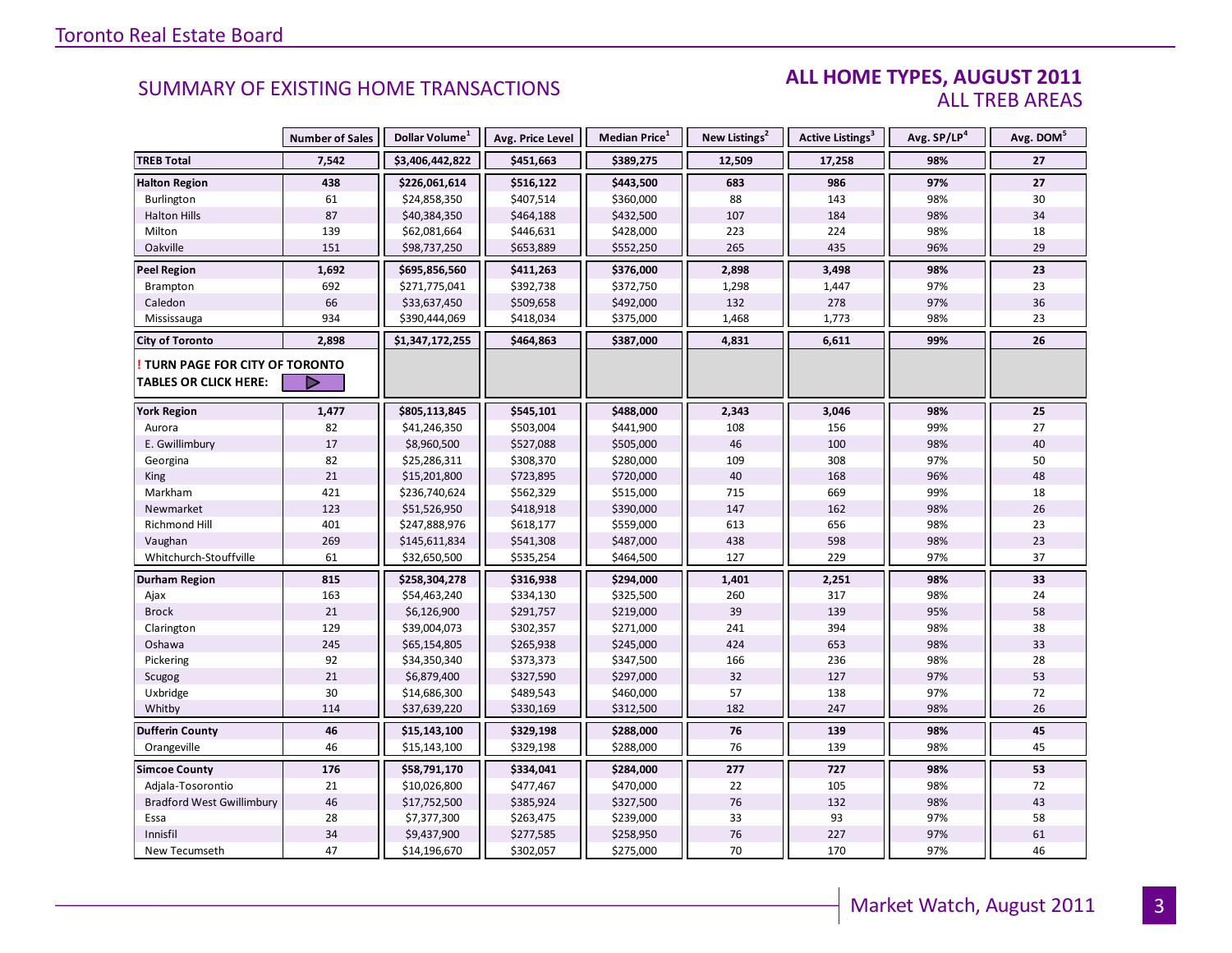### **ALL HOME TYPES, AUGUST 2011** CITY OF TORONTO MUNICIPAL BREAKDOWN

|                              | <b>Number of Sales</b> | Dollar Volume <sup>1</sup> | Avg. Price Level | Median Price <sup>1</sup> | New Listings <sup>2</sup> | Active Listings <sup>3</sup> | Avg. SP/LP <sup>4</sup> | Avg. DOM <sup>5</sup> |
|------------------------------|------------------------|----------------------------|------------------|---------------------------|---------------------------|------------------------------|-------------------------|-----------------------|
| <b>TREB Total</b>            | 7,542                  | \$3,406,442,822            | \$451,663        | \$389,275                 | 12,509                    | 17,258                       | 98%                     | 27                    |
| <b>City of Toronto Total</b> | 2,898                  | \$1,347,172,255            | \$464,863        | \$387,000                 | 4,831                     | 6,611                        | 99%                     | 26                    |
| <b>Toronto West</b>          | 685                    | \$285,188,427              | \$416,333        | \$374,000                 | 1,228                     | 1,947                        | 99%                     | 29                    |
| Toronto W01                  | 47                     | \$23,091,300               | \$491,304        | \$394,000                 | 68                        | 99                           | 101%                    | 27                    |
| Toronto W02                  | 61                     | \$32,151,400               | \$527,072        | \$505,000                 | 89                        | 81                           | 101%                    | 21                    |
| Toronto W03                  | 67                     | \$24,241,719               | \$361,817        | \$347,500                 | 121                       | 160                          | 99%                     | 24                    |
| Toronto W04                  | 65                     | \$22,201,900               | \$341,568        | \$329,000                 | 132                       | 225                          | 98%                     | 36                    |
| Toronto W05                  | 92                     | \$31,743,900               | \$345,042        | \$353,000                 | 171                       | 375                          | 98%                     | 33                    |
| Toronto W06                  | 80                     | \$32,196,028               | \$402,450        | \$378,000                 | 170                       | 284                          | 98%                     | 31                    |
| Toronto W07                  | 23                     | \$15,390,500               | \$669,152        | \$649,000                 | 31                        | 37                           | 99%                     | 26                    |
| Toronto W08                  | 122                    | \$60,835,480               | \$498,651        | \$476,000                 | 189                       | 262                          | 99%                     | 29                    |
| Toronto W09                  | 46                     | \$17,964,100               | \$390,524        | \$374,500                 | 87                        | 145                          | 99%                     | 27                    |
| Toronto W10                  | 82                     | \$25,372,100               | \$309,416        | \$329,250                 | 170                       | 279                          | 98%                     | 28                    |
| <b>Toronto Central</b>       | 1,395                  | \$745,168,785              | \$534,171        | \$415,000                 | 2,250                     | 3,014                        | 99%                     | 26                    |
| Toronto C01                  | 413                    | \$179,058,689              | \$433,556        | \$378,900                 | 721                       | 1,060                        | 100%                    | 30                    |
| Toronto C02                  | 42                     | \$34,520,200               | \$821,910        | \$612,500                 | 84                        | 152                          | 97%                     | 24                    |
| Toronto C03                  | 55                     | \$36,531,088               | \$664,202        | \$577,500                 | 81                        | 102                          | 98%                     | 23                    |
| Toronto C04                  | 57                     | \$43,719,068               | \$767,001        | \$815,000                 | 91                        | 132                          | 100%                    | 23                    |
| Toronto C06                  | 25                     | \$13,582,898               | \$543,316        | \$540,000                 | 48                        | 57                           | 99%                     | 24                    |
| Toronto C07                  | 108                    | \$53,108,328               | \$491,744        | \$417,450                 | 170                       | 203                          | 99%                     | 24                    |
| Toronto C08                  | 166                    | \$65,691,325               | \$395,731        | \$362,250                 | 228                       | 280                          | 99%                     | 24                    |
| Toronto C09                  | 21                     | \$21,391,030               | \$1,018,620      | \$885,000                 | 31                        | 44                           | 99%                     | 26                    |
| Toronto C10                  | 43                     | \$31,898,795               | \$741,832        | \$625,000                 | 56                        | 70                           | 100%                    | 21                    |
| Toronto C11                  | 45                     | \$23,909,124               | \$531,314        | \$298,000                 | 61                        | 70                           | 99%                     | 29                    |
| Toronto C12                  | 39                     | \$50,740,188               | \$1,301,030      | \$848,000                 | 55                        | 123                          | 95%                     | 34                    |
| Toronto C13                  | 64                     | \$26,854,488               | \$419,601        | \$377,950                 | 107                       | 131                          | 100%                    | 25                    |
| Toronto C14                  | 182                    | \$96,758,674               | \$531,641        | \$410,500                 | 320                       | 361                          | 99%                     | 21                    |
| Toronto C15                  | 135                    | \$67,404,890               | \$499,295        | \$430,000                 | 197                       | 229                          | 99%                     | 25                    |
| <b>Toronto East</b>          | 818                    | \$316,815,043              | \$387,304        | \$370,000                 | 1,353                     | 1,650                        | 100%                    | 23                    |
| Toronto E01                  | 54                     | \$30,130,227               | \$557,967        | \$511,000                 | 95                        | 110                          | 102%                    | 20                    |
| Toronto E02                  | 59                     | \$34,389,000               | \$582,864        | \$483,000                 | 89                        | 75                           | 101%                    | 18                    |
| Toronto E03                  | 57                     | \$23,514,952               | \$412,543        | \$410,000                 | 101                       | 134                          | 100%                    | 27                    |
| Toronto E04                  | 107                    | \$38,418,029               | \$359,047        | \$375,000                 | 155                       | 188                          | 100%                    | 22                    |
| Toronto E05                  | 107                    | \$40,042,177               | \$374,226        | \$338,000                 | 160                       | 133                          | 101%                    | 20                    |
| Toronto E06                  | 32                     | \$14,396,400               | \$449,888        | \$410,500                 | 59                        | 61                           | 99%                     | 26                    |
| Toronto E07                  | 102                    | \$38,694,318               | \$379,356        | \$370,900                 | 178                       | 210                          | 100%                    | 21                    |
| <b>Toronto E08</b>           | $51\,$                 | \$19,407,600               | \$380,541        | \$340,000                 | 86                        | 155                          | 98%                     | 24                    |
| Toronto E09                  | 112                    | \$33,266,890               | \$297,026        | \$298,250                 | 190                       | 277                          | 98%                     | 28                    |
| Toronto E10                  | 47                     | \$19,362,700               | \$411,972        | \$410,000                 | 76                        | $91\,$                       | 98%                     | 20                    |
| Toronto E11                  | 90                     | \$25,192,750               | \$279,919        | \$258,500                 | 164                       | 216                          | 98%                     | 29                    |

4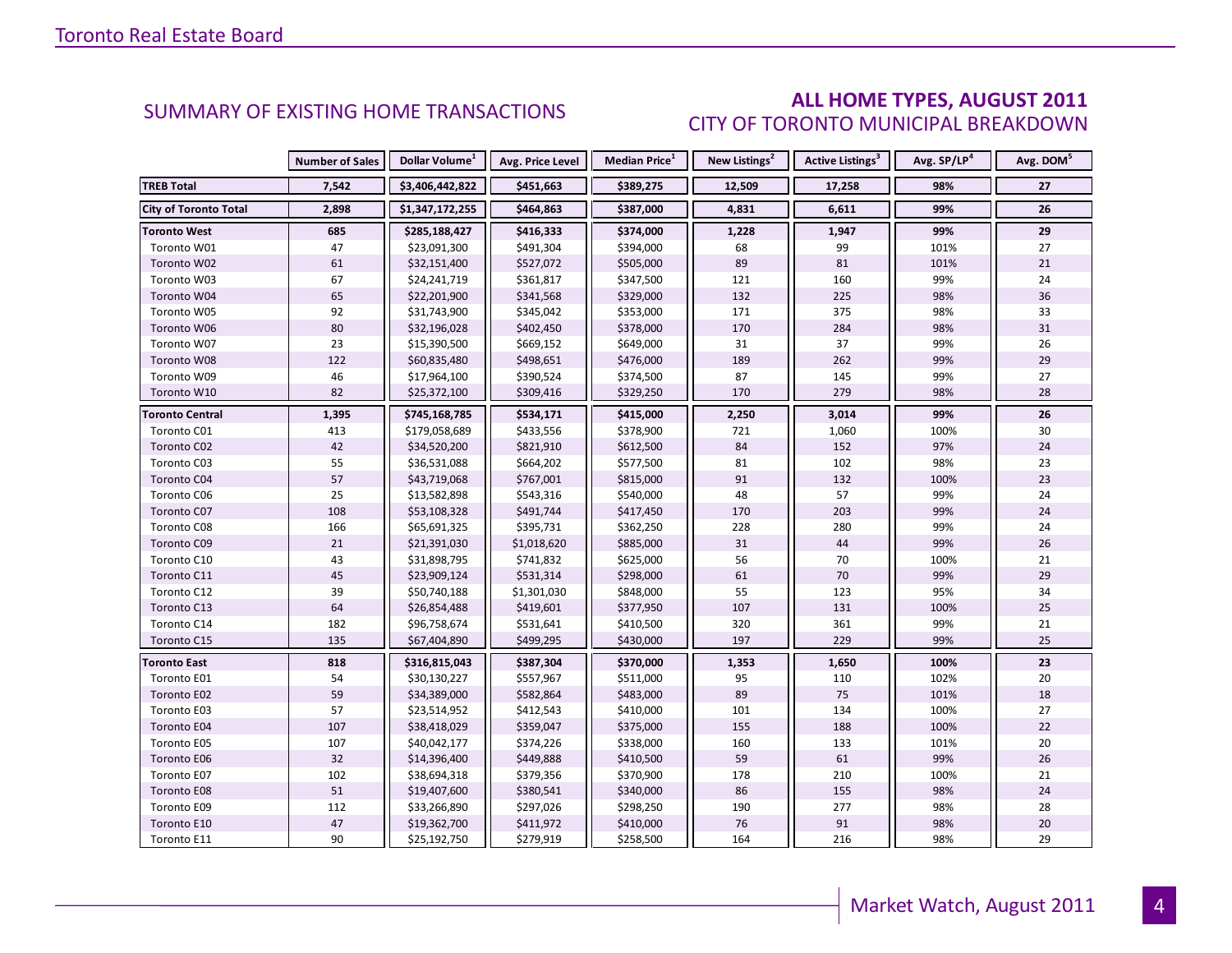### **ALL HOME TYPES, YEAR-TO-DATE 2011** ALL TREB AREAS

|                                  | <b>Number of Sales</b> | Dollar Volume <sup>1</sup> | Avg. Price Level | Median Price <sup>1</sup> | New Listings <sup>2</sup> | Avg. SP/LP <sup>4</sup> | Avg. DOM <sup>5</sup> |
|----------------------------------|------------------------|----------------------------|------------------|---------------------------|---------------------------|-------------------------|-----------------------|
| <b>TREB Total</b>                | 63,157                 | \$29,306,683,753           | \$464,029        | \$390,000                 | 105,803                   | 99%                     | 25                    |
| <b>Halton Region</b>             | 3,723                  | \$1,937,789,290            | \$520,491        | \$439,900                 | 5,984                     | 98%                     | 26                    |
| Burlington                       | 451                    | \$197,640,695              | \$438,228        | \$364,000                 | 682                       | 97%                     | 30                    |
| <b>Halton Hills</b>              | 675                    | \$291,444,541              | \$431,770        | \$397,000                 | 1,015                     | 98%                     | 30                    |
| Milton                           | 1,115                  | \$474,865,828              | \$425,889        | \$399,000                 | 1,777                     | 99%                     | 20                    |
| Oakville                         | 1,482                  | \$973,838,226              | \$657,111        | \$549,450                 | 2,510                     | 97%                     | 29                    |
| <b>Peel Region</b>               | 13,448                 | \$5,477,699,008            | \$407,324        | \$370,000                 | 22,358                    | 98%                     | 23                    |
| Brampton                         | 5,436                  | \$2,055,875,122            | \$378,196        | \$360,000                 | 9,197                     | 98%                     | 22                    |
| Caledon                          | 566                    | \$291,666,111              | \$515,311        | \$455,500                 | 1,034                     | 97%                     | 30                    |
| Mississauga                      | 7,446                  | \$3,130,157,775            | \$420,381        | \$375,200                 | 12,127                    | 98%                     | 23                    |
| <b>City of Toronto</b>           | 25,081                 | \$12,549,448,543           | \$500,357        | \$398,000                 | 42,535                    | 100%                    | 24                    |
| TURN PAGE FOR CITY OF TORONTO    |                        |                            |                  |                           |                           |                         |                       |
| <b>TABLES OR CLICK HERE:</b>     |                        |                            |                  |                           |                           |                         |                       |
| <b>York Region</b>               | 12,182                 | \$6,557,449,433            | \$538,290        | \$480,150                 | 19,568                    | 99%                     | 23                    |
| Aurora                           | 681                    | \$349,579,069              | \$513,332        | \$440,000                 | 1,023                     | 98%                     | 25                    |
| E. Gwillimbury                   | 186                    | \$82,325,478               | \$442,610        | \$386,000                 | 360                       | 97%                     | 39                    |
| Georgina                         | 577                    | \$163,704,178              | \$283,716        | \$270,000                 | 1,096                     | 97%                     | 42                    |
| King                             | 156                    | \$118,746,577              | \$761,196        | \$681,500                 | 427                       | 94%                     | 54                    |
| Markham                          | 3,278                  | \$1,830,305,819            | \$558,361        | \$504,950                 | 5,075                     | 100%                    | 19                    |
| Newmarket                        | 1,022                  | \$422,263,365              | \$413,174        | \$381,500                 | 1,421                     | 98%                     | 23                    |
| Richmond Hill                    | 3,161                  | \$1,882,925,731            | \$595,674        | \$543,000                 | 5,132                     | 99%                     | 20                    |
| Vaughan                          | 2,593                  | \$1,416,995,629            | \$546,470        | \$492,500                 | 4,075                     | 98%                     | 23                    |
| Whitchurch-Stouffville           | 528                    | \$290,603,587              | \$550,386        | \$460,000                 | 959                       | 97%                     | 33                    |
| Durham Region                    | 6,988                  | \$2,217,333,465            | \$317,306        | \$292,000                 | 12,242                    | 98%                     | 30                    |
| Ajax                             | 1,256                  | \$432,209,017              | \$344,115        | \$328,000                 | 2,142                     | 98%                     | 25                    |
| <b>Brock</b>                     | 135                    | \$33,494,280               | \$248,106        | \$220,000                 | 350                       | 96%                     | 69                    |
| Clarington                       | 1,010                  | \$281,228,152              | \$278,444        | \$261,000                 | 1,896                     | 98%                     | 32                    |
| Oshawa                           | 2,038                  | \$546,072,533              | \$267,945        | \$245,500                 | 3,591                     | 98%                     | 31                    |
| Pickering                        | 918                    | \$347,501,089              | \$378,541        | \$345,000                 | 1,484                     | 98%                     | 25                    |
| Scugog                           | 201                    | \$72,098,859               | \$358,701        | \$326,900                 | 432                       | 97%                     | 50                    |
| Uxbridge                         | 251                    | \$118,030,010              | \$470,239        | \$430,000                 | 475                       | 97%                     | 54                    |
| Whitby                           | 1,179                  | \$386,699,525              | \$327,989        | \$312,500                 | 1,872                     | 98%                     | 23                    |
| <b>Dufferin County</b>           | 430                    | \$138,325,131              | \$321,686        | \$298,750                 | 660                       | 98%                     | 35                    |
| Orangeville                      | 430                    | \$138,325,131              | \$321,686        | \$298,750                 | 660                       | 98%                     | 35                    |
| <b>Simcoe County</b>             | 1,305                  | \$428,638,883              | \$328,459        | \$294,000                 | 2,456                     | 97%                     | 50                    |
| Adjala-Tosorontio                | 102                    | \$43,963,200               | \$431,012        | \$388,750                 | 232                       | 97%                     | 72                    |
| <b>Bradford West Gwillimbury</b> | 349                    | \$123,761,677              | \$354,618        | \$332,500                 | 561                       | 98%                     | 35                    |
| Essa                             | 178                    | \$49,735,689               | \$279,414        | \$250,000                 | 371                       | 97%                     | 54                    |
| Innisfil                         | 322                    | \$102,259,905              | \$317,577        | \$277,750                 | 689                       | 96%                     | 59                    |
| New Tecumseth                    | 354                    | \$108,918,412              | \$307,679        | \$284,000                 | 603                       | 97%                     | 50                    |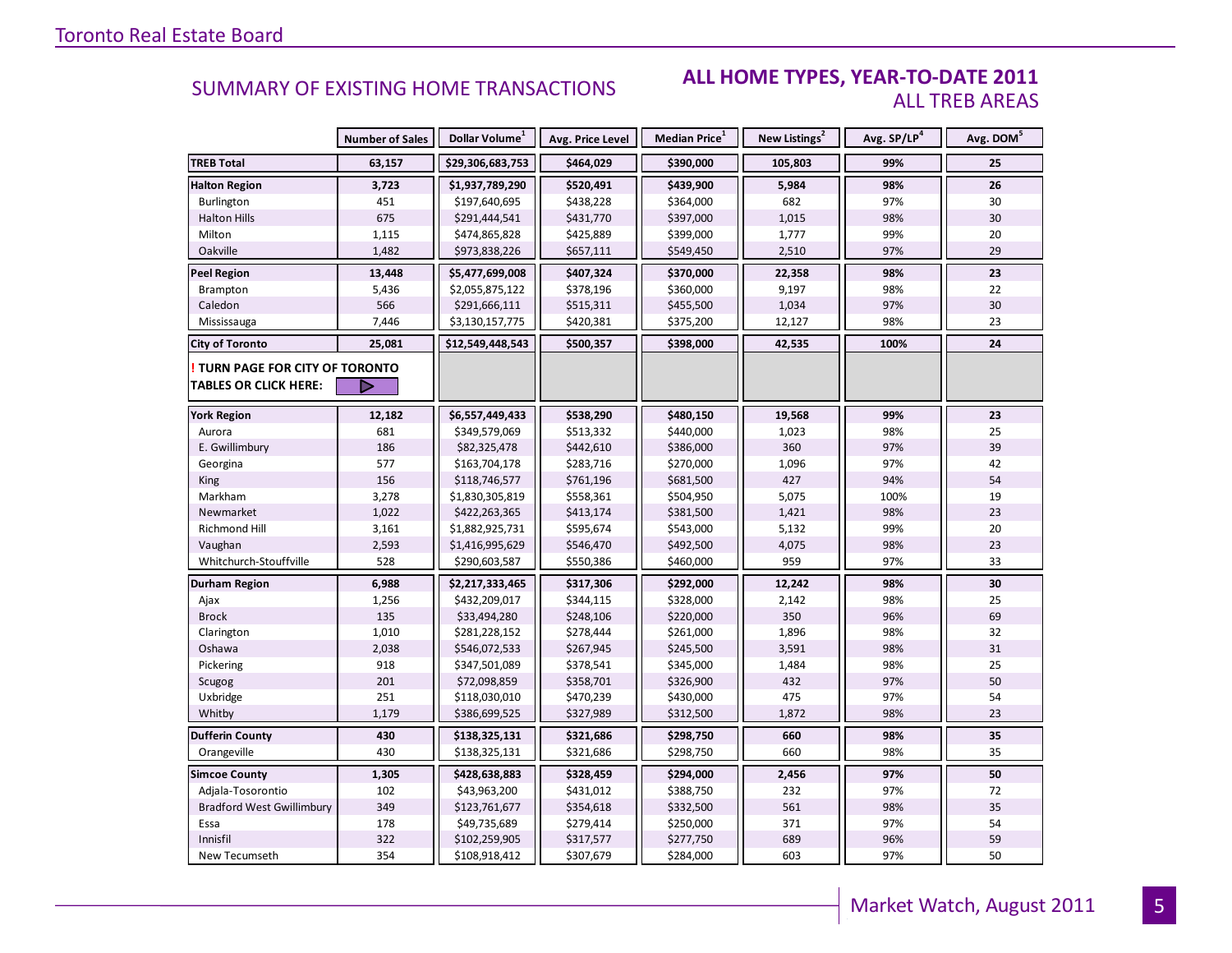### **ALL HOME TYPES, YEAR-TO-DATE 2011** CITY OF TORONTO MUNICIPAL BREAKDOWN SUMMARY OF EXISTING HOME TRANSACTIONS

|                              | <b>Number of Sales</b> | Dollar Volume <sup>1</sup> | Avg. Price Level | Median Price <sup>1</sup> | New Listings <sup>2</sup> | Avg. SP/LP <sup>4</sup> | Avg. DOM <sup>5</sup> |
|------------------------------|------------------------|----------------------------|------------------|---------------------------|---------------------------|-------------------------|-----------------------|
| <b>TREB Total</b>            | 63,157                 | \$29,306,683,753           | \$464,029        | \$390,000                 | 105,803                   | 99%                     | 25                    |
| <b>City of Toronto Total</b> | 25,081                 | \$12,549,448,543           | \$500,357        | \$398,000                 | 42,535                    | 100%                    | 24                    |
| <b>Toronto West</b>          | 5,981                  | \$2,616,214,944            | \$437,421        | \$380,000                 | 10,621                    | 99%                     | 27                    |
| Toronto W01                  | 516                    | \$275,860,051              | \$534,613        | \$428,500                 | 883                       | 102%                    | 21                    |
| Toronto W02                  | 593                    | \$316,868,457              | \$534,348        | \$478,000                 | 833                       | 102%                    | 17                    |
| Toronto W03                  | 504                    | \$173,768,922              | \$344,780        | \$344,500                 | 908                       | 99%                     | 26                    |
| Toronto W04                  | 527                    | \$177,940,559              | \$337,648        | \$330,000                 | 956                       | 98%                     | 33                    |
| Toronto W05                  | 749                    | \$255,080,556              | \$340,561        | \$342,000                 | 1,516                     | 97%                     | 33                    |
| Toronto W06                  | 767                    | \$328,623,921              | \$428,454        | \$400,000                 | 1,529                     | 99%                     | 28                    |
| Toronto W07                  | 431                    | \$236,569,100              | \$548,884        | \$539,000                 | 589                       | 100%                    | 22                    |
| Toronto W08                  | 850                    | \$516,938,759              | \$608,163        | \$515,000                 | 1,451                     | 99%                     | 25                    |
| Toronto W09                  | 368                    | \$145,120,353              | \$394,349        | \$412,500                 | 709                       | 99%                     | 34                    |
| Toronto W10                  | 676                    | \$189,444,266              | \$280,243        | \$284,500                 | 1,247                     | 97%                     | 30                    |
| <b>Toronto Central</b>       | 12,002                 | \$7,089,627,585            | \$590,704        | \$426,100                 | 20,225                    | 99%                     | 24                    |
| Toronto C01                  | 3,331                  | \$1,432,231,312            | \$429,970        | \$377,900                 | 6,250                     | 99%                     | 27                    |
| Toronto C02                  | 573                    | \$514,167,457              | \$897,325        | \$658,900                 | 1,004                     | 99%                     | 25                    |
| Toronto C03                  | 395                    | \$330,836,865              | \$837,562        | \$571,500                 | 671                       | 99%                     | 26                    |
| Toronto C04                  | 710                    | \$630,373,879              | \$887,851        | \$810,750                 | 1,146                     | 100%                    | 21                    |
| Toronto C06                  | 260                    | \$137,515,485              | \$528,906        | \$522,750                 | 428                       | 99%                     | 21                    |
| Toronto C07                  | 998                    | \$490,002,639              | \$490,985        | \$403,850                 | 1,499                     | 99%                     | 23                    |
| Toronto C08                  | 1,202                  | \$513,909,716              | \$427,546        | \$379,900                 | 1,976                     | 99%                     | 24                    |
| Toronto C09                  | 275                    | \$345,567,495              | \$1,256,609      | \$925,000                 | 402                       | 99%                     | 24                    |
| Toronto C10                  | 666                    | \$536,858,185              | \$806,093        | \$585,000                 | 939                       | 100%                    | 22                    |
| Toronto C11                  | 294                    | \$179,130,520              | \$609,287        | \$491,250                 | 466                       | 102%                    | 25                    |
| Toronto C12                  | 285                    | \$444,806,743              | \$1,560,725      | \$1,325,000               | 539                       | 97%                     | 28                    |
| Toronto C13                  | 513                    | \$246,120,638              | \$479,767        | \$396,300                 | 842                       | 101%                    | 22                    |
| Toronto C14                  | 1,499                  | \$797,893,370              | \$532,284        | \$400,800                 | 2,452                     | 100%                    | 20                    |
| Toronto C15                  | 1,001                  | \$490,213,281              | \$489,724        | \$420,000                 | 1,611                     | 100%                    | 22                    |
| <b>Toronto East</b>          | 7,098                  | \$2,843,606,014            | \$400,621        | \$375,000                 | 11,689                    | 100%                    | 21                    |
| Toronto E01                  | 626                    | \$342,168,444              | \$546,595        | \$520,500                 | 1,028                     | 103%                    | 14                    |
| Toronto E02                  | 612                    | \$385,158,679              | \$629,344        | \$540,661                 | 990                       | 101%                    | 14                    |
| Toronto E03                  | 828                    | \$364,929,435              | \$440,736        | \$430,000                 | 1,338                     | 101%                    | 20                    |
| Toronto E04                  | 702                    | \$229,015,691              | \$326,233        | \$345,000                 | 1,167                     | 100%                    | 22                    |
| Toronto E05                  | 788                    | \$286,821,150              | \$363,986        | \$324,950                 | 1,134                     | 101%                    | 18                    |
| Toronto E06                  | 400                    | \$181,204,055              | \$453,010        | \$404,300                 | 657                       | 99%                     | 21                    |
| Toronto E07                  | 680                    | \$255,408,641              | \$375,601        | \$378,000                 | 1,153                     | 100%                    | 19                    |
| Toronto E08                  | 562                    | \$200,347,549              | \$356,490        | \$346,500                 | 936                       | 98%                     | 29                    |
| Toronto E09                  | 851                    | \$245,836,575              | \$288,880        | \$275,000                 | 1,493                     | 98%                     | 27                    |
| Toronto E10                  | 375                    | \$153,781,817              | \$410,085        | \$406,000                 | 596                       | 99%                     | 21                    |
| Toronto E11                  | 674                    | \$198,933,978              | \$295,154        | \$285,000                 | 1,197                     | 99%                     | 29                    |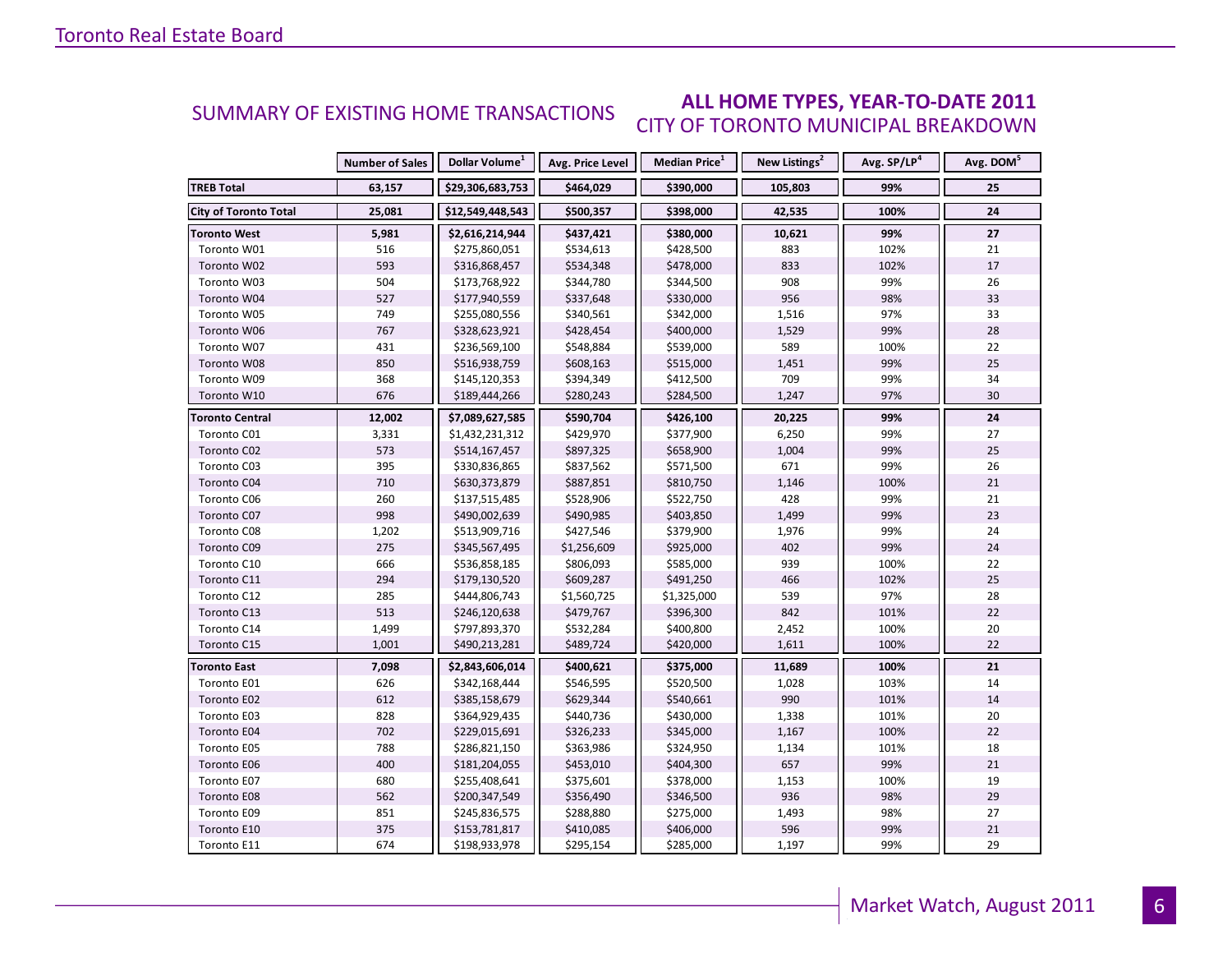### DETACHED HOUSES, AUGUST 2011 ALL TREB AREAS

|                                  | Sales <sup>1</sup> | Dollar Volume <sup>1</sup> | Average Price <sup>1</sup> | Median Price <sup>1</sup> | New Listings <sup>2</sup> | Active Listings <sup>3</sup> | Avg. SP/LP <sup>4</sup> | Avg. DOM <sup>5</sup> |
|----------------------------------|--------------------|----------------------------|----------------------------|---------------------------|---------------------------|------------------------------|-------------------------|-----------------------|
| <b>TREB Total</b>                | 3,489              | \$1,958,650,767            | \$561,379                  | \$499,000                 | 6,005                     | 8,695                        | 98%                     | 27                    |
| <b>Halton Region</b>             | 264                | \$164,967,414              | \$624,877                  | \$545,250                 | 443                       | 716                          | 96%                     | 29                    |
| Burlington                       | 23                 | \$12,956,000               | \$563,304                  | \$537,000                 | 53                        | 97                           | 98%                     | 31                    |
| <b>Halton Hills</b>              | $72\,$             | \$36,287,950               | \$503,999                  | \$481,750                 | 82                        | 152                          | 97%                     | 35                    |
| Milton                           | 78                 | \$40,268,264               | \$516,260                  | \$483,250                 | 139                       | 164                          | 98%                     | 20                    |
| Oakville                         | 91                 | \$75,455,200               | \$829,178                  | \$670,000                 | 169                       | 303                          | 95%                     | 32                    |
| <b>Peel Region</b>               | 745                | \$399,486,943              | \$536,224                  | \$492,000                 | 1,428                     | 1,815                        | 97%                     | 23                    |
| Brampton                         | 397                | \$183,479,551              | \$462,165                  | \$449,000                 | 786                       | 912                          | 97%                     | 23                    |
| Caledon                          | 52                 | \$28,757,050               | \$553,020                  | \$531,000                 | 107                       | 254                          | 97%                     | 42                    |
| Mississauga                      | 296                | \$187,250,342              | \$632,603                  | \$565,000                 | 535                       | 649                          | 98%                     | 20                    |
| <b>City of Toronto</b>           | 892                | \$578,453,772              | \$648,491                  | \$535,500                 | 1,452                     | 1,664                        | 99%                     | 20                    |
| TURN PAGE FOR CITY OF TORONTO    |                    |                            |                            |                           |                           |                              |                         |                       |
| TABLES OR CLICK HERE:            | D                  |                            |                            |                           |                           |                              |                         |                       |
| <b>York Region</b>               | 845                | \$554,029,077              | \$655,656                  | \$605,000                 | 1,382                     | 2,048                        | 98%                     | 26                    |
| Aurora                           | 38                 | \$23,595,500               | \$620,934                  | \$563,500                 | 62                        | 114                          | 99%                     | 23                    |
| E. Gwillimbury                   | 17                 | \$8,960,500                | \$527,088                  | \$505,000                 | 42                        | 96                           | 98%                     | 40                    |
| Georgina                         | 74                 | \$23,336,811               | \$315,362                  | \$291,000                 | 104                       | 300                          | 97%                     | 51                    |
| King                             | 21                 | \$15,201,800               | \$723,895                  | \$720,000                 | 39                        | 155                          | 96%                     | 48                    |
| Markham                          | 189                | \$140,163,698              | \$741,607                  | \$688,000                 | 339                       | 315                          | 99%                     | 18                    |
| Newmarket                        | 84                 | \$38,888,850               | \$462,963                  | \$443,500                 | 92                        | 110                          | 98%                     | 27                    |
| Richmond Hill                    | 228                | \$177,984,944              | \$780,636                  | \$698,000                 | 361                       | 399                          | 98%                     | 21                    |
| Vaughan                          | 145                | \$97,614,474               | \$673,203                  | \$595,000                 | 234                       | 351                          | 97%                     | 21                    |
| Whitchurch-Stouffville           | 49                 | \$28,282,500               | \$577,194                  | \$501,000                 | 109                       | 208                          | 96%                     | 40                    |
| Durham Region                    | 583                | \$203,647,711              | \$349,310                  | \$329,000                 | 1,012                     | 1,713                        | 98%                     | 36                    |
| Ajax                             | 104                | \$39,048,990               | \$375,471                  | \$368,500                 | 165                       | 217                          | 98%                     | 26                    |
| <b>Brock</b>                     | 19                 | \$5,842,000                | \$307,474                  | \$220,000                 | 35                        | 131                          | 95%                     | 52                    |
| Clarington                       | 95                 | \$31,882,550               | \$335,606                  | \$300,000                 | 189                       | 314                          | 97%                     | 40                    |
| Oshawa                           | 186                | \$53,615,131               | \$288,253                  | \$265,450                 | 316                       | 485                          | 98%                     | 35                    |
| Pickering                        | 59                 | \$25,532,740               | \$432,758                  | \$390,000                 | 108                       | 155                          | 98%                     | 29                    |
| Scugog                           | 19                 | \$6,319,400                | \$332,600                  | \$297,000                 | 30                        | 124                          | 97%                     | 56                    |
| Uxbridge                         | 28                 | \$14,196,900               | \$507,032                  | \$463,500                 | 46                        | 120                          | 97%                     | 73                    |
| Whitby                           | 73                 | \$27,210,000               | \$372,740                  | \$359,000                 | 123                       | 167                          | 98%                     | 26                    |
| <b>Dufferin County</b>           | 32                 | \$11,725,750               | \$366,430                  | \$311,000                 | 59                        | 96                           | 98%                     | 36                    |
| Orangeville                      | 32                 | \$11,725,750               | \$366,430                  | \$311,000                 | 59                        | 96                           | 98%                     | 36                    |
| <b>Simcoe County</b>             | 128                | \$46,340,100               | \$362,032                  | \$307,000                 | 229                       | 643                          | 97%                     | 61                    |
| Adjala-Tosorontio                | 21                 | \$10,026,800               | \$477,467                  | \$470,000                 | 22                        | 105                          | 98%                     | 72                    |
| <b>Bradford West Gwillimbury</b> | 25                 | \$11,794,300               | \$471,772                  | \$435,000                 | 58                        | 119                          | 98%                     | 60                    |
| Essa                             | 21                 | \$5,765,400                | \$274,543                  | \$238,000                 | 28                        | 82                           | 97%                     | 64                    |
| Innisfil                         | 31                 | \$8,791,900                | \$283,610                  | \$267,000                 | 69                        | 216                          | 97%                     | 64                    |
| New Tecumseth                    | 30                 | \$9,961,700                | \$332,057                  | \$287,950                 | 52                        | 121                          | 97%                     | 48                    |

**Page 3 July 2010**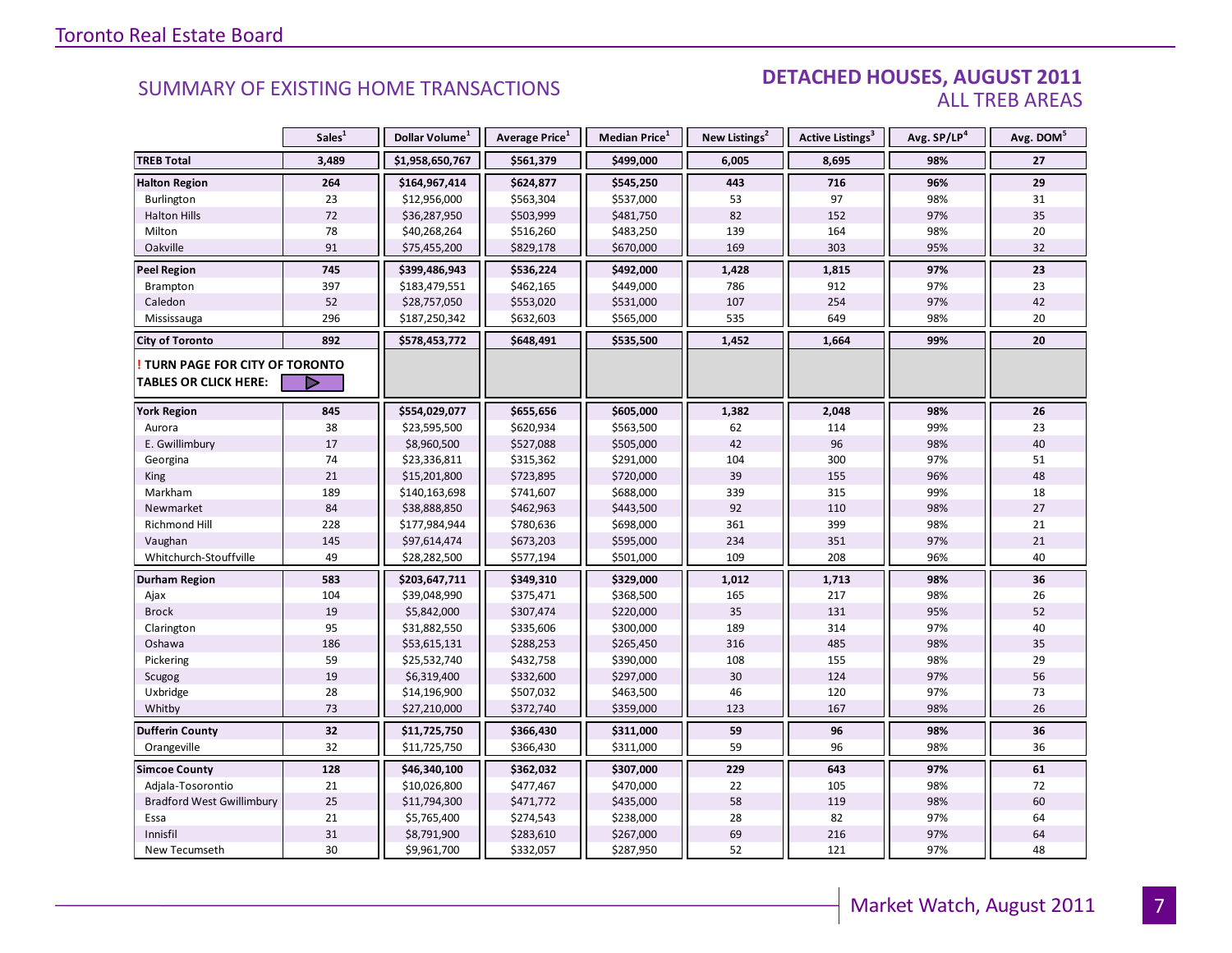### DETACHED HOUSES, AUGUST 2011 CITY OF TORONTO MUNICIPAL BREAKDOWN

|                              | Sales <sup>1</sup> | Dollar Volume <sup>1</sup> | <b>Average Price</b> <sup>1</sup> | <b>Median Price</b> <sup>1</sup> | New Listings <sup>2</sup> | <b>Active Listings<sup>3</sup></b> | Avg. SP/LP <sup>4</sup> | Avg. DOM <sup>3</sup> |
|------------------------------|--------------------|----------------------------|-----------------------------------|----------------------------------|---------------------------|------------------------------------|-------------------------|-----------------------|
| <b>TREB Total</b>            | 3,489              | \$1,958,650,767            | \$561,379                         | \$499,000                        | 6,005                     | 8,695                              | 98%                     | 27                    |
| <b>City of Toronto Total</b> | 892                | \$578,453,772              | \$648,491                         | \$535,500                        | 1,452                     | 1,664                              | 99%                     | 20                    |
| <b>Toronto West</b>          | 293                | \$158,423,508              | \$540,695                         | \$490,000                        | 474                       | 578                                | 100%                    | 23                    |
| Toronto W01                  | 10                 | \$8,945,000                | \$894,500                         | \$817,000                        | 16                        | 12                                 | 101%                    | 15                    |
| Toronto W02                  | $21\,$             | \$14,377,000               | \$684,619                         | \$688,000                        | 36                        | 31                                 | 103%                    | 14                    |
| Toronto W03                  | 30                 | \$10,937,000               | \$364,567                         | \$333,500                        | 69                        | 100                                | 98%                     | 27                    |
| Toronto W04                  | 36                 | \$15,347,000               | \$426,306                         | \$402,500                        | 67                        | 83                                 | 99%                     | 25                    |
| Toronto W05                  | 32                 | \$14,865,350               | \$464,542                         | \$443,500                        | 37                        | 62                                 | 99%                     | 26                    |
| Toronto W06                  | 28                 | \$13,230,128               | \$472,505                         | \$477,500                        | 48                        | 53                                 | 100%                    | 16                    |
| Toronto W07                  | 18                 | \$12,951,000               | \$719,500                         | \$655,000                        | 21                        | 21                                 | 100%                    | 26                    |
| Toronto W08                  | 54                 | \$38,680,330               | \$716,302                         | \$650,500                        | 78                        | 98                                 | 99%                     | 28                    |
| Toronto W09                  | 22                 | \$12,211,500               | \$555,068                         | \$509,500                        | 29                        | 38                                 | 99%                     | 19                    |
| Toronto W10                  | 42                 | \$16,879,200               | \$401,886                         | \$381,250                        | 73                        | 80                                 | 98%                     | 26                    |
| Toronto Central              | 255                | \$248,853,373              | \$975,896                         | \$824,000                        | 389                       | 530                                | 99%                     | 22                    |
| Toronto C01                  | $\mathbf{1}$       | \$700,000                  | \$700,000                         | \$700,000                        | $\overline{2}$            | 8                                  | 88%                     | 40                    |
| Toronto C02                  | 8                  | \$6,574,000                | \$821,750                         | \$658,000                        | 14                        | 24                                 | 98%                     | 15                    |
| Toronto C03                  | 21                 | \$15,873,000               | \$755,857                         | \$651,000                        | 41                        | 59                                 | 98%                     | 21                    |
| Toronto C04                  | 38                 | \$36,610,568               | \$963,436                         | \$858,600                        | 67                        | 97                                 | 100%                    | 21                    |
| Toronto C06                  | 15                 | \$10,514,418               | \$700,961                         | \$650,000                        | 31                        | 33                                 | 100%                    | 19                    |
| Toronto C07                  | 32                 | \$25,221,188               | \$788,162                         | \$692,500                        | 46                        | 63                                 | 99%                     | 25                    |
| Toronto C08                  |                    |                            |                                   |                                  | $\mathbf{1}$              | 5                                  |                         |                       |
| Toronto C09                  | 5                  | \$7,243,000                | \$1,448,600                       | \$1,113,000                      | 8                         | 18                                 | 100%                    | 22                    |
| Toronto C10                  | 14                 | \$13,351,000               | \$953,643                         | \$844,500                        | 13                        | 13                                 | 100%                    | 26                    |
| Toronto C11                  | 11                 | \$14,087,350               | \$1,280,668                       | \$1,125,000                      | 9                         | 10                                 | 100%                    | 20                    |
| Toronto C12                  | 21                 | \$40,431,688               | \$1,925,318                       | \$1,288,000                      | 35                        | 95                                 | 95%                     | 43                    |
| Toronto C13                  | 14                 | \$10,104,600               | \$721,757                         | \$660,550                        | 21                        | 24                                 | 102%                    | 14                    |
| Toronto C14                  | 38                 | \$38,555,388               | \$1,014,615                       | \$890,000                        | 57                        | 49                                 | 101%                    | 17                    |
| Toronto C15                  | 37                 | \$29,587,173               | \$799,653                         | \$770,000                        | 44                        | 32                                 | 99%                     | 16                    |
| <b>Toronto East</b>          | 344                | \$171,176,891              | \$497,607                         | \$440,000                        | 589                       | 556                                | 100%                    | 17                    |
| Toronto E01                  | 15                 | \$10,795,888               | \$719,726                         | \$635,000                        | 24                        | 26                                 | 105%                    | 21                    |
| Toronto E02                  | 18                 | \$15,121,000               | \$840,056                         | \$692,750                        | 33                        | 28                                 | 101%                    | 21                    |
| Toronto E03                  | 32                 | \$16,045,397               | \$501,419                         | \$433,572                        | 71                        | 81                                 | 101%                    | 20                    |
| Toronto E04                  | 62                 | \$26,518,399               | \$427,716                         | \$399,000                        | 80                        | 62                                 | 101%                    | 15                    |
| Toronto E05                  | 31                 | \$17,326,477               | \$558,919                         | \$537,500                        | 62                        | 39                                 | 103%                    | 10                    |
| Toronto E06                  | 23                 | \$9,950,400                | \$432,626                         | \$405,000                        | 45                        | 41                                 | 99%                     | 19                    |
| Toronto E07                  | 37                 | \$19,727,940               | \$533,188                         | \$510,000                        | 54                        | 38                                 | 100%                    | 11                    |
| Toronto E08                  | 26                 | \$14,093,800               | \$542,069                         | \$437,400                        | 47                        | 62                                 | 98%                     | 18                    |
| Toronto E09                  | 47                 | \$17,766,840               | \$378,018                         | \$365,000                        | 72                        | 69                                 | 99%                     | 17                    |
| Toronto E10                  | 32                 | \$15,099,000               | \$471,844                         | \$455,000                        | 49                        | 53                                 | 99%                     | 16                    |
| Toronto E11                  | 21                 | \$8,731,750                | \$415,798                         | \$427,000                        | 52                        | 57                                 | 99%                     | 23                    |

8

<span id="page-7-0"></span>**Page 3 July 2010**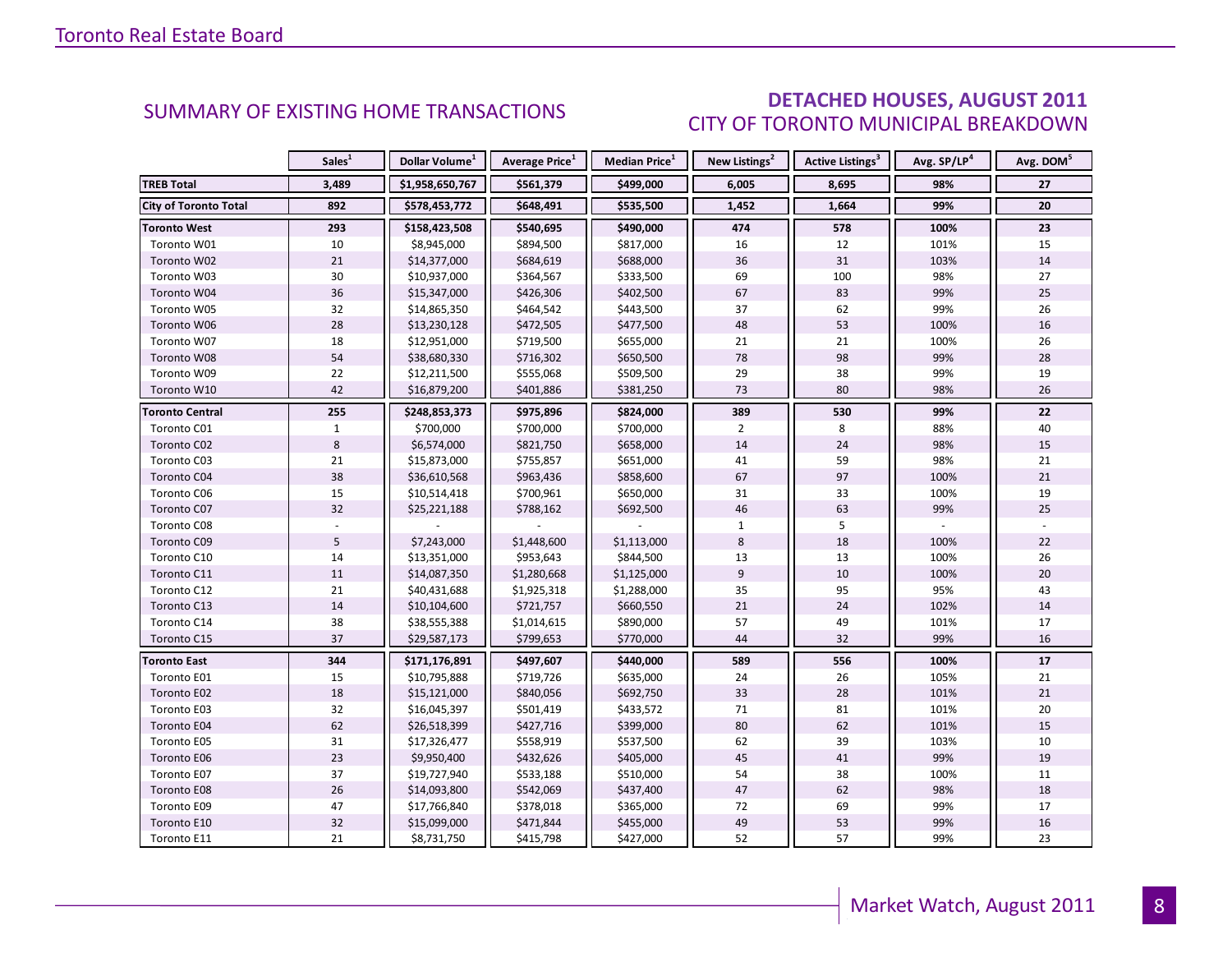### **Industrial Leasing SUMMARY OF EXISTING HOME TRANSACTIONS SEMI-DETACHED HOUSES, AUGUST 2011** ALL TREB AREAS

|                                                               | Sales <sup>1</sup> | Dollar Volume <sup>1</sup> | Average Price <sup>1</sup> | Median Price <sup>1</sup> | New Listings <sup>2</sup> | <b>Active Listings<sup>3</sup></b> | Avg. SP/LP <sup>4</sup> | Avg. DOM <sup>5</sup> |
|---------------------------------------------------------------|--------------------|----------------------------|----------------------------|---------------------------|---------------------------|------------------------------------|-------------------------|-----------------------|
| <b>TREB Total</b>                                             | 822                | \$339,700,085              | \$413,260                  | \$389,000                 | 1,200                     | 1,066                              | 99%                     | 19                    |
| <b>Halton Region</b>                                          | 46                 | \$17,872,300               | \$388,528                  | \$398,750                 | 55                        | 45                                 | 99%                     | 19                    |
| Burlington                                                    | 9                  | \$3,505,000                | \$389,444                  | \$411,500                 | 9                         | $\overline{7}$                     | 98%                     | 29                    |
| <b>Halton Hills</b>                                           | $\overline{3}$     | \$673,500                  | \$224,500                  | \$175,000                 | 3                         | 3                                  | 98%                     | 45                    |
| Milton                                                        | 25                 | \$9,800,800                | \$392,032                  | \$395,000                 | 28                        | 17                                 | 99%                     | 16                    |
| Oakville                                                      | 9                  | \$3,893,000                | \$432,556                  | \$451,500                 | 15                        | 18                                 | 98%                     | 11                    |
| <b>Peel Region</b>                                            | 309                | \$114,206,278              | \$369,600                  | \$365,000                 | 461                       | 381                                | 99%                     | 19                    |
| Brampton                                                      | 156                | \$52,775,790               | \$338,306                  | \$336,700                 | 231                       | 203                                | 98%                     | 19                    |
| Caledon                                                       | 10                 | \$3,569,400                | \$356,940                  | \$356,500                 | 14                        | $\bf 8$                            | 99%                     | 17                    |
| Mississauga                                                   | 143                | \$57,861,088               | \$404,623                  | \$406,000                 | 216                       | 170                                | 99%                     | 19                    |
| <b>City of Toronto</b>                                        | 281                | \$137,371,286              | \$488,866                  | \$438,000                 | 403                       | 411                                | 100%                    | 21                    |
| TURN PAGE FOR CITY OF TORONTO<br><b>TABLES OR CLICK HERE:</b> | D                  |                            |                            |                           |                           |                                    |                         |                       |
|                                                               |                    |                            |                            |                           |                           |                                    |                         |                       |
| <b>York Region</b>                                            | 125                | \$54,832,596               | \$438,661                  | \$430,000                 | 175                       | 119                                | 100%                    | ${\bf 15}$            |
| Aurora                                                        | 11                 | \$4,029,450                | \$366,314                  | \$368,500                 | 15                        | 11                                 | 99%                     | 16                    |
| E. Gwillimbury                                                |                    |                            |                            |                           | $\mathbf{1}$              | $\overline{2}$                     | $\overline{a}$          |                       |
| Georgina                                                      |                    |                            |                            |                           |                           | 3                                  |                         |                       |
| <b>King</b>                                                   |                    |                            |                            |                           |                           |                                    |                         |                       |
| Markham                                                       | 41                 | \$18,884,046               | \$460,586                  | \$437,500                 | 53                        | 26                                 | 101%                    | 12                    |
| Newmarket                                                     | 14                 | \$4,964,700                | \$354,621                  | \$359,000                 | 20                        | 21                                 | 100%                    | 23                    |
| Richmond Hill                                                 | 27                 | \$13,087,900               | \$484,737                  | \$490,000                 | 37                        | 18                                 | 99%                     | 12                    |
| Vaughan                                                       | 23                 | \$10,441,500               | \$453,978                  | \$458,000                 | 40                        | 31                                 | 99%                     | 18                    |
| Whitchurch-Stouffville                                        | 9                  | \$3,425,000                | \$380,556                  | \$377,000                 | 9                         | $\overline{7}$                     | 98%                     | 21                    |
| <b>Durham Region</b>                                          | 46                 | \$11,571,075               | \$251,545                  | \$241,250                 | 89                        | 95                                 | 99%                     | 17                    |
| Ajax                                                          | 16                 | \$4,856,400                | \$303,525                  | \$307,000                 | 21                        | 14                                 | 98%                     | 17                    |
| <b>Brock</b>                                                  |                    |                            |                            |                           |                           |                                    |                         |                       |
| Clarington                                                    | $\overline{4}$     | \$834,500                  | \$208,625                  | \$209,250                 | 4                         | $\overline{7}$                     | 97%                     | 14                    |
| Oshawa                                                        | 18                 | \$3,561,175                | \$197,843                  | \$199,750                 | 40                        | 46                                 | 99%                     | 17                    |
| Pickering                                                     | $\overline{4}$     | \$1,222,000                | \$305,500                  | \$308,750                 | 12                        | 16                                 | 100%                    | 19                    |
| Scugog                                                        | $\mathbf{1}$       | \$215,000                  | \$215,000                  | \$215,000                 | $\overline{2}$            | $\overline{2}$                     | 98%                     | 40                    |
| Uxbridge                                                      |                    |                            |                            |                           | 3                         | $\overline{2}$                     |                         |                       |
| Whitby                                                        | 3                  | \$882,000                  | \$294,000                  | \$297,000                 | $\overline{7}$            | 8                                  | 102%                    | 6                     |
| <b>Dufferin County</b>                                        | $\boldsymbol{6}$   | \$1,399,850                | \$233,308                  | \$233,375                 | 11                        | 12                                 | 98%                     | 19                    |
| Orangeville                                                   | 6                  | \$1,399,850                | \$233,308                  | \$233,375                 | 11                        | 12                                 | 98%                     | 19                    |
| <b>Simcoe County</b>                                          | $\mathbf{9}$       | \$2,446,700                | \$271,856                  | \$255,000                 | 6                         | $\overline{3}$                     | 99%                     | 20                    |
| Adjala-Tosorontio                                             |                    |                            |                            |                           |                           |                                    |                         |                       |
| <b>Bradford West Gwillimbury</b>                              | 6                  | \$1,769,700                | \$294,950                  | \$298,350                 | 6                         | $\overline{2}$                     | 99%                     | 14                    |
| Essa                                                          |                    |                            |                            |                           |                           |                                    |                         |                       |
| Innisfil                                                      |                    |                            |                            |                           |                           |                                    |                         |                       |
| New Tecumseth                                                 | 3                  | \$677,000                  | \$225,667                  | \$225,000                 |                           | $\mathbf{1}$                       | 97%                     | 32                    |

**Page 3 July 2010**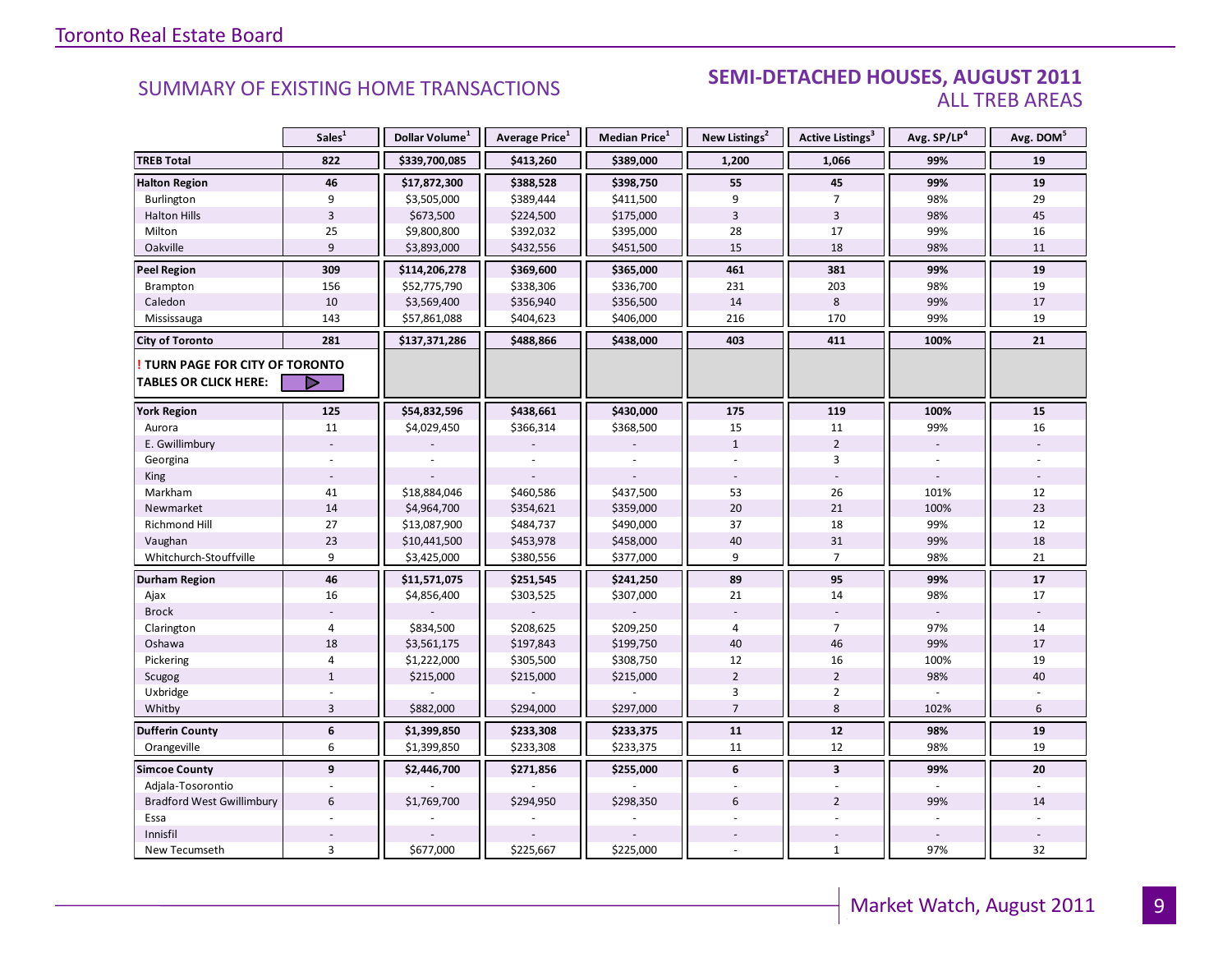### $\blacksquare$  ALIGUST 2011 CITY OF TORONTO MUNICIPAL BREAKDOWN SUMMARY OF EXISTING HOME TRANSACTIONS **SEMI-DETACHED HOUSES, AUGUST 2011**

<span id="page-9-0"></span>

|                              | Sales <sup>1</sup> | Dollar Volume <sup>1</sup> | Average Price <sup>1</sup> | Median Price <sup>1</sup> | New Listings <sup>2</sup> | Active Listings <sup>3</sup> | Avg. SP/LP <sup>4</sup> | Avg. DOM <sup>5</sup> |
|------------------------------|--------------------|----------------------------|----------------------------|---------------------------|---------------------------|------------------------------|-------------------------|-----------------------|
| <b>TREB Total</b>            | 822                | \$339,700,085              | \$413,260                  | \$389,000                 | 1,200                     | 1,066                        | 99%                     | 19                    |
| <b>City of Toronto Total</b> | 281                | \$137,371,286              | \$488,866                  | \$438,000                 | 403                       | 411                          | 100%                    | 21                    |
| <b>Toronto West</b>          | 88                 | \$37,411,969               | \$425,136                  | \$385,000                 | 140                       | 183                          | 99%                     | 24                    |
| Toronto W01                  | 4                  | \$2,766,000                | \$691,500                  | \$710,500                 | 5                         | 3                            | 111%                    | 11                    |
| Toronto W02                  | 18                 | \$9,397,500                | \$522,083                  | \$523,000                 | 22                        | 13                           | 100%                    | 17                    |
| Toronto W03                  | 27                 | \$10,712,219               | \$396,749                  | \$387,000                 | 38                        | 43                           | 99%                     | 21                    |
| Toronto W04                  | $\overline{3}$     | \$1,169,000                | \$389,667                  | \$355,000                 | $\overline{7}$            | 18                           | 97%                     | 70                    |
| Toronto W05                  | 26                 | \$9,472,050                | \$364,310                  | \$349,500                 | 51                        | 87                           | 96%                     | 30                    |
| Toronto W06                  | $1\,$              | \$383,000                  | \$383,000                  | \$383,000                 | $\overline{2}$            | 3                            | 101%                    | 10                    |
| Toronto W07                  |                    |                            |                            |                           | $\mathbf{1}$              | $\mathbf{1}$                 |                         |                       |
| Toronto W08                  | $\overline{2}$     | \$1,037,500                | \$518,750                  | \$518,750                 | $\overline{3}$            | $\overline{2}$               | 100%                    | 9                     |
| Toronto W09                  | $\overline{4}$     | \$1,434,700                | \$358,675                  | \$353,000                 | 4                         | 4                            | 99%                     | 16                    |
| Toronto W10                  | $\overline{3}$     | \$1,040,000                | \$346,667                  | \$358,000                 | $\overline{7}$            | 9                            | 97%                     | 20                    |
| <b>Toronto Central</b>       | 79                 | \$49,353,784               | \$624,731                  | \$538,000                 | 104                       | 89                           | 100%                    | 22                    |
| Toronto C01                  | 11                 | \$7,060,786                | \$641,890                  | \$612,000                 | 20                        | 19                           | 101%                    | 40                    |
| Toronto C02                  | 8                  | \$7,629,000                | \$953,625                  | \$916,250                 | 8                         | 14                           | 99%                     | 25                    |
| Toronto C03                  | $11\,$             | \$6,555,000                | \$595,909                  | \$480,000                 | $10\,$                    | $10\,$                       | 98%                     | 21                    |
| Toronto C04                  | $\overline{2}$     | \$1,861,000                | \$930,500                  | \$930,500                 | $\overline{4}$            | $\overline{3}$               | 100%                    | $\overline{7}$        |
| Toronto C06                  |                    |                            |                            |                           |                           |                              |                         |                       |
| Toronto C07                  | 8                  | \$3,879,000                | \$484,875                  | \$479,500                 | $\overline{7}$            | $\overline{4}$               | 100%                    | 19                    |
| Toronto C08                  | $\overline{2}$     | \$1,669,000                | \$834,500                  | \$834,500                 | $\overline{7}$            | 9                            | 103%                    | 5                     |
| Toronto C09                  | $\overline{3}$     | \$3,240,000                | \$1,080,000                | \$1,205,000               | $\overline{4}$            | $\overline{4}$               | 97%                     | 55                    |
| Toronto C10                  | $\overline{7}$     | \$4,326,410                | \$618,059                  | \$601,000                 | $\overline{4}$            | $\mathbf{1}$                 | 101%                    | 18                    |
| Toronto C11                  | $\overline{2}$     | \$1,362,888                | \$681,444                  | \$681,444                 | $\overline{2}$            |                              | 105%                    | $\overline{7}$        |
| Toronto C12                  | 3                  | \$1,584,500                | \$528,167                  | \$526,500                 | $\mathbf{1}$              |                              | 101%                    | 17                    |
| Toronto C13                  | 12                 | \$5,185,500                | \$432,125                  | \$425,000                 | 12                        | $\overline{4}$               | 100%                    | 19                    |
| Toronto C14                  |                    |                            |                            |                           | $\mathbf{1}$              | $\overline{2}$               |                         |                       |
| Toronto C15                  | 10                 | \$5,000,700                | \$500,070                  | \$493,400                 | 24                        | 19                           | 103%                    | 13                    |
| <b>Toronto East</b>          | 114                | \$50,605,533               | \$443,908                  | \$414,500                 | 159                       | 139                          | 100%                    | 18                    |
| Toronto E01                  | 22                 | \$11,367,900               | \$516,723                  | \$511,500                 | 47                        | 41                           | 100%                    | 22                    |
| Toronto E02                  | 29                 | \$14,662,100               | \$505,590                  | \$471,000                 | 33                        | 18                           | 102%                    | 14                    |
| Toronto E03                  | 11                 | \$5,026,055                | \$456,914                  | \$445,000                 | 16                        | 23                           | 99%                     | 30                    |
| <b>Toronto E04</b>           | $\overline{9}$     | \$2,939,500                | \$326,611                  | \$328,500                 | 15                        | 17                           | 99%                     | 21                    |
| Toronto E05                  | 9                  | \$3,947,000                | \$438,556                  | \$438,000                 | 5                         | $\mathbf{1}$                 | 100%                    | 16                    |
| Toronto E06                  | $\overline{2}$     | \$1,134,000                | \$567,000                  | \$567,000                 | $\overline{4}$            | 6                            | 99%                     | 30                    |
| Toronto E07                  | 12                 | \$4,729,278                | \$394,107                  | \$388,400                 | 11                        | $\overline{7}$               | 99%                     | 16                    |
| Toronto E08                  |                    |                            |                            |                           |                           | $\mathbf{1}$                 |                         |                       |
| Toronto E09                  | $\overline{2}$     | \$587,600                  | \$293,800                  | \$293,800                 | 6                         | 8                            | 102%                    | 14                    |
| Toronto E10                  | $\sqrt{4}$         | \$1,098,000                | \$274,500                  | \$282,500                 | 5                         | $\overline{\mathbf{3}}$      | 98%                     | 8                     |
| Toronto E11                  | 14                 | \$5,114,100                | \$365,293                  | \$387,450                 | 17                        | 14                           | 99%                     | 14                    |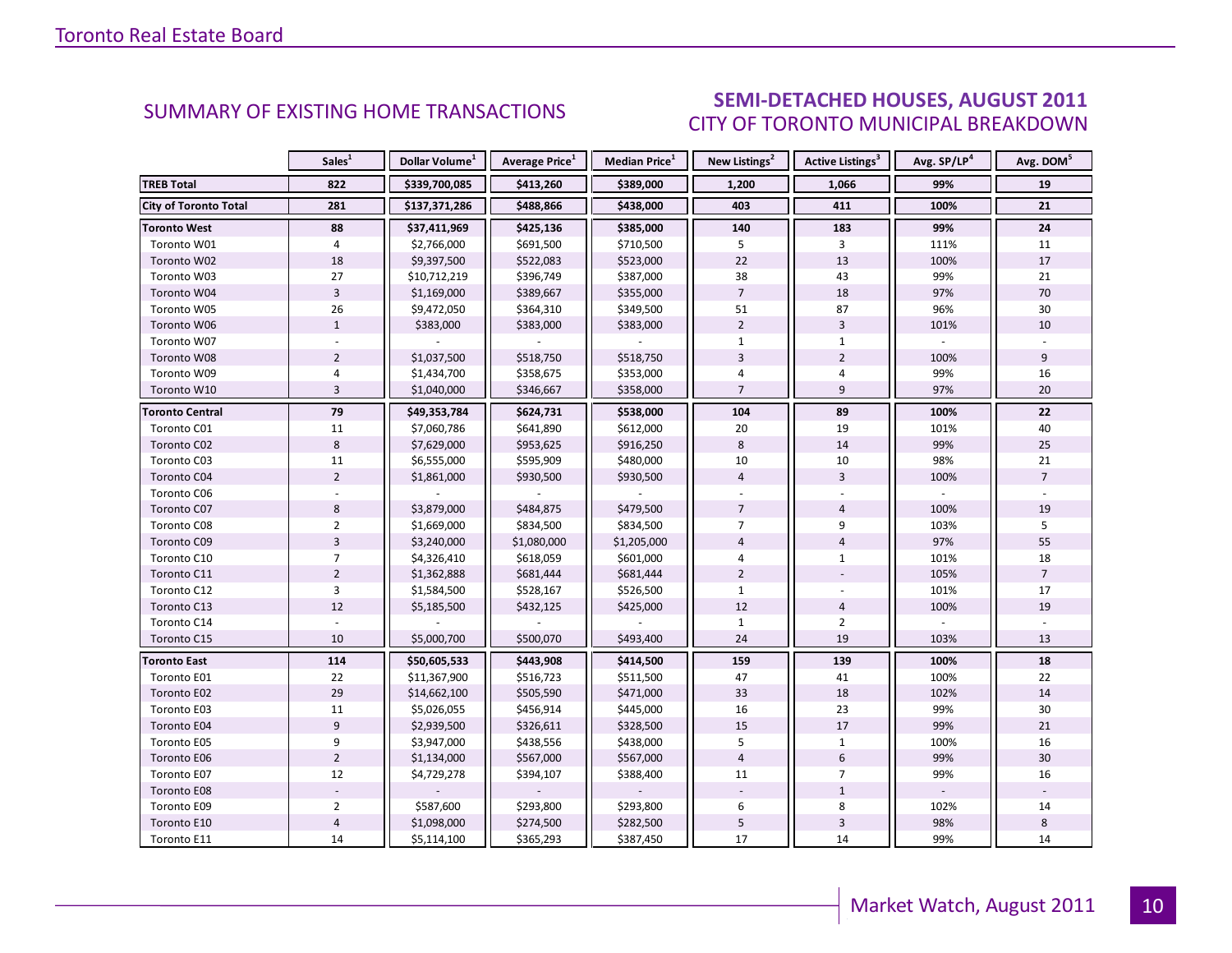### SUMMARY OF EXISTING HOME TRANSACTIONS **CONDOMINIUM TOWNHOUSES, AUGUST 2011** ALL TREB AREAS

|                                                                        | Sales <sup>1</sup> | Dollar Volume <sup>1</sup> | Average Price <sup>1</sup> | Median Price <sup>1</sup> | New Listings <sup>2</sup> | Active Listings <sup>3</sup> | Avg. SP/LP <sup>4</sup> | Avg. DOM <sup>5</sup> |
|------------------------------------------------------------------------|--------------------|----------------------------|----------------------------|---------------------------|---------------------------|------------------------------|-------------------------|-----------------------|
| <b>TREB Total</b>                                                      | 597                | \$187,365,908              | \$313,846                  | \$302,000                 | 884                       | 1,145                        | 98%                     | 25                    |
| <b>Halton Region</b>                                                   | 25                 | \$7,400,362                | \$296,014                  | \$280,000                 | 43                        | 52                           | 98%                     | 29                    |
| Burlington                                                             | 9                  | \$2,492,362                | \$276,929                  | \$267,500                 | 10                        | 17                           | 99%                     | 37                    |
| <b>Halton Hills</b>                                                    | 5                  | \$1,226,000                | \$245,200                  | \$252,000                 | 11                        | 12                           | 99%                     | 24                    |
| Milton                                                                 | $\mathbf{1}$       | \$240,000                  | \$240,000                  | \$240,000                 | 3                         | $\overline{2}$               | 100%                    | 17                    |
| Oakville                                                               | 10                 | \$3,442,000                | \$344,200                  | \$305,000                 | 19                        | 21                           | 98%                     | 24                    |
| <b>Peel Region</b>                                                     | 209                | \$63,854,440               | \$305,524                  | \$315,000                 | 316                       | 371                          | 98%                     | 20                    |
| <b>Brampton</b>                                                        | 39                 | \$9,167,350                | \$235,060                  | \$237,000                 | 79                        | 91                           | 98%                     | 21                    |
| Caledon                                                                |                    |                            |                            |                           |                           | $\mathbf{1}$                 |                         |                       |
| Mississauga                                                            | 170                | \$54,687,090               | \$321,689                  | \$327,500                 | 237                       | 279                          | 99%                     | 20                    |
| <b>City of Toronto</b>                                                 | 225                | \$75,240,880               | \$334,404                  | \$315,300                 | 330                       | 446                          | 99%                     | 26                    |
| <b>! TURN PAGE FOR CITY OF TORONTO</b><br><b>TABLES OR CLICK HERE:</b> | ▷                  |                            |                            |                           |                           |                              |                         |                       |
|                                                                        |                    |                            |                            |                           |                           |                              |                         |                       |
| <b>York Region</b>                                                     | 76                 | \$28,259,533               | \$371,836                  | \$351,500                 | 105                       | 132                          | 98%                     | 29                    |
| Aurora                                                                 | 10                 | \$5,141,000                | \$514,100                  | \$490,000                 | 12                        | 15                           | 97%                     | 36                    |
| E. Gwillimbury                                                         |                    |                            |                            |                           |                           |                              |                         |                       |
| Georgina                                                               | $\overline{2}$     | \$294,000                  | \$147,000                  | \$147,000                 |                           | $\overline{2}$               | 91%                     | 71                    |
| King                                                                   |                    |                            |                            |                           |                           | $\overline{2}$               |                         |                       |
| Markham                                                                | 33                 | \$11,966,245               | \$362,613                  | \$351,000                 | 56                        | 63                           | 98%                     | 23                    |
| Newmarket                                                              | 5                  | \$1,259,900                | \$251,980                  | \$254,000                 | 8                         | 10                           | 99%                     | 17                    |
| <b>Richmond Hill</b>                                                   | 18                 | \$6,363,888                | \$353,549                  | \$384,500                 | 17                        | 22                           | 98%                     | 33                    |
| Vaughan                                                                | $\overline{7}$     | \$3,004,500                | \$429,214                  | \$422,000                 | 12                        | 16                           | 98%                     | 35                    |
| Whitchurch-Stouffville                                                 | $\mathbf{1}$       | \$230,000                  | \$230,000                  | \$230,000                 |                           | $\overline{2}$               | 100%                    | 14                    |
| Durham Region                                                          | 55                 | \$11,182,693               | \$203,322                  | \$205,000                 | 85                        | 136                          | 98%                     | 34                    |
| Ajax                                                                   | 12                 | \$2,492,350                | \$207,696                  | \$204,500                 | 18                        | 21                           | 97%                     | 25                    |
| <b>Brock</b>                                                           | $\overline{2}$     | \$284,900                  | \$142,450                  | \$142,450                 | $\overline{4}$            | $6\,$                        | 98%                     | 111                   |
| Clarington                                                             | 5                  | \$947,723                  | \$189,545                  | \$204,000                 | $\overline{7}$            | 12                           | 98%                     | 24                    |
| Oshawa                                                                 | $16\,$             | \$2,551,100                | \$159,444                  | \$153,000                 | 21                        | 32                           | 96%                     | 40                    |
| Pickering                                                              | 11                 | \$2,828,300                | \$257,118                  | \$224,000                 | 20                        | 35                           | 99%                     | 32                    |
| Scugog                                                                 | $\mathbf{1}$       | \$345,000                  | \$345,000                  | \$345,000                 |                           |                              | 99%                     | $\overline{4}$        |
| Uxbridge                                                               |                    |                            |                            |                           | 3                         | 8                            |                         |                       |
| Whitby                                                                 | 8                  | \$1,733,320                | \$216,665                  | \$213,910                 | 12                        | 22                           | 98%                     | 32                    |
| <b>Dufferin County</b>                                                 | $\overline{2}$     | \$382,000                  | \$191,000                  | \$191,000                 | $\mathbf{2}$              | 4                            | 98%                     | 21                    |
| Orangeville                                                            | $\overline{2}$     | \$382,000                  | \$191,000                  | \$191,000                 | $\overline{2}$            | $\overline{4}$               | 98%                     | 21                    |
| <b>Simcoe County</b>                                                   | 5                  | \$1,046,000                | \$209,200                  | \$208,000                 | $\overline{\mathbf{3}}$   | $\overline{\mathbf{4}}$      | 98%                     | 48                    |
| Adjala-Tosorontio                                                      |                    |                            |                            |                           |                           |                              |                         |                       |
| <b>Bradford West Gwillimbury</b>                                       | $\overline{3}$     | \$636,000                  | \$212,000                  | \$214,000                 | $\overline{3}$            | $\overline{2}$               | 98%                     | 26                    |
| Essa                                                                   |                    |                            |                            |                           |                           |                              |                         |                       |
| Innisfil                                                               |                    |                            |                            |                           |                           |                              |                         |                       |
| New Tecumseth                                                          | $\overline{2}$     | \$410,000                  | \$205,000                  | \$205,000                 |                           | $\overline{2}$               | 97%                     | 82                    |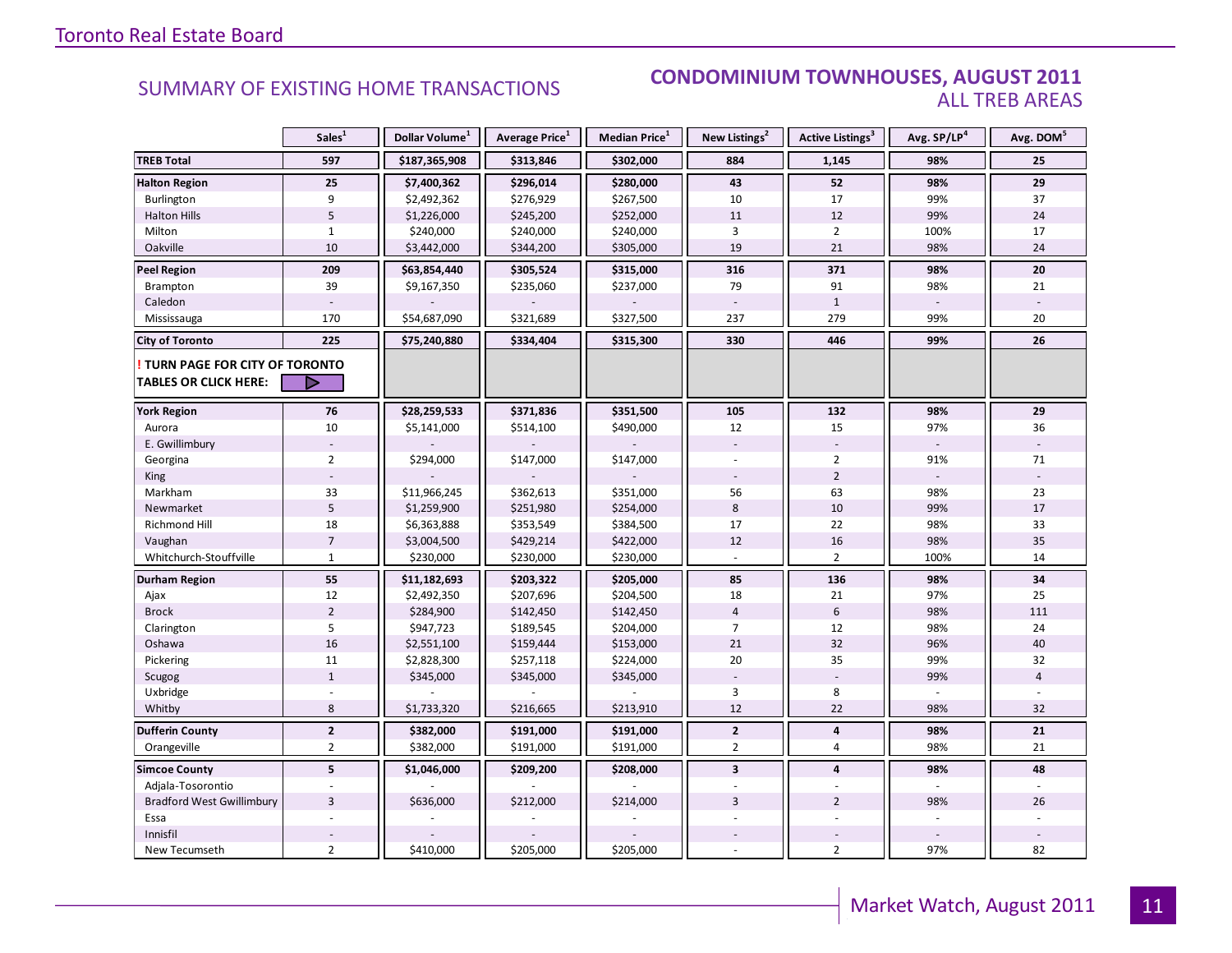### $\blacksquare$  AUGUST 2011 CITY OF TORONTO MUNICIPAL BREAKDOWN SUMMARY OF EXISTING HOME TRANSACTIONS **CONDOMINIUM TOWNHOUSES, AUGUST 2011**

<span id="page-11-0"></span>

|                              | Sales <sup>1</sup> | Dollar Volume <sup>1</sup> | <b>Average Price</b> <sup>1</sup> | Median Price <sup>1</sup> | New Listings <sup>2</sup> | Active Listings <sup>3</sup> | Avg. SP/LP <sup>4</sup> | Avg. DOM <sup>5</sup> |
|------------------------------|--------------------|----------------------------|-----------------------------------|---------------------------|---------------------------|------------------------------|-------------------------|-----------------------|
| <b>TREB Total</b>            | 597                | \$187,365,908              | \$313,846                         | \$302,000                 | 884                       | 1,145                        | 98%                     | 25                    |
| <b>City of Toronto Total</b> | 225                | \$75,240,880               | \$334,404                         | \$315,300                 | 330                       | 446                          | 99%                     | 26                    |
| <b>Toronto West</b>          | 63                 | \$18,014,100               | \$285,938                         | \$258,000                 | 94                        | 167                          | 98%                     | 29                    |
| Toronto W01                  | 6                  | \$2,162,900                | \$360,483                         | \$366,000                 | 8                         | 6                            | 99%                     | 19                    |
| Toronto W02                  | $6\,$              | \$2,177,000                | \$362,833                         | \$380,000                 | $\overline{9}$            | 10                           | 99%                     | 33                    |
| Toronto W03                  | 3                  | \$902,500                  | \$300,833                         | \$299,000                 | $\mathbf{1}$              | $\overline{2}$               | 99%                     | 23                    |
| Toronto W04                  | $\overline{7}$     | \$1,881,900                | \$268,843                         | \$251,900                 | 15                        | 27                           | 97%                     | 39                    |
| Toronto W05                  | 17                 | \$4,148,000                | \$244,000                         | \$245,000                 | 28                        | 67                           | 97%                     | 27                    |
| Toronto W06                  | $\overline{4}$     | \$1,990,900                | \$497,725                         | \$495,500                 | $\overline{3}$            | 9                            | 99%                     | 20                    |
| Toronto W07                  | $\mathbf{1}$       | \$605,000                  | \$605,000                         | \$605,000                 | $\overline{2}$            | 4                            | 96%                     | 30                    |
| Toronto W08                  | $6\,$              | \$1,474,500                | \$245,750                         | \$250,250                 | $\overline{7}$            | 6                            | 99%                     | 22                    |
| Toronto W09                  | $\overline{2}$     | \$694,000                  | \$347,000                         | \$347,000                 | 6                         | 5                            | 98%                     | 39                    |
| Toronto W10                  | 11                 | \$1,977,400                | \$179,764                         | \$205,000                 | 15                        | 31                           | 98%                     | 38                    |
| <b>Toronto Central</b>       | 78                 | \$34,707,600               | \$444,969                         | \$386,500                 | 110                       | 118                          | 99%                     | 23                    |
| Toronto C01                  | 21                 | \$9,678,600                | \$460,886                         | \$489,000                 | 26                        | 33                           | 100%                    | 21                    |
| Toronto C02                  |                    |                            |                                   |                           | 5                         | $\overline{7}$               |                         |                       |
| Toronto C03                  |                    |                            |                                   |                           |                           |                              |                         |                       |
| Toronto C04                  |                    |                            |                                   |                           |                           |                              |                         |                       |
| Toronto C06                  |                    |                            |                                   |                           | $\mathbf{1}$              | $\mathbf{1}$                 |                         |                       |
| Toronto C07                  | 10                 | \$3,885,000                | \$388,500                         | \$352,000                 | 14                        | 15                           | 100%                    | 23                    |
| Toronto C08                  | $\mathbf{1}$       | \$328,700                  | \$328,700                         | \$328,700                 | 5                         | $\overline{7}$               | 100%                    | $\overline{2}$        |
| Toronto C09                  |                    |                            |                                   |                           |                           | $\mathbf{1}$                 |                         |                       |
| Toronto C10                  | $\overline{2}$     | \$1,198,000                | \$599,000                         | \$599,000                 | 5                         | 4                            | 98%                     | 21                    |
| Toronto C11                  | $\overline{3}$     | \$949,700                  | \$316,567                         | \$349,900                 | 6                         | 3                            | 100%                    | 37                    |
| Toronto C12                  | 5                  | \$4,136,000                | \$827,200                         | \$660,000                 | 5                         | 4                            | 96%                     | 29                    |
| Toronto C13                  | $\overline{4}$     | \$1,639,100                | \$409,775                         | \$396,050                 | $\overline{4}$            | $\overline{3}$               | 101%                    | 18                    |
| Toronto C14                  | 8                  | \$4,333,800                | \$541,725                         | \$570,500                 | 8                         | 12                           | 100%                    | 22                    |
| Toronto C15                  | 24                 | \$8,558,700                | \$356,613                         | \$357,500                 | 31                        | 28                           | 99%                     | 23                    |
| <b>Toronto East</b>          | 84                 | \$22,519,180               | \$268,085                         | \$275,000                 | 126                       | 161                          | 99%                     | 26                    |
| Toronto E01                  | 3                  | \$1,039,900                | \$346,633                         | \$329,000                 | 3                         | 8                            | 100%                    | 18                    |
| Toronto E02                  | $\overline{3}$     | \$1,270,900                | \$423,633                         | \$345,900                 | 12                        | 10                           | 99%                     | 10                    |
| Toronto E03                  | $\mathbf{1}$       | \$169,000                  | \$169,000                         | \$169,000                 | $\mathbf{1}$              | $\mathbf{1}$                 | 99%                     | 70                    |
| Toronto E04                  | 14                 | \$4,309,130                | \$307,795                         | \$312,495                 | 15                        | 19                           | 99%                     | 22                    |
| Toronto E05                  | 20                 | \$6,006,000                | \$300,300                         | \$288,500                 | 24                        | 20                           | 100%                    | 13                    |
| Toronto E06                  |                    |                            |                                   |                           | $\mathbf{1}$              | $\overline{2}$               |                         |                       |
| Toronto E07                  | 9                  | \$2,733,300                | \$303,700                         | \$297,000                 | 11                        | 11                           | 101%                    | 25                    |
| Toronto E08                  | $\overline{4}$     | \$841,300                  | \$210,325                         | \$204,500                 | 12                        | 22                           | 98%                     | 27                    |
| Toronto E09                  | 8                  | \$1,658,550                | \$207,319                         | \$186,325                 | 8                         | 18                           | 98%                     | 50                    |
| Toronto E10                  | $\overline{4}$     | \$838,700                  | \$209,675                         | \$191,350                 | $\boldsymbol{6}$          | 13                           | 98%                     | 47                    |
| Toronto E11                  | 18                 | \$3,652,400                | \$202,911                         | \$204,500                 | 33                        | 37                           | 97%                     | 32                    |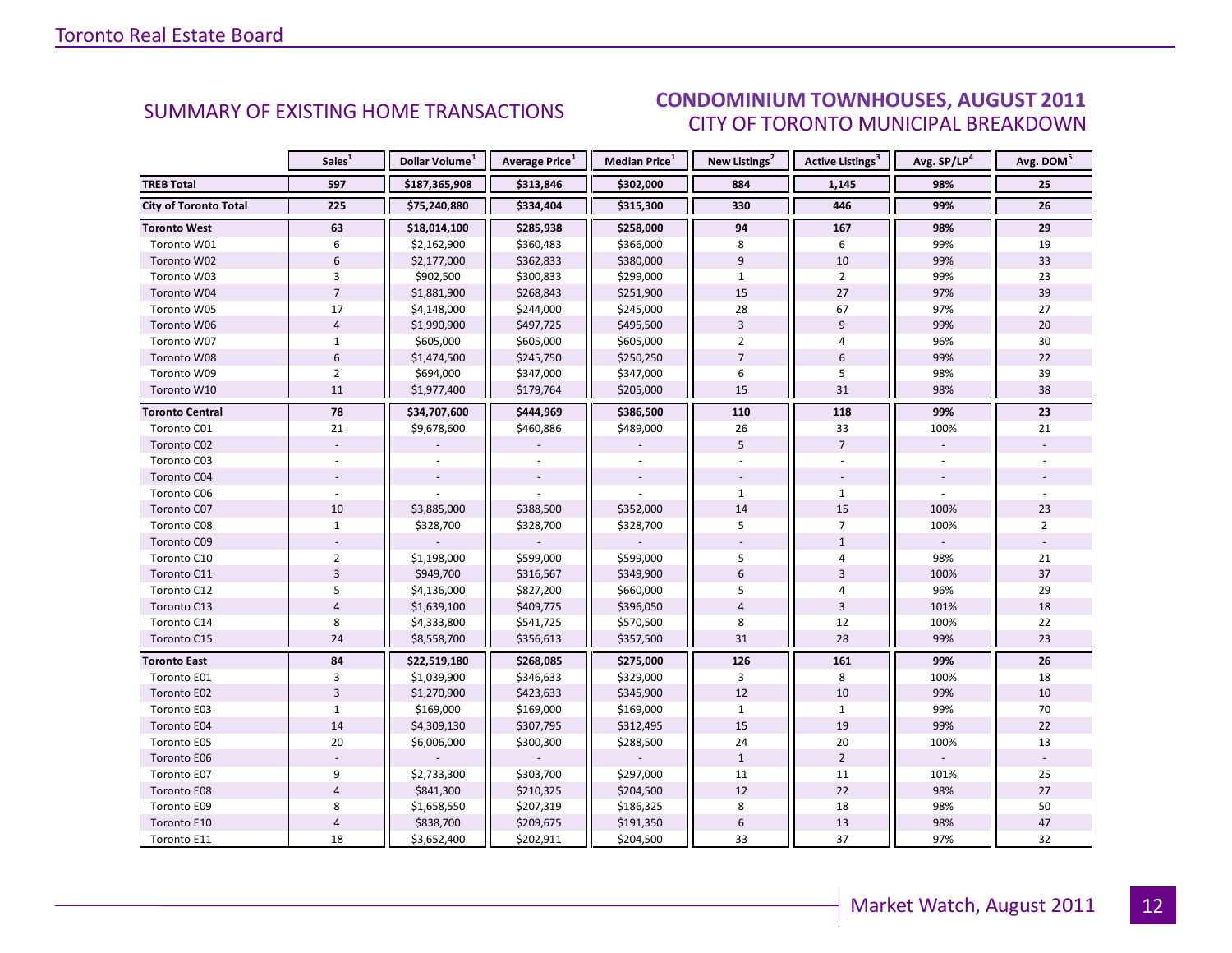### SUMMARY OF EXISTING HOME TRANSACTIONS **CONDOMINIUM APARTMENT, AUGUST 2011** ALL TREB AREAS

|                                                                        | Sales <sup>1</sup> | Dollar Volume <sup>1</sup> | Average Price <sup>1</sup> | Median Price <sup>1</sup> | New Listings <sup>2</sup> | <b>Active Listings</b> <sup>3</sup> | Avg. SP/LP <sup>4</sup> | Avg. DOM <sup>5</sup> |
|------------------------------------------------------------------------|--------------------|----------------------------|----------------------------|---------------------------|---------------------------|-------------------------------------|-------------------------|-----------------------|
| <b>TREB Total</b>                                                      | 1,986              | \$668,209,779              | \$336,460                  | \$300,000                 | 3,439                     | 5,360                               | 98%                     | 32                    |
| <b>Halton Region</b>                                                   | 32                 | \$9,526,638                | \$297,707                  | \$265,625                 | 37                        | 82                                  | 97%                     | 40                    |
| Burlington                                                             | 12                 | \$3,078,988                | \$256,582                  | \$242,500                 | $\overline{7}$            | 13                                  | 98%                     | 36                    |
| <b>Halton Hills</b>                                                    | $\overline{2}$     | \$434,900                  | \$217,450                  | \$217,450                 | $\overline{4}$            | 11                                  | 98%                     | 24                    |
| Milton                                                                 | $\overline{3}$     | \$809,500                  | \$269,833                  | \$273,000                 | 5                         | 6                                   | 99%                     | 24                    |
| Oakville                                                               | 15                 | \$5,203,250                | \$346,883                  | \$269,000                 | 21                        | 52                                  | 96%                     | 50                    |
| <b>Peel Region</b>                                                     | 326                | \$81,251,849               | \$249,239                  | \$236,200                 | 507                       | 757                                 | 97%                     | 31                    |
| <b>Brampton</b>                                                        | 45                 | \$8,962,000                | \$199,156                  | \$200,000                 | 86                        | 136                                 | 97%                     | 36                    |
| Caledon                                                                |                    |                            |                            |                           | $\mathbf{1}$              | $\,$ 6 $\,$                         |                         |                       |
| Mississauga                                                            | 281                | \$72,289,849               | \$257,259                  | \$246,500                 | 420                       | 615                                 | 97%                     | 30                    |
| <b>City of Toronto</b>                                                 | 1,393              | \$507,661,042              | \$364,437                  | \$327,000                 | 2,476                     | 3,864                               | 98%                     | 31                    |
| <b>! TURN PAGE FOR CITY OF TORONTO</b><br><b>TABLES OR CLICK HERE:</b> | ▷                  |                            |                            |                           |                           |                                     |                         |                       |
| <b>York Region</b>                                                     | 191                | \$61,069,350               | \$319,735                  | \$301,000                 | 355                       | 487                                 | 98%                     | 33                    |
| Aurora                                                                 | $\overline{7}$     | \$2,228,900                | \$318,414                  | \$264,900                 | 5                         | 8                                   | 97%                     | 76                    |
| E. Gwillimbury                                                         |                    |                            |                            |                           |                           |                                     |                         |                       |
| Georgina                                                               |                    |                            |                            |                           |                           |                                     |                         |                       |
| King                                                                   |                    |                            |                            |                           | $\mathbf{1}$              | 10                                  | $\sim$                  |                       |
| Markham                                                                | 51                 | \$16,153,672               | \$316,739                  | \$285,000                 | 122                       | 165                                 | 98%                     | 28                    |
| Newmarket                                                              | $\overline{4}$     | \$1,062,900                | \$265,725                  | \$261,500                 | 10                        | $\overline{9}$                      | 98%                     | 40                    |
| <b>Richmond Hill</b>                                                   | 69                 | \$21,538,988               | \$312,159                  | \$297,000                 | 117                       | 138                                 | 98%                     | 34                    |
| Vaughan                                                                | 60                 | \$20,084,890               | \$334,748                  | \$326,250                 | 100                       | 157                                 | 98%                     | 31                    |
| Whitchurch-Stouffville                                                 |                    |                            |                            |                           |                           |                                     |                         |                       |
| Durham Region                                                          | 37                 | \$6,898,400                | \$186,443                  | \$183,000                 | 58                        | 133                                 | 98%                     | 42                    |
| Ajax                                                                   | $\overline{7}$     | \$1,283,100                | \$183,300                  | \$185,000                 | 14                        | 21                                  | 97%                     | 22                    |
| <b>Brock</b>                                                           |                    |                            |                            |                           |                           |                                     |                         |                       |
| Clarington                                                             | $\boldsymbol{6}$   | \$996,000                  | \$166,000                  | \$169,500                 | 6                         | 20                                  | 97%                     | 69                    |
| Oshawa                                                                 | $\overline{7}$     | \$850,500                  | \$121,500                  | \$116,500                 | 9                         | 53                                  | 97%                     | 47                    |
| Pickering                                                              | 8                  | \$1,745,900                | \$218,238                  | \$219,950                 | 12                        | 11                                  | 98%                     | 29                    |
| Scugog                                                                 |                    |                            |                            |                           |                           |                                     |                         |                       |
| Uxbridge                                                               | $\overline{2}$     | \$489,400                  | \$244,700                  | \$244,700                 | $\overline{4}$            | $\overline{7}$                      | 99%                     | 65                    |
| Whitby                                                                 | $\overline{7}$     | \$1,533,500                | \$219,071                  | \$202,000                 | 13                        | 21                                  | 98%                     | 41                    |
| <b>Dufferin County</b>                                                 | $\bf 6$            | \$1,635,500                | \$272,583                  | \$251,500                 | $\mathbf{1}$              | ${\bf 22}$                          | 98%                     | 124                   |
| Orangeville                                                            | 6                  | \$1,635,500                | \$272,583                  | \$251,500                 | $\mathbf{1}$              | 22                                  | 98%                     | 124                   |
| <b>Simcoe County</b>                                                   | $\mathbf{1}$       | \$167,000                  | \$167,000                  | \$167,000                 | 5                         | 15                                  | 98%                     | 18                    |
| Adjala-Tosorontio                                                      |                    |                            |                            |                           |                           |                                     |                         |                       |
| <b>Bradford West Gwillimbury</b>                                       | $\mathbf{1}$       | \$167,000                  | \$167,000                  | \$167,000                 | $\mathbf{1}$              | $\mathbf{1}$                        | 98%                     | 18                    |
| Essa                                                                   |                    |                            |                            |                           |                           |                                     |                         |                       |
| Innisfil                                                               |                    |                            |                            |                           |                           |                                     |                         |                       |
| New Tecumseth                                                          |                    |                            |                            |                           | $\overline{4}$            | 14                                  |                         |                       |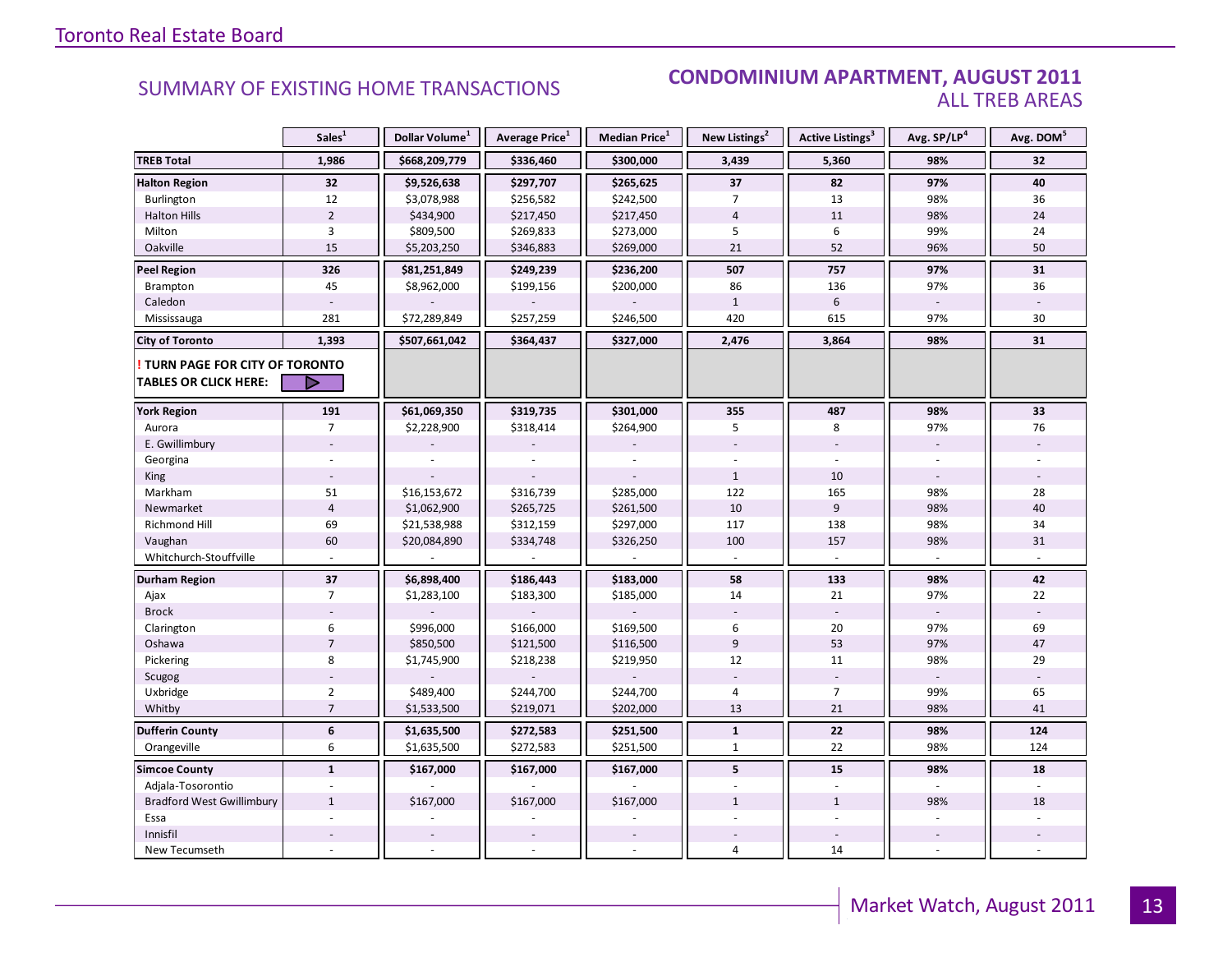### CONDOMINIUM APARTMENT, AUGUST 2011 CITY OF TORONTO MUNICIPAL BREAKDOWN

<span id="page-13-0"></span>

|                              | Sales <sup>1</sup> | Dollar Volume <sup>1</sup> | Average Price <sup>1</sup> | Median Price <sup>1</sup> | New Listings <sup>2</sup> | Active Listings <sup>3</sup> | Avg. SP/LP <sup>4</sup> | Avg. DOM <sup>5</sup> |
|------------------------------|--------------------|----------------------------|----------------------------|---------------------------|---------------------------|------------------------------|-------------------------|-----------------------|
| <b>TREB Total</b>            | 1,986              | \$668,209,779              | \$336,460                  | \$300,000                 | 3,439                     | 5,360                        | 98%                     | 32                    |
| <b>City of Toronto Total</b> | 1,393              | \$507,661,042              | \$364,437                  | \$327,000                 | 2,476                     | 3,864                        | 98%                     | 31                    |
| <b>Toronto West</b>          | 221                | \$62,133,350               | \$281,146                  | \$270,000                 | 472                       | 948                          | 97%                     | 39                    |
| Toronto W01                  | 27                 | \$9,217,400                | \$341,385                  | \$295,000                 | 37                        | 74                           | 98%                     | 35                    |
| Toronto W02                  | 13                 | \$4,622,900                | \$355,608                  | \$343,000                 | 20                        | 21                           | 98%                     | 31                    |
| Toronto W03                  | 6                  | \$1,385,000                | \$230,833                  | \$237,500                 | 9                         | 10                           | 98%                     | 23                    |
| Toronto W04                  | 19                 | \$3,804,000                | \$200,211                  | \$170,000                 | 42                        | 93                           | 97%                     | 52                    |
| Toronto W05                  | 15                 | \$2,433,500                | \$162,233                  | \$140,000                 | 45                        | 145                          | 95%                     | 63                    |
| Toronto W06                  | 42                 | \$14,717,000               | \$350,405                  | \$309,000                 | 108                       | 206                          | 97%                     | 43                    |
| Toronto W07                  | $\overline{2}$     | \$594,000                  | \$297,000                  | \$297,000                 | 3                         | $\overline{7}$               | 98%                     | 38                    |
| Toronto W08                  | 56                 | \$17,143,150               | \$306,128                  | \$275,000                 | 95                        | 146                          | 98%                     | 32                    |
| Toronto W09                  | 17                 | \$3,280,900                | \$192,994                  | \$217,500                 | 46                        | 95                           | 97%                     | 40                    |
| Toronto W10                  | 24                 | \$4,935,500                | \$205,646                  | \$197,500                 | 67                        | 151                          | 97%                     | 31                    |
| <b>Toronto Central</b>       | 951                | \$394,920,392              | \$415,269                  | \$360,000                 | 1,594                     | 2,204                        | 99%                     | 28                    |
| Toronto C01                  | 371                | \$156,612,157              | \$422,135                  | \$365,000                 | 658                       | 981                          | 100%                    | 30                    |
| Toronto C02                  | 24                 | \$19,245,700               | \$801,904                  | \$520,500                 | 52                        | 98                           | 96%                     | 27                    |
| Toronto C03                  | 23                 | \$14,103,088               | \$613,178                  | \$475,000                 | 28                        | 27                           | 98%                     | 25                    |
| Toronto C04                  | 14                 | \$4,267,500                | \$304,821                  | \$251,000                 | 14                        | 19                           | 98%                     | 28                    |
| Toronto C06                  | 10                 | \$3,068,480                | \$306,848                  | \$301,000                 | 16                        | 23                           | 98%                     | 31                    |
| Toronto C07                  | 56                 | \$19,253,150               | \$343,806                  | \$317,500                 | 99                        | 118                          | 98%                     | 24                    |
| Toronto C08                  | 157                | \$60,877,625               | \$387,756                  | \$362,000                 | 210                       | 254                          | 99%                     | 25                    |
| Toronto C09                  | 11                 | \$8,963,030                | \$814,821                  | \$510,000                 | 17                        | 17                           | 99%                     | 19                    |
| Toronto C10                  | 20                 | \$13,023,385               | \$651,169                  | \$437,000                 | 33                        | 51                           | 99%                     | 19                    |
| Toronto C11                  | 29                 | \$7,509,186                | \$258,937                  | \$254,000                 | 43                        | 57                           | 98%                     | 33                    |
| Toronto C12                  | $10\,$             | \$4,588,000                | \$458,800                  | \$469,000                 | 13                        | 23                           | 98%                     | 23                    |
| Toronto C13                  | 32                 | \$8,938,788                | \$279,337                  | \$274,000                 | 66                        | 93                           | 97%                     | $34$                  |
| Toronto C14                  | 133                | \$51,778,986               | \$389,316                  | \$365,000                 | 250                       | 296                          | 99%                     | 23                    |
| Toronto C15                  | 61                 | \$22,691,317               | \$371,989                  | \$324,000                 | 95                        | 147                          | 98%                     | 34                    |
| <b>Toronto East</b>          | 221                | \$50,607,300               | \$228,992                  | \$217,000                 | 410                       | 712                          | 98%                     | 35                    |
| Toronto E01                  | $\boldsymbol{6}$   | \$2,744,800                | \$457,467                  | \$478,750                 | 10                        | 26                           | 99%                     | 20                    |
| Toronto E02                  | 5                  | \$1,831,500                | \$366,300                  | \$340,000                 | $5\overline{5}$           | 11                           | 98%                     | 19                    |
| Toronto E03                  | 12                 | \$1,854,500                | \$154,542                  | \$143,500                 | 11                        | 23                           | 96%                     | 38                    |
| Toronto E04                  | 18                 | \$3,458,000                | \$192,111                  | \$202,500                 | 43                        | 86                           | 97%                     | 45                    |
| Toronto E05                  | 42                 | \$10,718,700               | \$255,207                  | \$249,750                 | 62                        | 67                           | 98%                     | 33                    |
| Toronto E06                  | $\overline{4}$     | \$1,694,000                | \$423,500                  | \$421,000                 | $5\overline{5}$           | $\overline{7}$               | 97%                     | 46                    |
| Toronto E07                  | 34                 | \$7,756,800                | \$228,141                  | \$235,650                 | 89                        | 142                          | 98%                     | 33                    |
| Toronto E08                  | 18                 | \$3,142,500                | \$174,583                  | \$170,000                 | 25                        | 67                           | 96%                     | 33                    |
| Toronto E09                  | 54                 | \$12,857,100               | \$238,094                  | \$231,000                 | 101                       | 180                          | 97%                     | 36                    |
| Toronto E10                  | $\,1\,$            | \$209,000                  | \$209,000                  | \$209,000                 | 11                        | 16                           | 95%                     | 12                    |
| Toronto E11                  | 27                 | \$4,340,400                | \$160,756                  | \$160,000                 | 48                        | 87                           | 97%                     | 41                    |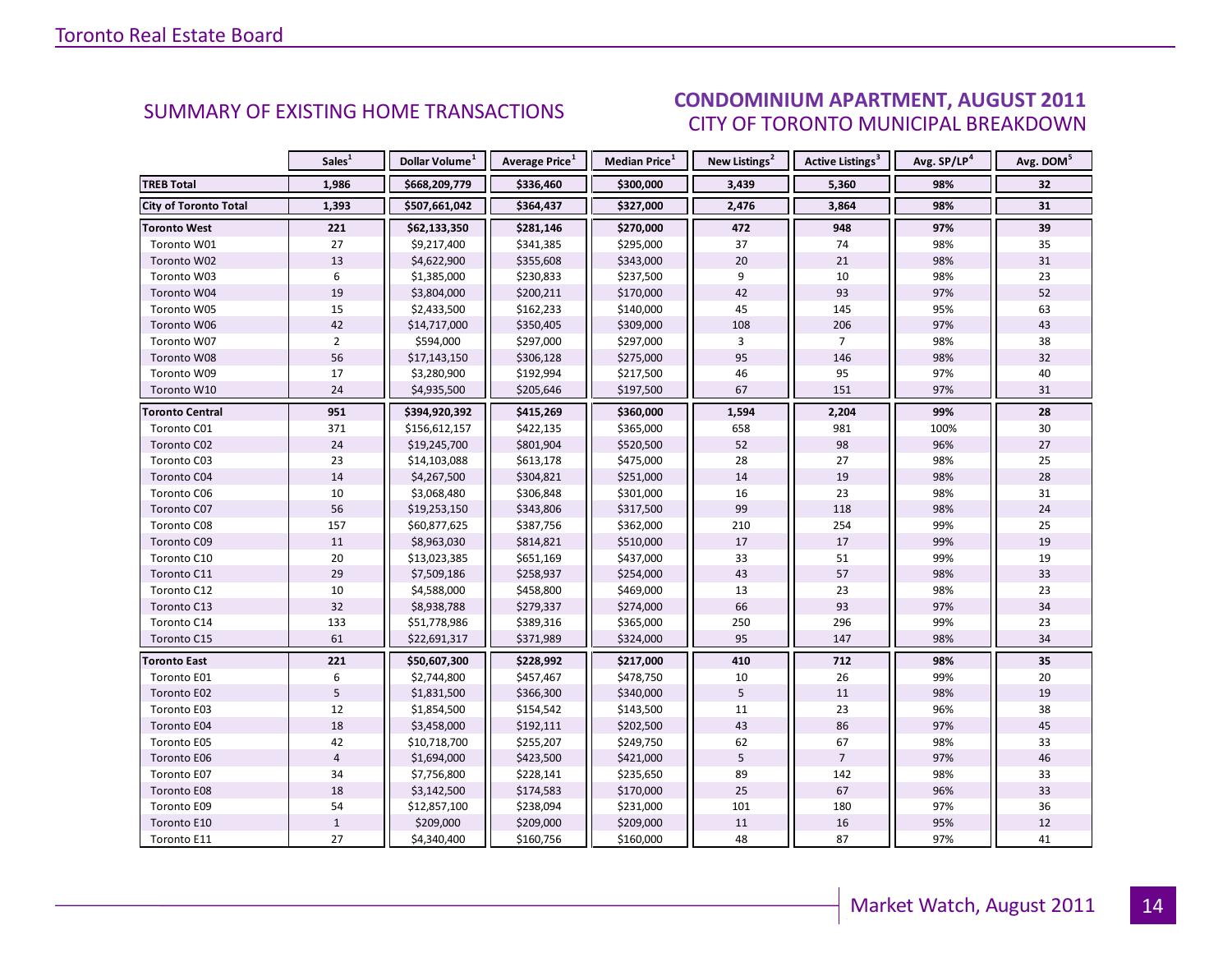### LINK, AUGUST 2011 ALL TREB AREAS

|                                  | Sales <sup>1</sup>       | Dollar Volume <sup>1</sup> | Average Price <sup>1</sup> | Median Price <sup>1</sup> | New Listings <sup>2</sup> | <b>Active Listings</b> <sup>3</sup> | Avg. SP/LP <sup>4</sup> | Avg. DOM <sup>5</sup>    |
|----------------------------------|--------------------------|----------------------------|----------------------------|---------------------------|---------------------------|-------------------------------------|-------------------------|--------------------------|
| <b>TREB Total</b>                | 140                      | \$56,028,868               | \$400,206                  | \$411,000                 | 192                       | 159                                 | 100%                    | 18                       |
| <b>Halton Region</b>             | 4                        | \$1,534,000                | \$383,500                  | \$385,500                 | 5                         | $\overline{\mathbf{3}}$             | 100%                    | 15                       |
| Burlington                       | $\overline{2}$           | \$684,000                  | \$342,000                  | \$342,000                 | $\mathbf{1}$              | u,                                  | 99%                     | 27                       |
| <b>Halton Hills</b>              |                          |                            |                            |                           |                           | $\mathbf{1}$                        | $\sim$                  |                          |
| Milton                           |                          |                            |                            |                           | 1                         | $\mathbf{1}$                        |                         |                          |
| Oakville                         | $\overline{2}$           | \$850,000                  | \$425,000                  | \$425,000                 | $\overline{3}$            | $\mathbf 1$                         | 101%                    | 3                        |
| <b>Peel Region</b>               | 14                       | \$5,821,100                | \$415,793                  | \$415,000                 | 19                        | 14                                  | 100%                    | 12                       |
| Brampton                         | $\overline{2}$           | \$586,500                  | \$293,250                  | \$293,250                 | 9                         | 6                                   | 99%                     | 20                       |
| Caledon                          |                          |                            |                            |                           | $\overline{2}$            | $\overline{4}$                      |                         |                          |
| Mississauga                      | 12                       | \$5,234,600                | \$436,217                  | \$417,500                 | 8                         | $\overline{4}$                      | 100%                    | 11                       |
| <b>City of Toronto</b>           | 16                       | \$6,370,000                | \$398,125                  | \$390,500                 | 22                        | 21                                  | 101%                    | 15                       |
| TURN PAGE FOR CITY OF TORONTO    |                          |                            |                            |                           |                           |                                     |                         |                          |
| <b>TABLES OR CLICK HERE:</b>     | ▷                        |                            |                            |                           |                           |                                     |                         |                          |
| <b>York Region</b>               | 65                       | \$31,363,868               | \$482,521                  | \$475,000                 | 96                        | 67                                  | 100%                    | ${\bf 14}$               |
| Aurora                           | $\overline{2}$           | \$960,000                  | \$480,000                  | \$480,000                 |                           |                                     | 98%                     | 28                       |
| E. Gwillimbury                   |                          |                            |                            |                           |                           |                                     | $\overline{a}$          |                          |
| Georgina                         |                          |                            |                            |                           | $\mathbf{1}$              | $\mathbf{1}$                        |                         |                          |
| King                             |                          |                            |                            |                           |                           | $\mathbf{1}$                        |                         |                          |
| Markham                          | 50                       | \$24,014,480               | \$480,290                  | \$470,000                 | 76                        | 46                                  | 100%                    | 12                       |
| Newmarket                        | $\overline{2}$           | \$620,000                  | \$310,000                  | \$310,000                 | $\overline{3}$            | $\overline{2}$                      | 98%                     | 17                       |
| Richmond Hill                    | 9                        | \$4,877,388                | \$541,932                  | \$537,000                 | 9                         | 10                                  | 99%                     | 19                       |
| Vaughan                          | $\overline{2}$           | \$892,000                  | \$446,000                  | \$446,000                 | $\overline{7}$            | $\overline{7}$                      | 98%                     | 15                       |
| Whitchurch-Stouffville           |                          |                            |                            |                           | $\overline{a}$            | ÷.                                  | $\sim$                  |                          |
| <b>Durham Region</b>             | 26                       | \$6,971,300                | \$268,127                  | \$272,950                 | 39                        | 41                                  | 99%                     | 27                       |
| Ajax                             | 5                        | \$1,334,000                | \$266,800                  | \$250,000                 | 5                         | $\mathbf{1}$                        | 98%                     | 18                       |
| <b>Brock</b>                     |                          |                            |                            |                           |                           | $\overline{\phantom{a}}$            | $\sim$                  |                          |
| Clarington                       | 9                        | \$2,170,800                | \$241,200                  | \$249,900                 | 15                        | 18                                  | 99%                     | 31                       |
| Oshawa                           | $\overline{4}$           | \$1,057,000                | \$264,250                  | \$269,500                 | $\overline{9}$            | 11                                  | 99%                     | 26                       |
| Pickering                        | $\overline{2}$           | \$652,000                  | \$326,000                  | \$326,000                 | $\mathbf{1}$              | $\mathbf{1}$                        | 98%                     | 33                       |
| Scugog                           |                          |                            |                            |                           |                           | $\mathbf{1}$                        |                         |                          |
| Uxbridge                         |                          |                            |                            |                           | $\mathbf{1}$              | $\mathbf{1}$                        |                         |                          |
| Whitby                           | 6                        | \$1,757,500                | \$292,917                  | \$289,000                 | 8                         | 8                                   | 99%                     | 26                       |
| <b>Dufferin County</b>           | $\overline{a}$           |                            |                            |                           | $\mathbf{2}$              | $\overline{2}$                      | $\blacksquare$          | $\blacksquare$           |
| Orangeville                      | $\overline{\phantom{a}}$ |                            |                            |                           | $\overline{2}$            | $\overline{2}$                      | $\sim$                  | $\overline{\phantom{a}}$ |
| <b>Simcoe County</b>             | 15                       | \$3,968,600                | \$264,573                  | \$248,000                 | 9                         | 11                                  | 98%                     | 32                       |
| Adjala-Tosorontio                |                          |                            |                            |                           |                           | ÷.                                  |                         |                          |
| <b>Bradford West Gwillimbury</b> | $\overline{7}$           | \$2,141,700                | \$305,957                  | \$307,000                 | 5                         | $\overline{4}$                      | 98%                     | 25                       |
| Essa                             | 6                        | \$1,371,900                | \$228,650                  | \$230,000                 | $\overline{2}$            | 5                                   | 98%                     | 49                       |
| Innisfil                         |                          |                            |                            |                           | $1\,$                     | $\mathbf{1}$                        |                         |                          |
| New Tecumseth                    | $\overline{2}$           | \$455,000                  | \$227,500                  | \$227,500                 | $\mathbf{1}$              | $\mathbf{1}$                        | 98%                     | 10                       |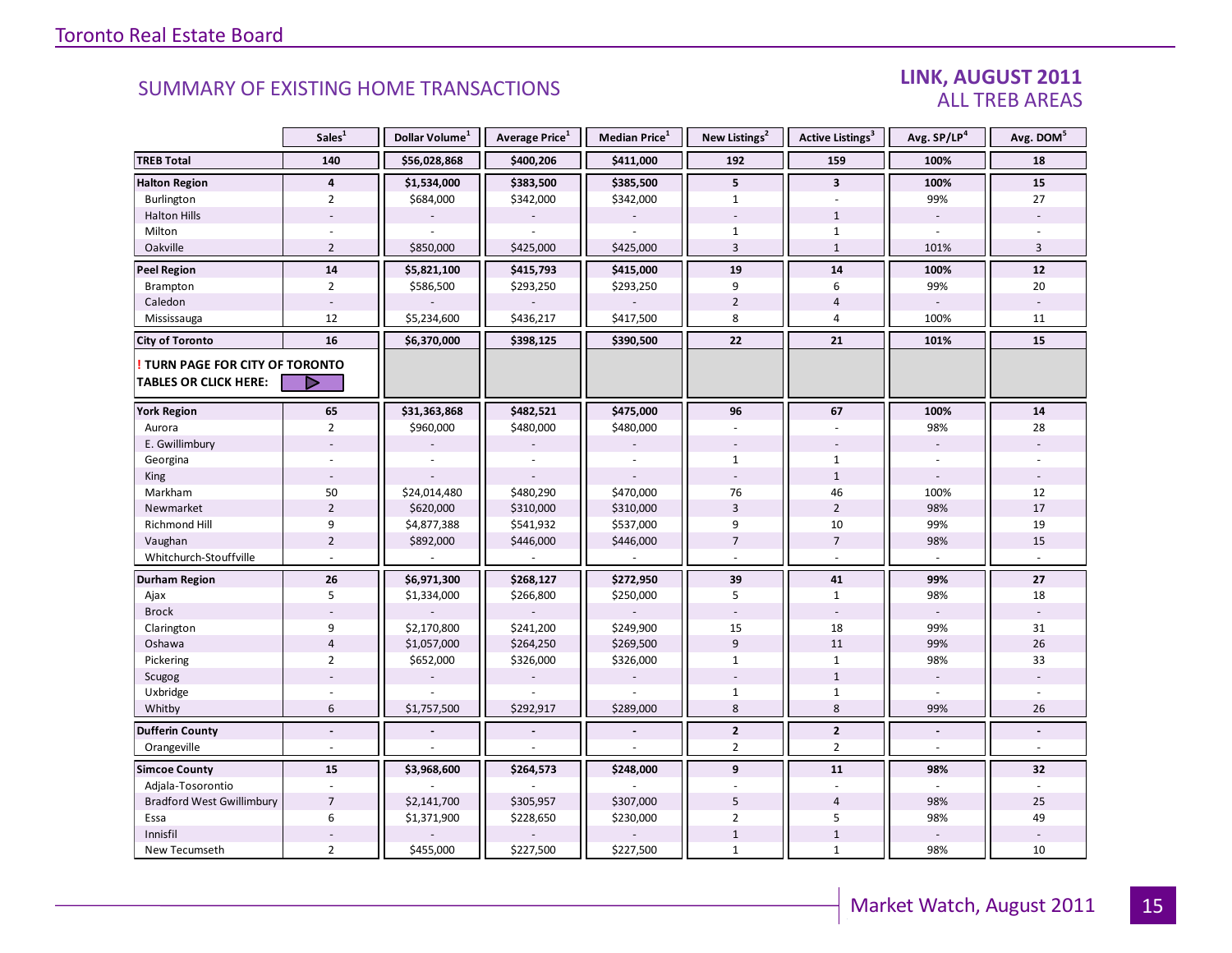### LINK, AUGUST 2011 CITY OF TORONTO MUNICIPAL BREAKDOWN

<span id="page-15-0"></span>

|                              | Sales <sup>1</sup>       | Dollar Volume <sup>1</sup> | <b>Average Price</b> <sup>1</sup> | Median Price <sup>1</sup> | New Listings <sup>2</sup> | <b>Active Listings<sup>3</sup></b> | Avg. SP/LP <sup>4</sup>  | Avg. DOM <sup>5</sup> |
|------------------------------|--------------------------|----------------------------|-----------------------------------|---------------------------|---------------------------|------------------------------------|--------------------------|-----------------------|
| <b>TREB Total</b>            | 140                      | \$56,028,868               | \$400,206                         | \$411,000                 | 192                       | 159                                | 100%                     | 18                    |
| <b>City of Toronto Total</b> | 16                       | \$6,370,000                | \$398,125                         | \$390,500                 | $\overline{22}$           | 21                                 | 101%                     | 15                    |
| <b>Toronto West</b>          | $\blacksquare$           |                            |                                   |                           | $\overline{2}$            | $\overline{\mathbf{3}}$            | $\overline{\phantom{a}}$ |                       |
| Toronto W01                  |                          |                            |                                   |                           |                           |                                    |                          |                       |
| Toronto W02                  |                          |                            |                                   |                           |                           |                                    |                          |                       |
| Toronto W03                  | ÷.                       |                            |                                   |                           |                           |                                    |                          |                       |
| Toronto W04                  |                          |                            |                                   |                           |                           |                                    |                          |                       |
| Toronto W05                  |                          |                            |                                   |                           |                           |                                    |                          |                       |
| Toronto W06                  |                          |                            | $\overline{\phantom{a}}$          |                           |                           |                                    |                          |                       |
| Toronto W07                  |                          |                            |                                   |                           |                           |                                    |                          |                       |
| Toronto W08                  |                          |                            |                                   |                           |                           |                                    |                          |                       |
| Toronto W09                  |                          |                            |                                   |                           |                           |                                    |                          |                       |
| Toronto W10                  | $\overline{\phantom{a}}$ | ÷.                         | $\overline{a}$                    | $\sim$                    | $\overline{2}$            | $\overline{3}$                     | $\sim$                   |                       |
| <b>Toronto Central</b>       | $\overline{2}$           | \$947,000                  | \$473,500                         | \$473,500                 | $\mathbf{1}$              | $\mathbf{2}$                       | 96%                      | 8                     |
| Toronto C01                  |                          |                            |                                   |                           |                           |                                    |                          |                       |
| Toronto C02                  |                          |                            |                                   |                           |                           |                                    |                          |                       |
| Toronto C03                  |                          |                            |                                   |                           |                           |                                    |                          |                       |
| Toronto C04                  |                          |                            |                                   |                           |                           |                                    |                          |                       |
| Toronto C06                  |                          |                            |                                   |                           |                           |                                    |                          |                       |
| Toronto C07                  |                          |                            |                                   |                           |                           |                                    |                          |                       |
| Toronto C08                  |                          |                            |                                   |                           |                           |                                    |                          |                       |
| Toronto C09                  |                          |                            |                                   |                           |                           |                                    |                          |                       |
| Toronto C10                  |                          |                            |                                   |                           |                           |                                    |                          |                       |
| Toronto C11                  |                          |                            |                                   |                           |                           |                                    |                          |                       |
| Toronto C12                  |                          |                            |                                   |                           |                           |                                    |                          |                       |
| Toronto C13                  |                          |                            |                                   |                           |                           |                                    |                          |                       |
| Toronto C14                  |                          |                            |                                   |                           |                           |                                    |                          |                       |
| Toronto C15                  | $\overline{2}$           | \$947,000                  | \$473,500                         | \$473,500                 | $\mathbf{1}$              | $\overline{2}$                     | 96%                      | 8                     |
| <b>Toronto East</b>          | 14                       | \$5,423,000                | \$387,357                         | \$383,500                 | 19                        | 16                                 | 102%                     | 16                    |
| Toronto E01                  | $\overline{a}$           |                            |                                   | ÷,                        |                           | $\overline{a}$                     | ÷.                       |                       |
| Toronto E02                  |                          |                            |                                   |                           |                           |                                    |                          |                       |
| Toronto E03                  |                          |                            |                                   |                           |                           |                                    |                          |                       |
| Toronto E04                  | $\overline{\phantom{a}}$ |                            |                                   |                           |                           |                                    | $\blacksquare$           |                       |
| Toronto E05                  | $\overline{2}$           | \$895,000                  | \$447,500                         | \$447,500                 | 6                         | 3                                  | 100%                     | 11                    |
| Toronto E06                  |                          |                            |                                   |                           |                           |                                    |                          |                       |
| Toronto E07                  | 9                        | \$3,437,000                | \$381,889                         | \$378,000                 | 9                         | 8                                  | 104%                     | 17                    |
| Toronto E08                  |                          |                            |                                   |                           |                           | $\mathbf{1}$                       | $\overline{\phantom{a}}$ |                       |
| Toronto E09                  |                          |                            |                                   | $\sim$                    |                           |                                    | $\omega$                 |                       |
| Toronto E10                  |                          |                            |                                   |                           |                           |                                    |                          |                       |
| Toronto E11                  | 3                        | \$1,091,000                | \$363,667                         | \$366,000                 | 4                         | 4                                  | 98%                      | 17                    |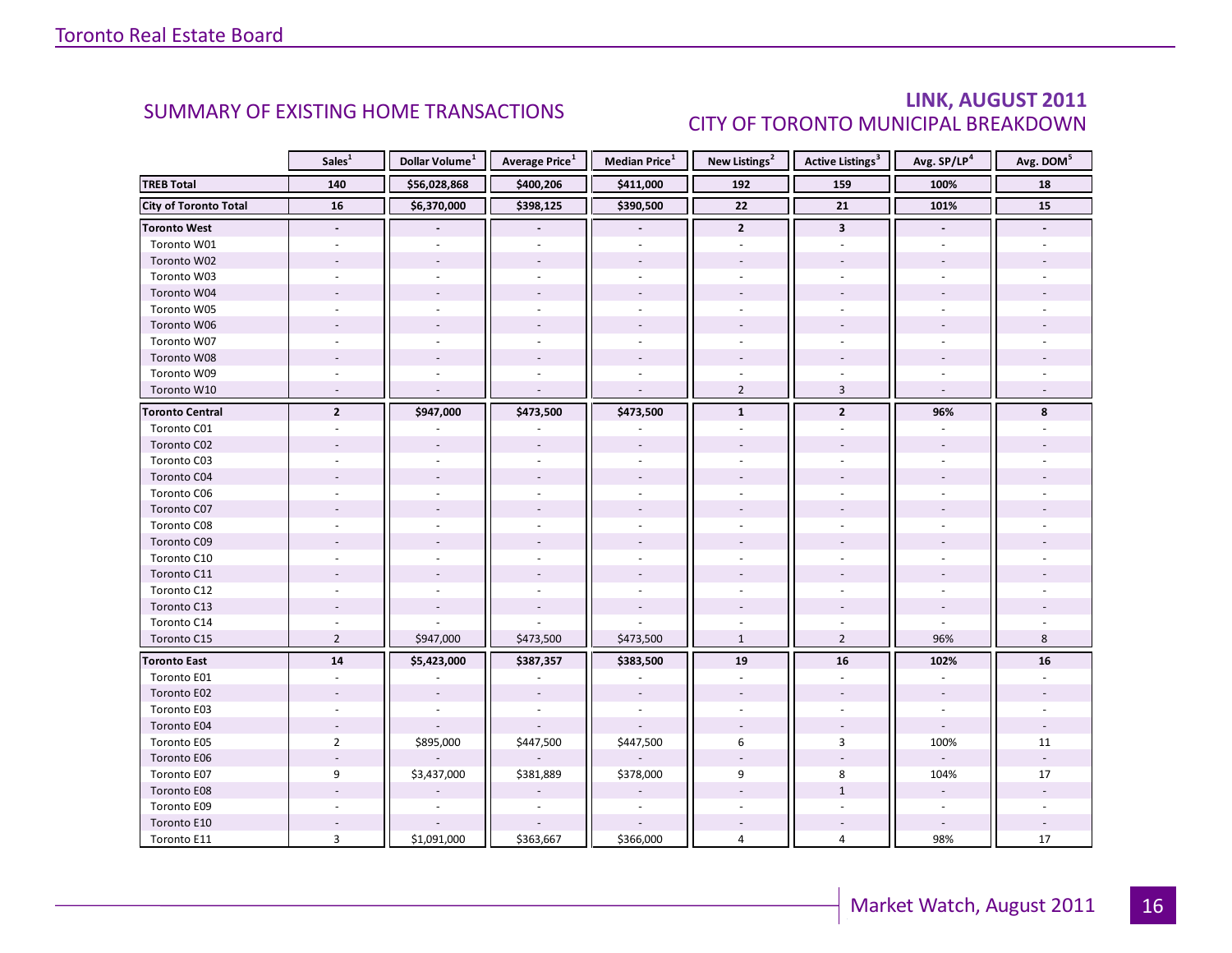### SUMMARY OF EXISTING HOME TRANSACTIONS **ATTACHED/ROW/TOWNHOUSE, AUGUST 2011** ALL TREB AREAS

|                                  | Sales <sup>1</sup>        | Dollar Volume <sup>1</sup> | Average Price <sup>1</sup> | <b>Median Price</b> <sup>1</sup> | New Listings <sup>2</sup> | <b>Active Listings</b> <sup>3</sup> | Avg. SP/LP4    | Avg. DOM <sup>5</sup> |
|----------------------------------|---------------------------|----------------------------|----------------------------|----------------------------------|---------------------------|-------------------------------------|----------------|-----------------------|
| <b>TREB Total</b>                | 485                       | \$190,031,565              | \$391,818                  | \$378,000                        | 753                       | 746                                 | 99%            | 20                    |
| <b>Halton Region</b>             | 67                        | \$24,760,900               | \$369,566                  | \$357,000                        | 100                       | 88                                  | 99%            | 16                    |
| Burlington                       | 6                         | \$2,142,000                | \$357,000                  | \$347,500                        | 8                         | 9                                   | 99%            | 10                    |
| <b>Halton Hills</b>              | $\mathsf S$               | \$1,762,000                | \$352,400                  | \$355,000                        | $\overline{7}$            | 5                                   | 100%           | 23                    |
| Milton                           | 32                        | \$10,963,100               | \$342,597                  | \$344,450                        | 47                        | 34                                  | 99%            | 15                    |
| Oakville                         | 24                        | \$9,893,800                | \$412,242                  | \$384,750                        | 38                        | 40                                  | 99%            | 17                    |
| <b>Peel Region</b>               | 86                        | \$29,961,600               | \$348,391                  | \$341,750                        | 165                       | 156                                 | 99%            | 18                    |
| <b>Brampton</b>                  | 51                        | \$15,945,500               | \$312,657                  | \$317,000                        | 105                       | 98                                  | 99%            | 22                    |
| Caledon                          | $\overline{4}$            | \$1,311,000                | \$327,750                  | \$315,500                        | 8                         | $5\phantom{.0}$                     | 98%            | $6\phantom{1}$        |
| Mississauga                      | 31                        | \$12,705,100               | \$409,842                  | \$400,000                        | 52                        | 53                                  | 99%            | 14                    |
| <b>City of Toronto</b>           | 78                        | \$39,234,775               | \$503,010                  | \$459,000                        | 119                       | 146                                 | 99%            | 20                    |
| TURN PAGE FOR CITY OF TORONTO    |                           |                            |                            |                                  |                           |                                     |                |                       |
| <b>TABLES OR CLICK HERE:</b>     | ▷                         |                            |                            |                                  |                           |                                     |                |                       |
| <b>York Region</b>               | 173                       | \$74,763,421               | \$432,159                  | \$425,000                        | 230                       | 193                                 | 99%            | 19                    |
| Aurora                           | 14                        | \$5,291,500                | \$377,964                  | \$377,000                        | 14                        | 8                                   | 100%           | 15                    |
| E. Gwillimbury                   |                           |                            |                            |                                  | $\overline{3}$            | $\overline{2}$                      |                |                       |
| Georgina                         | 5                         | \$1,225,500                | \$245,100                  | \$233,000                        | $\overline{4}$            | $\overline{2}$                      | 99%            | 26                    |
| King                             |                           |                            |                            |                                  |                           |                                     |                |                       |
| Markham                          | 56                        | \$25,192,483               | \$449,866                  | \$428,750                        | 69                        | 54                                  | 99%            | 18                    |
| Newmarket                        | 14                        | \$4,730,600                | \$337,900                  | \$335,000                        | 14                        | 10                                  | 100%           | 25                    |
| Richmond Hill                    | 50                        | \$24,035,868               | \$480,717                  | \$469,000                        | 72                        | 69                                  | 99%            | 19                    |
| Vaughan                          | 32                        | \$13,574,470               | \$424,202                  | \$417,885                        | 45                        | 36                                  | 99%            | 16                    |
| Whitchurch-Stouffville           | $\overline{2}$            | \$713,000                  | \$356,500                  | \$356,500                        | 9                         | 12                                  | 96%            | 41                    |
| <b>Durham Region</b>             | 68                        | \$18,033,099               | \$265,193                  | \$268,000                        | 116                       | 128                                 | 98%            | 23                    |
| Ajax                             | 19                        | \$5,448,400                | \$286,758                  | \$287,000                        | 36                        | 40                                  | 98%            | 20                    |
| <b>Brock</b>                     |                           |                            |                            |                                  |                           | $\overline{2}$                      |                |                       |
| Clarington                       | 10                        | \$2,172,500                | \$217,250                  | \$218,500                        | 19                        | 21                                  | 98%            | 30                    |
| Oshawa                           | 14                        | \$3,519,899                | \$251,421                  | \$249,500                        | 29                        | 26                                  | 98%            | 21                    |
| Pickering                        | 8                         | \$2,369,400                | \$296,175                  | \$282,500                        | 13                        | 18                                  | 99%            | 18                    |
| Scugog                           |                           |                            |                            |                                  |                           |                                     |                |                       |
| Uxbridge                         | ÷.                        |                            |                            |                                  |                           | ÷.                                  |                |                       |
| Whitby                           | 17                        | \$4,522,900                | \$266,053                  | \$268,000                        | 19                        | 21                                  | 99%            | 25                    |
| <b>Dufferin County</b>           | $\sim$                    |                            |                            |                                  | $\mathbf{1}$              | $\mathbf{3}$                        | $\blacksquare$ | $\blacksquare$        |
| Orangeville                      |                           |                            |                            |                                  | $\mathbf{1}$              | $\overline{3}$                      |                |                       |
| <b>Simcoe County</b>             | 13                        | \$3,277,770                | \$252,136                  | \$235,000                        | 22                        | 32                                  | 98%            | 30                    |
| Adjala-Tosorontio                |                           |                            |                            |                                  |                           |                                     |                |                       |
| <b>Bradford West Gwillimbury</b> | $\overline{4}$            | \$1,243,800                | \$310,950                  | \$319,500                        | $\overline{3}$            | $\overline{4}$                      | 98%            | 30                    |
| Essa                             | $\mathbf{1}$              | \$240,000                  | \$240,000                  | \$240,000                        | 3                         | 6                                   | 98%            | 6                     |
| Innisfil                         | $\ensuremath{\mathsf{3}}$ | \$646,000                  | \$215,333                  | \$207,000                        | 6                         | 10                                  | 97%            | 30                    |
| New Tecumseth                    | 5                         | \$1,147,970                | \$229,594                  | \$234,990                        | 10                        | 12                                  | 99%            | 35                    |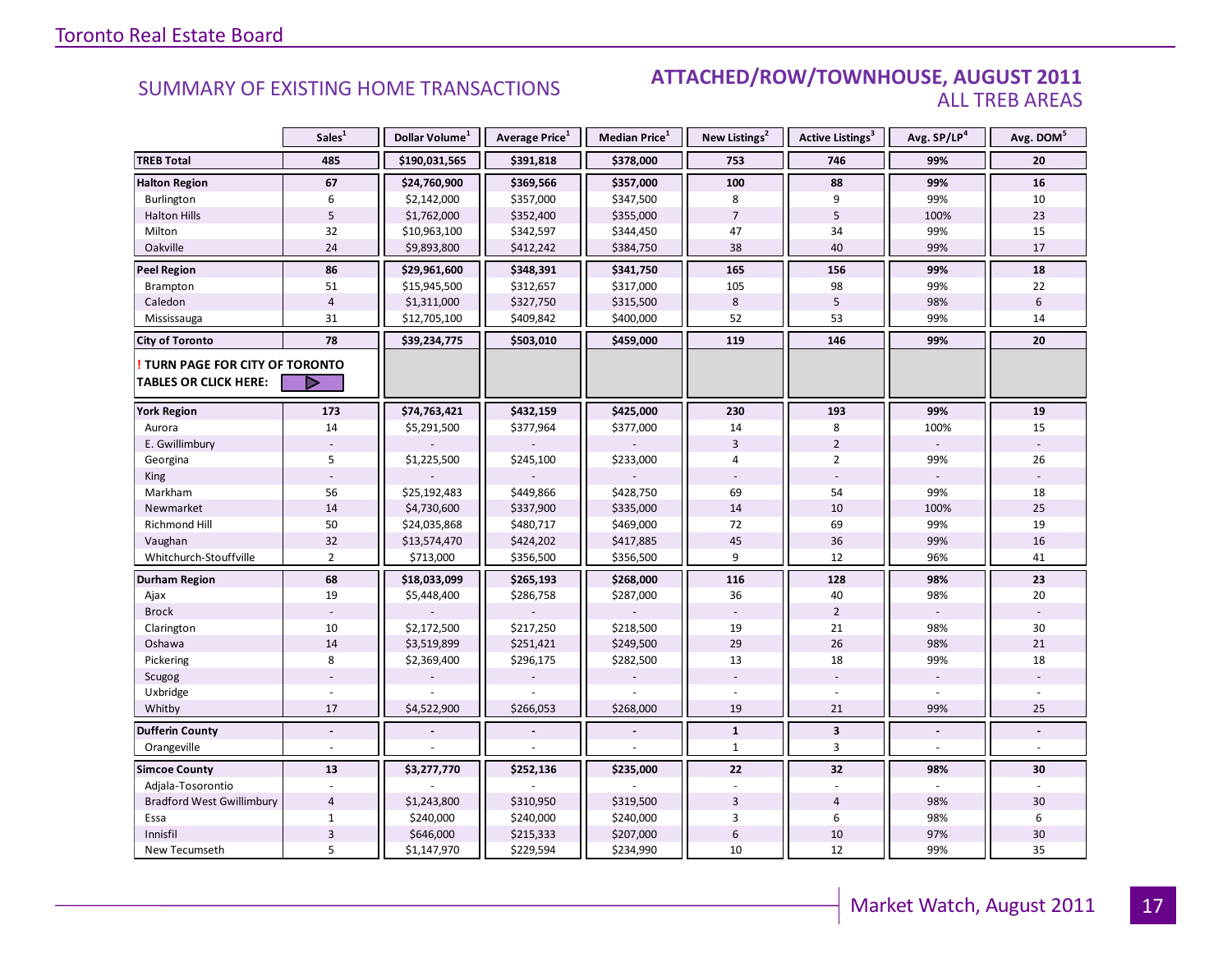### $\blacksquare$  ALIGUST 2011 CITY OF TORONTO MUNICIPAL BREAKDOWN SUMMARY OF EXISTING HOME TRANSACTIONS **ATTACHED/ROW/TOWNHOUSE, AUGUST 2011**

<span id="page-17-0"></span>

|                              | Sales <sup>1</sup> | Dollar Volume <sup>1</sup> | <b>Average Price</b> <sup>1</sup> | Median Price <sup>1</sup> | New Listings <sup>2</sup> | <b>Active Listings<sup>3</sup></b> | Avg. SP/LP <sup>4</sup> | Avg. DOM <sup>5</sup> |
|------------------------------|--------------------|----------------------------|-----------------------------------|---------------------------|---------------------------|------------------------------------|-------------------------|-----------------------|
| <b>TREB Total</b>            | 485                | \$190,031,565              | \$391,818                         | \$378,000                 | 753                       | 746                                | 99%                     | 20                    |
| <b>City of Toronto Total</b> | 78                 | \$39,234,775               | \$503,010                         | \$459,000                 | 119                       | 146                                | 99%                     | 20                    |
| <b>Toronto West</b>          | 17                 | \$8,556,500                | \$503,324                         | \$521,000                 | 35                        | 48                                 | 99%                     | 22                    |
| Toronto W01                  |                    |                            |                                   |                           | $\mathbf{1}$              | $\overline{2}$                     |                         |                       |
| Toronto W02                  | $\overline{3}$     | \$1,577,000                | \$525,667                         | \$540,000                 | $\mathbf{1}$              | $\overline{4}$                     | 103%                    | 19                    |
| Toronto W03                  | $\mathbf{1}$       | \$305,000                  | \$305,000                         | \$305,000                 | 4                         | 5                                  | 98%                     | 10                    |
| Toronto W04                  |                    |                            |                                   |                           | $\mathbf{1}$              | 3                                  |                         |                       |
| Toronto W05                  | $\overline{2}$     | \$825,000                  | \$412,500                         | \$412,500                 | 9                         | 9                                  | 98%                     | 14                    |
| Toronto W06                  | $\overline{4}$     | \$1,751,000                | \$437,750                         | \$490,500                 | 5                         | 8                                  | 97%                     | 34                    |
| Toronto W07                  | $\overline{2}$     | \$1,240,500                | \$620,250                         | \$620,250                 | $\overline{4}$            | 4                                  | 99%                     | 14                    |
| Toronto W08                  | $\overline{3}$     | \$2,155,000                | \$718,333                         | \$670,000                 | 5                         | $\,8\,$                            | 98%                     | 32                    |
| Toronto W09                  | $\mathbf{1}$       | \$343,000                  | \$343,000                         | \$343,000                 | $\mathbf{1}$              | $\mathbf{1}$                       | 99%                     | 6                     |
| Toronto W10                  | $\mathbf{1}$       | \$360,000                  | \$360,000                         | \$360,000                 | $\overline{4}$            | $\overline{4}$                     | 99%                     | 12                    |
| <b>Toronto Central</b>       | 24                 | \$15,155,636               | \$631,485                         | \$604,000                 | 35                        | 40                                 | 99%                     | 21                    |
| Toronto C01                  | 9                  | \$5,007,146                | \$556,350                         | \$541,000                 | 15                        | 18                                 | 99%                     | 23                    |
| Toronto C02                  | $\overline{2}$     | \$1,071,500                | \$535,750                         | \$535,750                 | $\overline{2}$            | 5                                  | 98%                     | 26                    |
| Toronto C03                  |                    |                            |                                   |                           |                           | $\mathbf{1}$                       |                         |                       |
| Toronto C04                  | $\mathbf{1}$       | \$596,500                  | \$596,500                         | \$596,500                 |                           | $\overline{3}$                     | 100%                    | 42                    |
| Toronto C06                  |                    |                            |                                   |                           |                           |                                    |                         |                       |
| Toronto C07                  | $\mathbf{1}$       | \$699,990                  | \$699,990                         | \$699,990                 | $\overline{4}$            | $\overline{3}$                     | 100%                    | 22                    |
| Toronto C08                  | $\overline{4}$     | \$2,348,000                | \$587,000                         | \$624,000                 | $\overline{4}$            | 4                                  | 98%                     | 15                    |
| Toronto C09                  | $\overline{2}$     | \$1,945,000                | \$972,500                         | \$972,500                 | $\mathbf{1}$              |                                    | 98%                     | 29                    |
| Toronto C10                  |                    |                            |                                   |                           |                           |                                    |                         |                       |
| Toronto C11                  |                    |                            |                                   |                           | $\mathbf{1}$              |                                    |                         |                       |
| Toronto C12                  |                    |                            |                                   |                           |                           |                                    |                         |                       |
| Toronto C13                  | $\overline{2}$     | \$986,500                  | \$493,250                         | \$493,250                 | $\overline{4}$            | $\overline{4}$                     | 102%                    | 12                    |
| Toronto C14                  | $\overline{2}$     | \$1,881,000                | \$940,500                         | \$940,500                 | $\overline{2}$            | $\mathbf 1$                        | 98%                     | 16                    |
| Toronto C15                  | $\mathbf{1}$       | \$620,000                  | \$620,000                         | \$620,000                 | $\overline{2}$            | $\mathbf{1}$                       | 96%                     | 15                    |
| <b>Toronto East</b>          | 37                 | \$15,522,639               | \$419,531                         | \$392,000                 | 49                        | 58                                 | 100%                    | 19                    |
| Toronto E01                  | 8                  | \$4,181,739                | \$522,717                         | \$499,000                 | 11                        | 9                                  | 103%                    | 11                    |
| Toronto E02                  | $\overline{2}$     | \$816,000                  | \$408,000                         | \$408,000                 | $6\overline{6}$           | 6                                  | 101%                    | 10                    |
| Toronto E03                  | $\mathbf{1}$       | \$420,000                  | \$420,000                         | \$420,000                 | $\overline{2}$            | 6                                  | 100%                    | 11                    |
| Toronto E04                  | $\overline{3}$     | \$1,058,000                | \$352,667                         | \$365,000                 | $\overline{2}$            | $\overline{3}$                     | 99%                     | 9                     |
| Toronto E05                  | 3                  | \$1,149,000                | \$383,000                         | \$387,000                 | $\mathbf{1}$              | $\overline{2}$                     | 100%                    | 16                    |
| Toronto E06                  | $\overline{3}$     | \$1,618,000                | \$539,333                         | \$589,000                 | $\overline{3}$            | $\overline{4}$                     | 99%                     | 44                    |
| Toronto E07                  | $\mathbf{1}$       | \$310,000                  | \$310,000                         | \$310,000                 | 4                         | 4                                  | 97%                     | 22                    |
| Toronto E08                  | $\overline{3}$     | \$1,330,000                | \$443,333                         | \$470,000                 | $\overline{2}$            | $\mathbf{1}$                       | 100%                    | 11                    |
| Toronto E09                  | $\mathbf{1}$       | \$396,800                  | \$396,800                         | \$396,800                 | 3                         | $\overline{2}$                     | 97%                     | 17                    |
| Toronto E10                  | 5                  | \$1,980,000                | \$396,000                         | \$371,000                 | 5                         | 5                                  | 99%                     | 24                    |
| Toronto E11                  | $\overline{7}$     | \$2,263,100                | \$323,300                         | \$299,000                 | 10                        | 16                                 | 98%                     | 29                    |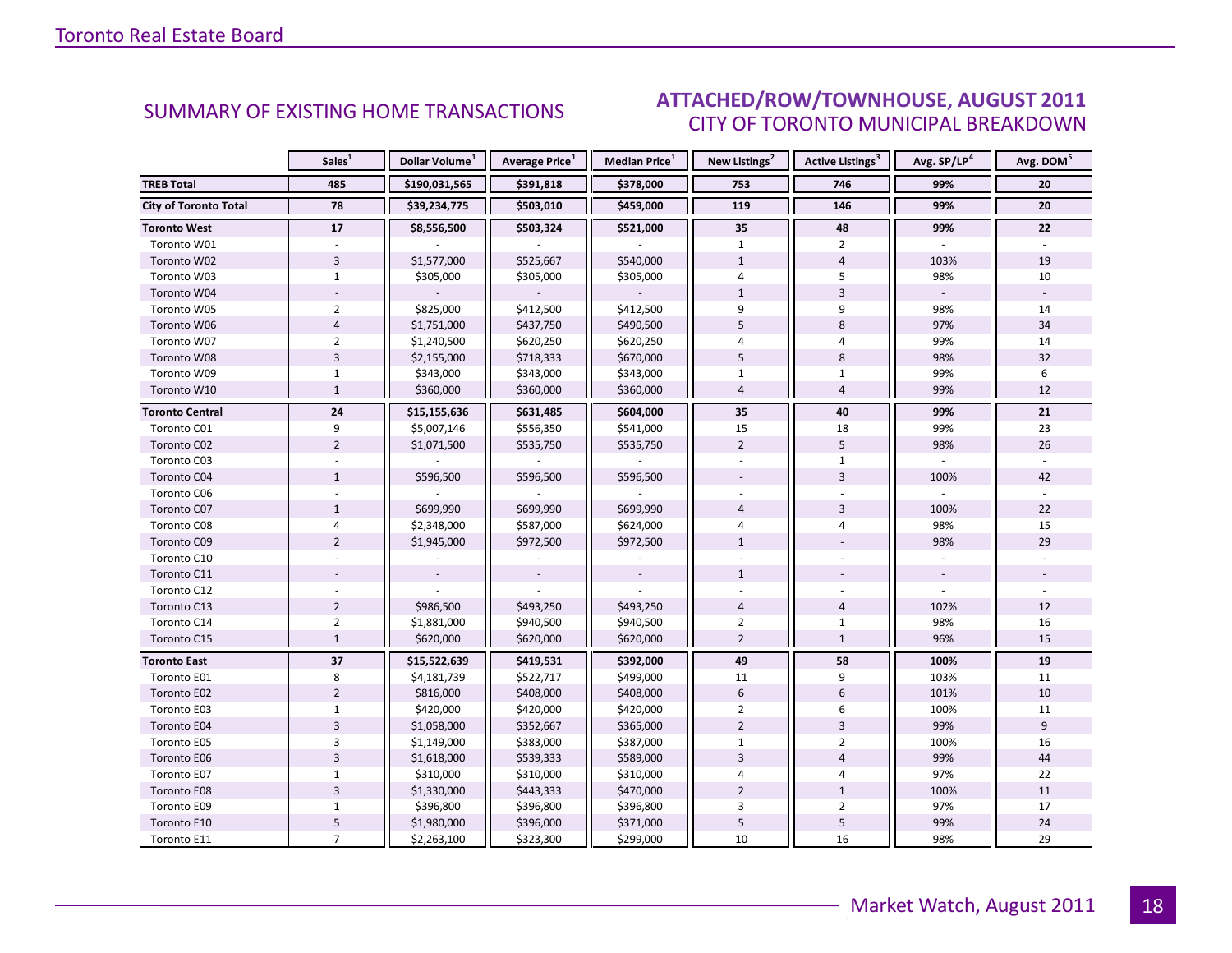### CO-OP APARTMENT, AUGUST 2011 ALL TREB AREAS

|                                  | Sales <sup>1</sup>       | Dollar Volume <sup>1</sup> | Average Price <sup>1</sup> | Median Price <sup>1</sup> | New Listings <sup>2</sup> | Active Listings <sup>3</sup> | Avg. SP/LP <sup>4</sup>  | Avg. DOM <sup>5</sup> |
|----------------------------------|--------------------------|----------------------------|----------------------------|---------------------------|---------------------------|------------------------------|--------------------------|-----------------------|
| <b>TREB Total</b>                | 10                       | \$2,405,000                | \$240,500                  | \$215,750                 | 16                        | 31                           | 97%                      | 37                    |
| <b>Halton Region</b>             | $\blacksquare$           |                            |                            | $\overline{a}$            | $\blacksquare$            | $\overline{a}$               | $\blacksquare$           |                       |
| Burlington                       | ÷                        |                            |                            | L.                        | $\sim$                    | $\overline{a}$               | $\sim$                   |                       |
| <b>Halton Hills</b>              |                          |                            |                            |                           |                           | ä,                           |                          |                       |
| Milton                           | ÷,                       | $\sim$                     |                            | ÷,                        | $\overline{\phantom{a}}$  | ä,                           | $\sim$                   |                       |
| Oakville                         | $\overline{a}$           | $\overline{a}$             | $\overline{a}$             | $\overline{a}$            | $\sim$                    | $\sim$                       | $\sim$                   |                       |
| <b>Peel Region</b>               | $\mathbf{1}$             | \$416,000                  | \$416,000                  | \$416,000                 | $\blacksquare$            | $\blacksquare$               | 99%                      | $\overline{7}$        |
| Brampton                         | $\omega$                 |                            |                            |                           | $\omega$                  | $\sim$                       | $\sim$                   |                       |
| Caledon                          | $\overline{\phantom{a}}$ |                            |                            |                           |                           | ÷,                           | $\sim$                   |                       |
| Mississauga                      | $\mathbf{1}$             | \$416,000                  | \$416,000                  | \$416,000                 | $\sim$                    | $\overline{a}$               | 99%                      | $\overline{7}$        |
| <b>City of Toronto</b>           | 8                        | \$1,623,000                | \$202,875                  | \$159,000                 | 15                        | 29                           | 96%                      | 44                    |
| ! TURN PAGE FOR CITY OF TORONTO  |                          |                            |                            |                           |                           |                              |                          |                       |
| <b>TABLES OR CLICK HERE:</b>     | ▷                        |                            |                            |                           |                           |                              |                          |                       |
| <b>York Region</b>               | $\mathbf{1}$             | \$366,000                  | \$366,000                  | \$366,000                 | $\blacksquare$            | $\blacksquare$               | 99%                      | ${\bf 12}$            |
| Aurora                           |                          |                            |                            |                           |                           |                              |                          |                       |
| E. Gwillimbury                   |                          | $\sim$                     |                            |                           |                           |                              |                          |                       |
| Georgina                         |                          |                            |                            | $\ddot{\phantom{1}}$      |                           |                              |                          |                       |
| King                             | ٠                        | $\overline{a}$             |                            |                           |                           |                              | $\overline{a}$           |                       |
| Markham                          | $\mathbf{1}$             | \$366,000                  | \$366,000                  | \$366,000                 | $\overline{\phantom{a}}$  | ÷.                           | 99%                      | 12                    |
| Newmarket                        |                          |                            |                            |                           |                           |                              | $\overline{a}$           |                       |
| Richmond Hill                    |                          |                            |                            |                           |                           |                              |                          |                       |
| Vaughan                          |                          |                            |                            |                           |                           |                              |                          |                       |
| Whitchurch-Stouffville           | $\omega$                 | ÷.                         | $\omega$                   | $\sim$                    | $\omega$                  | $\overline{a}$               | $\sim$                   |                       |
| <b>Durham Region</b>             | $\overline{\phantom{a}}$ | $\blacksquare$             | $\overline{\phantom{a}}$   | $\overline{\phantom{a}}$  | $\mathbf{1}$              | $\overline{2}$               | $\blacksquare$           |                       |
| Ajax                             | ÷                        |                            |                            | $\overline{a}$            | $\omega$                  | $\omega$                     | $\overline{a}$           |                       |
| <b>Brock</b>                     |                          |                            |                            |                           |                           | $\sim$                       |                          |                       |
| Clarington                       |                          |                            |                            |                           | 1                         | $\overline{2}$               |                          |                       |
| Oshawa                           |                          |                            |                            |                           |                           |                              |                          |                       |
| Pickering                        | L.                       |                            |                            | L.                        | $\overline{a}$            | ÷.                           | ÷.                       |                       |
| Scugog                           |                          |                            |                            |                           |                           |                              |                          |                       |
| Uxbridge                         | ÷                        | $\sim$                     | $\sim$                     | ÷,                        | $\sim$                    | $\sim$                       | $\sim$                   |                       |
| Whitby                           | $\sim$                   | $\sim$                     | $\sim$                     | ÷,                        | $\overline{\phantom{a}}$  | $\blacksquare$               | $\overline{\phantom{a}}$ |                       |
| <b>Dufferin County</b>           | $\blacksquare$           | $\overline{\phantom{a}}$   | $\blacksquare$             | $\overline{a}$            | $\blacksquare$            | $\overline{a}$               | $\blacksquare$           | $\blacksquare$        |
| Orangeville                      | $\overline{\phantom{a}}$ | $\sim$                     | $\omega$                   | ÷,                        | $\sim$                    | $\omega$                     | $\omega$                 | $\sim$                |
| <b>Simcoe County</b>             | $\overline{a}$           |                            |                            | $\overline{a}$            |                           |                              |                          |                       |
| Adjala-Tosorontio                | $\sim$                   | ÷.                         | ÷.                         | $\overline{a}$            | $\sim$                    | ÷                            | $\sim$                   |                       |
| <b>Bradford West Gwillimbury</b> |                          |                            |                            |                           |                           |                              |                          |                       |
| Essa                             | ÷                        |                            |                            | $\overline{a}$            |                           | ÷.                           |                          |                       |
| Innisfil                         | $\overline{a}$           | $\sim$                     | $\overline{\phantom{a}}$   | $\overline{a}$            |                           | $\sim$                       |                          |                       |
| New Tecumseth                    | ÷.                       | ä,                         |                            | ä,                        | $\overline{a}$            | ÷.                           | $\sim$                   |                       |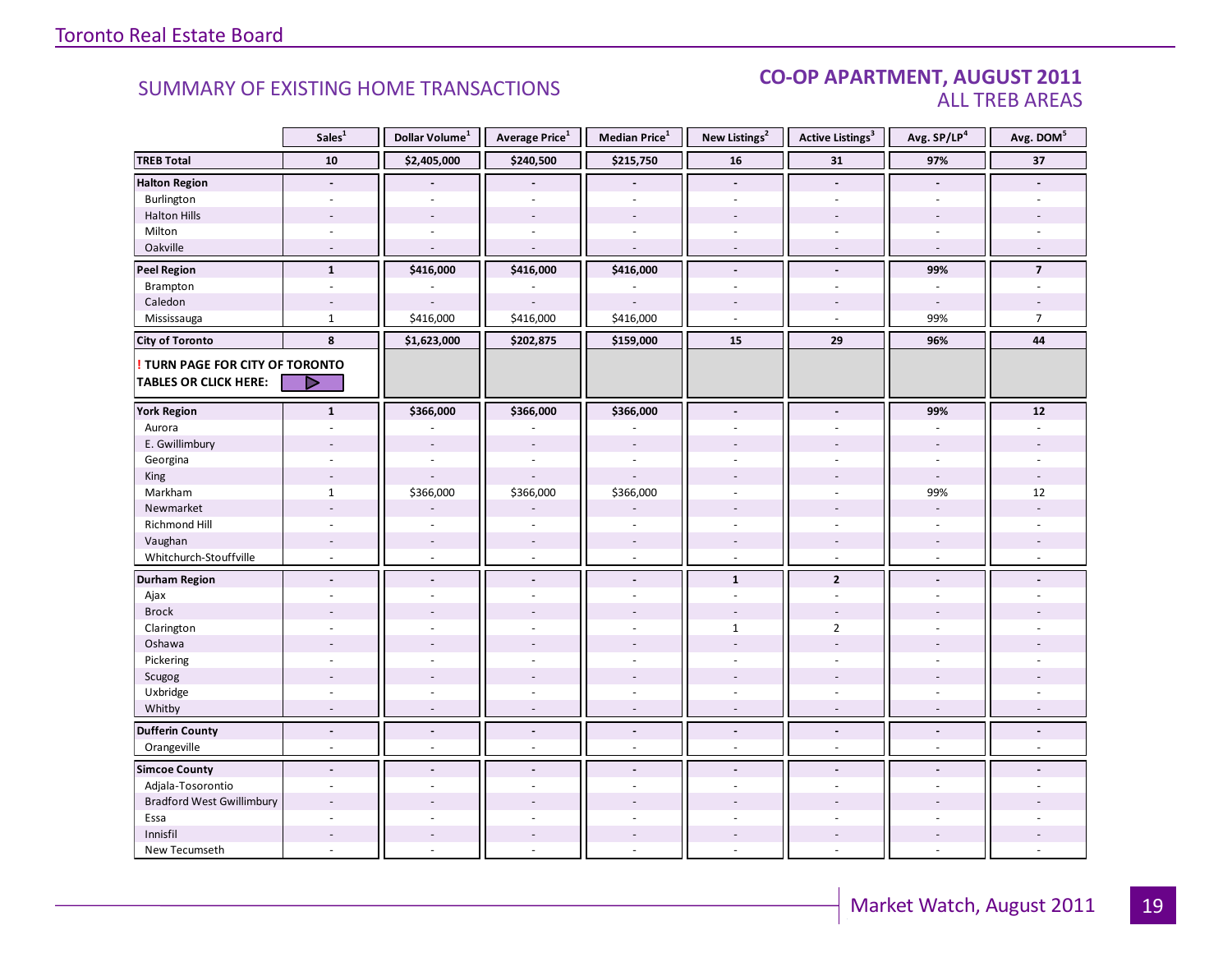### CO-OP APARTMENT, AUGUST 2011 CITY OF TORONTO MUNICIPAL BREAKDOWN

<span id="page-19-0"></span>

|                              | Sales <sup>1</sup>       | Dollar Volume <sup>1</sup> | Average Price <sup>1</sup> | Median Price <sup>1</sup> | New Listings <sup>2</sup> | Active Listings <sup>3</sup> | Avg. SP/LP <sup>4</sup>  | Avg. DOM <sup>5</sup> |
|------------------------------|--------------------------|----------------------------|----------------------------|---------------------------|---------------------------|------------------------------|--------------------------|-----------------------|
| <b>TREB Total</b>            | ${\bf 10}$               | \$2,405,000                | \$240,500                  | \$215,750                 | ${\bf 16}$                | 31                           | 97%                      | 37                    |
| <b>City of Toronto Total</b> | 8                        | \$1,623,000                | \$202,875                  | \$159,000                 | 15                        | 29                           | 96%                      | 44                    |
| <b>Toronto West</b>          | $\overline{\mathbf{3}}$  | \$649,000                  | \$216,333                  | \$180,000                 | 8                         | 10                           | 97%                      | 22                    |
| Toronto W01                  |                          |                            |                            |                           |                           |                              |                          |                       |
| Toronto W02                  |                          | $\omega$                   | $\blacksquare$             | $\bar{\phantom{a}}$       |                           |                              |                          |                       |
| Toronto W03                  | $\sim$                   |                            |                            | $\omega$                  | ÷                         | ÷.                           | ÷.                       |                       |
| Toronto W04                  |                          |                            |                            |                           |                           | $\mathbf{1}$                 |                          |                       |
| Toronto W05                  |                          |                            |                            |                           |                           | $\mathbf{1}$                 |                          |                       |
| Toronto W06                  | $\mathbf{1}$             | \$124,000                  | \$124,000                  | \$124,000                 | $\overline{4}$            | $\overline{4}$               | 95%                      | 6                     |
| Toronto W07                  | $\overline{\phantom{a}}$ |                            |                            |                           | $\overline{a}$            | $\overline{a}$               |                          |                       |
| Toronto W08                  | $\mathbf{1}$             | \$345,000                  | \$345,000                  | \$345,000                 | $\mathbf{1}$              | $\mathbf{1}$                 | 97%                      | 46                    |
| Toronto W09                  |                          |                            |                            |                           | $\mathbf{1}$              | $\overline{2}$               |                          |                       |
| Toronto W10                  | $\mathbf{1}$             | \$180,000                  | \$180,000                  | \$180,000                 | $\overline{2}$            | $\mathbf{1}$                 | 99%                      | 15                    |
| <b>Toronto Central</b>       | $\mathbf{2}$             | \$383,500                  | \$191,750                  | \$191,750                 | 6                         | 13                           | 98%                      | 34                    |
| Toronto C01                  |                          |                            |                            |                           |                           | $\mathbf{1}$                 |                          |                       |
| Toronto C02                  |                          | $\overline{\phantom{a}}$   | $\overline{\phantom{a}}$   | $\overline{\phantom{a}}$  | $\overline{2}$            | $\overline{2}$               | $\overline{\phantom{a}}$ |                       |
| Toronto C03                  |                          |                            |                            |                           | $\mathbf{1}$              | $\mathbf{1}$                 |                          |                       |
| Toronto C04                  | $\overline{2}$           | \$383,500                  | \$191,750                  | \$191,750                 | $\overline{2}$            | 5                            | 98%                      | 34                    |
| Toronto C06                  |                          |                            |                            |                           |                           |                              |                          |                       |
| Toronto C07                  |                          |                            |                            |                           |                           |                              |                          |                       |
| Toronto C08                  |                          |                            |                            |                           |                           |                              |                          |                       |
| Toronto C09                  |                          |                            |                            |                           | $\mathbf{1}$              | $\overline{4}$               |                          |                       |
| Toronto C10                  |                          |                            |                            |                           |                           |                              |                          |                       |
| Toronto C11                  |                          |                            |                            |                           |                           |                              |                          |                       |
| Toronto C12                  |                          |                            |                            | $\bar{a}$                 |                           |                              |                          |                       |
| Toronto C13                  |                          |                            |                            |                           |                           |                              |                          |                       |
| Toronto C14                  |                          |                            |                            |                           |                           |                              |                          |                       |
| Toronto C15                  | $\sim$                   |                            |                            |                           | $\overline{a}$            |                              | $\overline{\phantom{a}}$ |                       |
| <b>Toronto East</b>          | $\overline{\mathbf{3}}$  | \$590,500                  | \$196,833                  | \$138,000                 | $\mathbf{1}$              | 6                            | 94%                      | 72                    |
| Toronto E01                  |                          |                            |                            |                           |                           |                              | ÷.                       |                       |
| Toronto E02                  | $\mathbf{1}$             | \$317,500                  | \$317,500                  | \$317,500                 |                           | $\overline{2}$               | 96%                      | 86                    |
| Toronto E03                  |                          |                            |                            |                           |                           |                              |                          |                       |
| Toronto E04                  | $\mathbf{1}$             | \$135,000                  | \$135,000                  | \$135,000                 |                           | $\mathbf{1}$                 | 90%                      | 73                    |
| Toronto E05                  |                          |                            |                            |                           |                           | $\mathbf{1}$                 |                          |                       |
| Toronto E06                  |                          |                            |                            |                           | $\mathbf{1}$              | $\mathbf{1}$                 |                          |                       |
| Toronto E07                  |                          |                            |                            |                           |                           |                              |                          |                       |
| Toronto E08                  |                          |                            |                            |                           |                           |                              |                          |                       |
| Toronto E09                  |                          |                            |                            |                           |                           |                              |                          |                       |
| Toronto E10                  | $\mathbf{1}$             | \$138,000                  | \$138,000                  | \$138,000                 |                           | $\mathbf{1}$                 | 95%                      | 57                    |
| Toronto E11                  |                          |                            |                            |                           |                           |                              |                          |                       |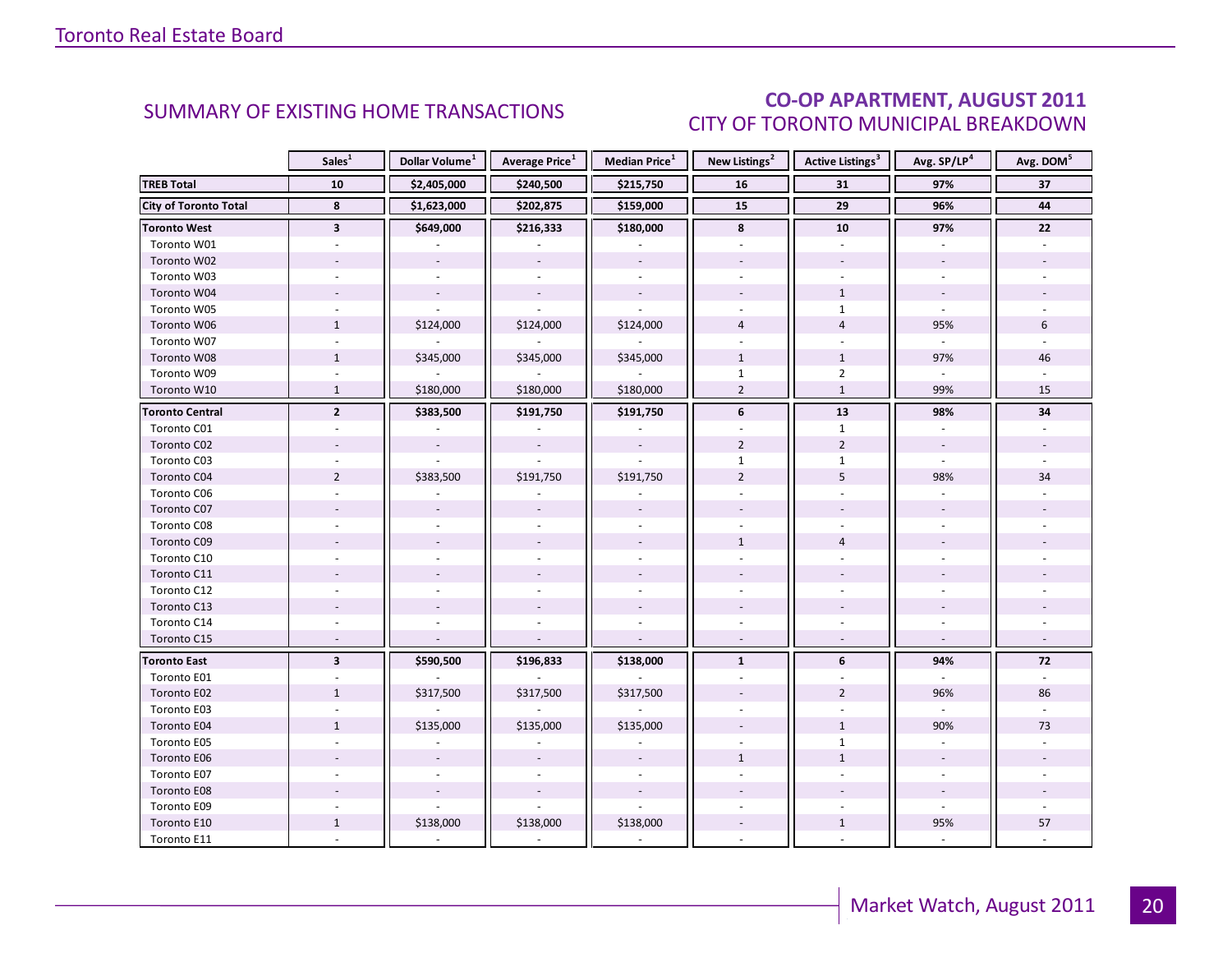### SUMMARY OF EXISTING HOME TRANSACTIONS **DETACHED CONDOMINIUM, AUGUST 2011** ALL TREB AREAS

|                                        | Sales <sup>1</sup>       | Dollar Volume <sup>1</sup> | Average Price <sup>1</sup> | Median Price <sup>1</sup> | New Listings <sup>2</sup> | Active Listings <sup>3</sup> | Avg. SP/LP <sup>4</sup>  | Avg. DOM <sup>5</sup> |
|----------------------------------------|--------------------------|----------------------------|----------------------------|---------------------------|---------------------------|------------------------------|--------------------------|-----------------------|
| <b>TREB Total</b>                      | 8                        | \$2,833,350                | \$354,169                  | \$385,425                 | $\overline{\phantom{a}}$  | 30                           | 97%                      | 47                    |
| <b>Halton Region</b>                   | $\blacksquare$           |                            |                            |                           | $\overline{\phantom{a}}$  | $\blacksquare$               |                          |                       |
| Burlington                             | ä,                       | $\overline{a}$             | ÷,                         | L.                        | $\overline{a}$            | ÷.                           | $\sim$                   |                       |
| <b>Halton Hills</b>                    |                          |                            |                            |                           |                           |                              |                          |                       |
| Milton                                 | $\sim$                   | ÷.                         |                            | $\overline{\phantom{a}}$  | ÷.                        | ÷                            | $\sim$                   |                       |
| Oakville                               | $\sim$                   | $\sim$                     |                            | L.                        | $\sim$                    | $\sim$                       | $\sim$                   |                       |
| <b>Peel Region</b>                     | $\overline{2}$           | \$858,350                  | \$429,175                  | \$429,175                 | $\mathbf{2}$              | 4                            | 96%                      | 8                     |
| Brampton                               | $\overline{2}$           | \$858,350                  | \$429,175                  | \$429,175                 | $\overline{2}$            | $\mathbf{1}$                 | 96%                      | 8                     |
| Caledon                                | $\sim$                   |                            |                            |                           | $\sim$                    | $\overline{\phantom{a}}$     | $\overline{\phantom{a}}$ |                       |
| Mississauga                            | $\sim$                   | $\sim$                     |                            | ÷,                        |                           | $\overline{3}$               | $\omega$                 |                       |
| <b>City of Toronto</b>                 | $\overline{a}$           | $\blacksquare$             | $\blacksquare$             | $\overline{a}$            | $\mathbf{1}$              | $\overline{4}$               | $\overline{a}$           |                       |
| <b>! TURN PAGE FOR CITY OF TORONTO</b> |                          |                            |                            |                           |                           |                              |                          |                       |
| <b>TABLES OR CLICK HERE:</b>           | D                        |                            |                            |                           |                           |                              |                          |                       |
| <b>York Region</b>                     | $\mathbf{1}$             | \$430,000                  | \$430,000                  | \$430,000                 | $\blacksquare$            | $\blacksquare$               | 94%                      | 63                    |
| Aurora                                 |                          |                            |                            |                           |                           |                              | ÷.                       |                       |
| E. Gwillimbury                         |                          |                            |                            |                           |                           |                              | $\sim$                   |                       |
| Georgina                               | $\mathbf 1$              | \$430,000                  | \$430,000                  | \$430,000                 |                           |                              | 94%                      | 63                    |
| King                                   |                          |                            |                            |                           |                           |                              | $\sim$                   |                       |
| Markham                                | ÷,                       | $\sim$                     | $\bar{a}$                  | ä,                        | $\overline{\phantom{a}}$  | ä,                           | $\sim$                   |                       |
| Newmarket                              |                          |                            |                            |                           |                           |                              |                          |                       |
| Richmond Hill                          |                          |                            |                            |                           |                           |                              |                          |                       |
| Vaughan                                |                          | $\overline{\phantom{a}}$   | $\overline{\phantom{a}}$   |                           |                           |                              |                          |                       |
| Whitchurch-Stouffville                 | $\omega$                 | $\omega$                   | $\omega$                   | $\sim$                    | $\sim$                    | $\overline{a}$               | $\sim$                   |                       |
| <b>Durham Region</b>                   | $\blacksquare$           | $\blacksquare$             | $\blacksquare$             | $\blacksquare$            | $\mathbf{1}$              | $\overline{\mathbf{3}}$      | $\blacksquare$           |                       |
| Ajax                                   | ÷                        | $\overline{a}$             |                            | ä,                        | $\mathbf{1}$              | 3                            | $\sim$                   |                       |
| <b>Brock</b>                           |                          |                            |                            |                           |                           |                              |                          |                       |
| Clarington                             |                          |                            |                            | ä,                        | ÷.                        |                              |                          |                       |
| Oshawa                                 |                          |                            |                            |                           |                           |                              |                          |                       |
| Pickering                              | ä,                       | $\overline{a}$             |                            | $\overline{a}$            | $\overline{a}$            | ÷.                           | $\overline{a}$           |                       |
| Scugog                                 |                          |                            |                            |                           |                           |                              |                          |                       |
| Uxbridge                               | ÷.                       | $\sim$                     | $\sim$                     | $\overline{\phantom{a}}$  | ÷.                        | $\sim$                       | $\sim$                   |                       |
| Whitby                                 | $\overline{a}$           | $\overline{a}$             | $\overline{a}$             | $\overline{a}$            | $\sim$                    | $\sim$                       | $\sim$                   | $\sim$                |
| <b>Dufferin County</b>                 | $\blacksquare$           | $\blacksquare$             | $\blacksquare$             | $\overline{a}$            | $\sim$                    | $\blacksquare$               | $\blacksquare$           | $\blacksquare$        |
| Orangeville                            | $\overline{\phantom{a}}$ |                            | ÷.                         | ä,                        | $\overline{\phantom{a}}$  | $\blacksquare$               | $\sim$                   | $\sim$                |
| <b>Simcoe County</b>                   | $5\overline{5}$          | \$1,545,000                | \$309,000                  | \$259,000                 | $\overline{\mathbf{3}}$   | ${\bf 19}$                   | 98%                      | 60                    |
| Adjala-Tosorontio                      | $\sim$                   |                            |                            | ÷,                        | $\sim$                    | $\blacksquare$               | $\sim$                   | $\sim$                |
| <b>Bradford West Gwillimbury</b>       |                          |                            |                            |                           |                           |                              |                          |                       |
| Essa                                   |                          |                            |                            |                           |                           |                              |                          |                       |
| Innisfil                               |                          |                            |                            |                           |                           | $\overline{\phantom{a}}$     |                          |                       |
| New Tecumseth                          | 5                        | \$1,545,000                | \$309,000                  | \$259,000                 | 3                         | 19                           | 98%                      | 60                    |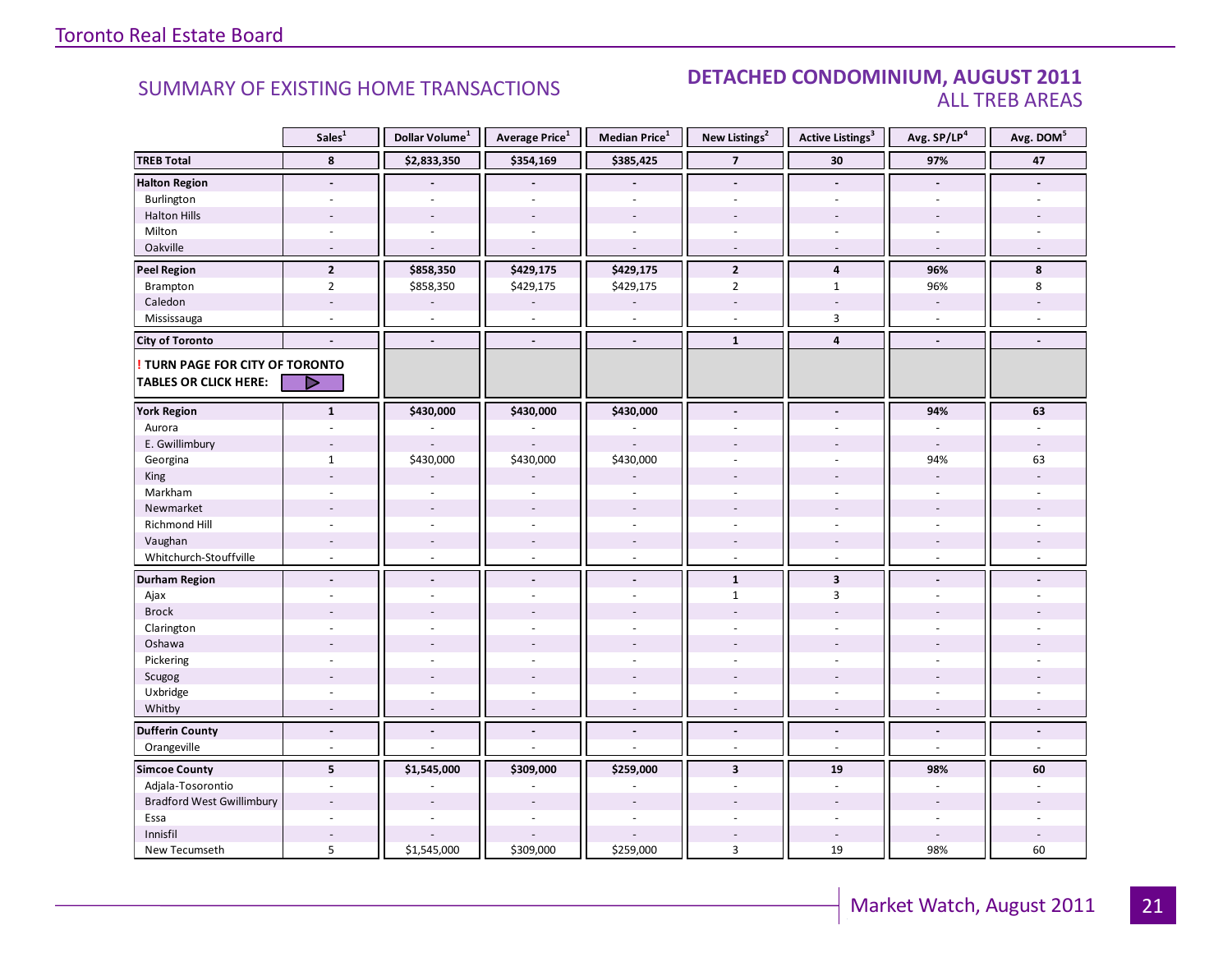### DETACHED CONDOMINIUM, AUGUST 2011 CITY OF TORONTO MUNICIPAL BREAKDOWN

<span id="page-21-0"></span>

|                              | Sales <sup>1</sup>       | Dollar Volume <sup>1</sup> | <b>Average Price</b> <sup>1</sup> | <b>Median Price</b> <sup>1</sup> | New Listings <sup>2</sup> | <b>Active Listings</b> <sup>3</sup> | Avg. SP/LP <sup>4</sup>  | Avg. DOM <sup>5</sup>    |
|------------------------------|--------------------------|----------------------------|-----------------------------------|----------------------------------|---------------------------|-------------------------------------|--------------------------|--------------------------|
| <b>TREB Total</b>            | 8                        | \$2,833,350                | \$354,169                         | \$385,425                        | $\overline{7}$            | 30                                  | 97%                      | 47                       |
| <b>City of Toronto Total</b> | $\blacksquare$           |                            |                                   | $\overline{\phantom{a}}$         | $\overline{1}$            | $\overline{\mathbf{4}}$             | $\blacksquare$           | $\overline{\phantom{a}}$ |
| <b>Toronto West</b>          | $\overline{\phantom{a}}$ | $\overline{\phantom{a}}$   | $\overline{\phantom{a}}$          | $\overline{\phantom{a}}$         | $\overline{\phantom{a}}$  | $\mathbf{1}$                        | $\overline{\phantom{a}}$ |                          |
| Toronto W01                  | $\sim$                   |                            |                                   | $\sim$                           |                           | ÷.                                  |                          |                          |
| Toronto W02                  |                          |                            |                                   |                                  |                           |                                     |                          |                          |
| Toronto W03                  | $\sim$                   |                            | $\overline{\phantom{a}}$          | $\sim$                           | $\sim$                    | $\omega$                            |                          |                          |
| Toronto W04                  |                          |                            |                                   |                                  |                           |                                     |                          |                          |
| Toronto W05                  | $\sim$                   |                            |                                   | $\sim$                           |                           |                                     |                          |                          |
| Toronto W06                  |                          |                            |                                   |                                  |                           |                                     |                          |                          |
| Toronto W07                  |                          |                            |                                   | $\sim$                           |                           | ä,                                  |                          |                          |
| Toronto W08                  |                          |                            |                                   |                                  |                           | $\mathbf{1}$                        |                          |                          |
| Toronto W09                  | $\sim$                   |                            |                                   | $\sim$                           | ÷.                        | $\sim$                              |                          |                          |
| Toronto W10                  | $\sim$                   |                            | $\overline{\phantom{a}}$          | $\sim$                           | $\omega$                  | $\omega$                            |                          |                          |
| <b>Toronto Central</b>       | $\blacksquare$           |                            | $\blacksquare$                    | $\overline{\phantom{a}}$         | $\mathbf{1}$              | $\mathbf{1}$                        |                          |                          |
| Toronto C01                  |                          |                            |                                   |                                  |                           |                                     |                          |                          |
| Toronto C02                  |                          |                            |                                   |                                  |                           |                                     |                          |                          |
| Toronto C03                  | ÷.                       |                            | ÷.                                | $\sim$                           |                           | ä,                                  |                          |                          |
| Toronto C04                  |                          |                            |                                   |                                  |                           |                                     |                          |                          |
| Toronto C06                  |                          |                            |                                   |                                  |                           |                                     |                          |                          |
| Toronto C07                  |                          |                            |                                   |                                  |                           |                                     |                          |                          |
| Toronto C08                  |                          |                            |                                   | ÷.                               |                           |                                     |                          |                          |
| Toronto C09                  |                          |                            |                                   |                                  |                           |                                     |                          |                          |
| Toronto C10                  |                          |                            |                                   |                                  |                           |                                     |                          |                          |
| Toronto C11                  |                          |                            |                                   |                                  |                           |                                     |                          |                          |
| Toronto C12                  |                          |                            |                                   | $\sim$                           | $\mathbf{1}$              | $\mathbf{1}$                        |                          |                          |
| Toronto C13                  |                          |                            |                                   |                                  |                           |                                     |                          |                          |
| Toronto C14                  |                          |                            |                                   |                                  |                           |                                     |                          |                          |
| Toronto C15                  | $\overline{\phantom{a}}$ | $\overline{\phantom{a}}$   | $\blacksquare$                    | $\overline{\phantom{a}}$         | $\overline{\phantom{a}}$  | $\overline{\phantom{a}}$            | $\overline{\phantom{a}}$ |                          |
| <b>Toronto East</b>          | $\overline{\phantom{a}}$ |                            |                                   | $\overline{\phantom{a}}$         |                           | $\overline{2}$                      |                          |                          |
| Toronto E01                  |                          |                            |                                   |                                  |                           |                                     |                          |                          |
| Toronto E02                  |                          |                            |                                   |                                  |                           |                                     |                          |                          |
| Toronto E03                  |                          |                            |                                   |                                  |                           |                                     |                          |                          |
| Toronto E04                  |                          |                            |                                   |                                  |                           |                                     |                          |                          |
| Toronto E05                  |                          |                            |                                   |                                  |                           |                                     |                          |                          |
| Toronto E06                  |                          |                            |                                   |                                  |                           |                                     |                          |                          |
| Toronto E07                  |                          |                            |                                   | $\sim$                           |                           |                                     |                          |                          |
| Toronto E08                  |                          |                            |                                   |                                  |                           | $\mathbf{1}$                        |                          |                          |
| Toronto E09                  |                          |                            |                                   |                                  |                           |                                     |                          |                          |
| Toronto E10                  |                          |                            |                                   |                                  |                           |                                     |                          |                          |
| Toronto E11                  |                          |                            |                                   |                                  |                           | $\mathbf{1}$                        |                          |                          |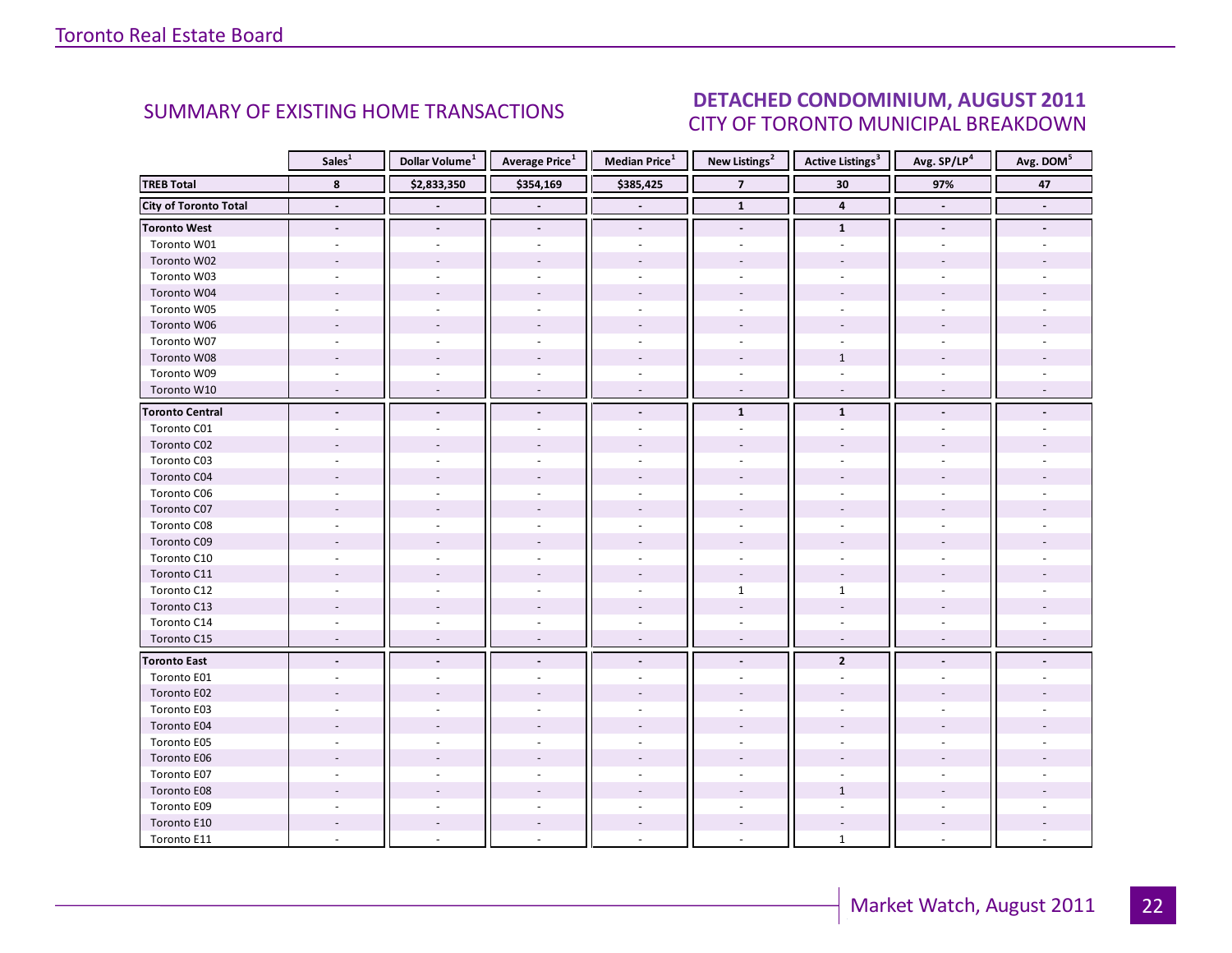### **Industrial Leasing CO-OWNERSHIP APARTMENT, AUGUST 2011**<br>ALL TREB AREAS ALL TREB AREAS

|                                                                        | Sales <sup>1</sup>       | Dollar Volume <sup>1</sup> | Average Price <sup>1</sup> | Median Price <sup>1</sup> | New Listings <sup>2</sup> | <b>Active Listings<sup>3</sup></b> | Avg. SP/LP <sup>4</sup>  | Avg. DOM <sup>5</sup> |
|------------------------------------------------------------------------|--------------------------|----------------------------|----------------------------|---------------------------|---------------------------|------------------------------------|--------------------------|-----------------------|
| <b>TREB Total</b>                                                      | 5                        | \$1,217,500                | \$243,500                  | \$209,500                 | 13                        | ${\bf 26}$                         | 98%                      | 23                    |
| <b>Halton Region</b>                                                   | $\overline{\phantom{a}}$ |                            |                            |                           | $\overline{\phantom{a}}$  | $\overline{\phantom{a}}$           |                          |                       |
| Burlington                                                             | $\omega$                 | $\sim$                     | $\sim$                     | ÷,                        | $\omega$                  | $\overline{\phantom{a}}$           | $\sim$                   |                       |
| <b>Halton Hills</b>                                                    |                          |                            |                            |                           |                           |                                    |                          |                       |
| Milton                                                                 | $\sim$                   | $\sim$                     | ÷.                         | ÷,                        | $\sim$                    | $\sim$                             | $\sim$                   |                       |
| Oakville                                                               | $\sim$                   | $\sim$                     | $\overline{\phantom{a}}$   | ÷,                        | $\sim$                    | $\blacksquare$                     | $\sim$                   |                       |
| <b>Peel Region</b>                                                     | $\blacksquare$           | $\blacksquare$             | $\blacksquare$             | $\overline{\phantom{a}}$  | $\blacksquare$            | $\overline{a}$                     | $\blacksquare$           |                       |
| Brampton                                                               | $\overline{\phantom{a}}$ | ÷.                         | $\sim$                     | $\overline{\phantom{a}}$  | $\sim$                    | $\overline{\phantom{a}}$           | $\sim$                   |                       |
| Caledon                                                                | $\overline{\phantom{a}}$ | $\overline{\phantom{a}}$   | $\overline{\phantom{a}}$   | $\overline{\phantom{a}}$  |                           | $\overline{a}$                     | $\overline{\phantom{a}}$ |                       |
| Mississauga                                                            | $\sim$                   |                            |                            |                           | ÷.                        | $\overline{\phantom{a}}$           | $\sim$                   | $\sim$                |
| <b>City of Toronto</b>                                                 | 5                        | \$1,217,500                | \$243,500                  | \$209,500                 | 13                        | 26                                 | 98%                      | 23                    |
| <b>! TURN PAGE FOR CITY OF TORONTO</b><br><b>TABLES OR CLICK HERE:</b> | ▷                        |                            |                            |                           |                           |                                    |                          |                       |
|                                                                        |                          |                            |                            |                           |                           |                                    |                          |                       |
| <b>York Region</b>                                                     |                          | $\overline{\phantom{a}}$   |                            | $\overline{\phantom{a}}$  | $\overline{a}$            |                                    |                          |                       |
| Aurora                                                                 |                          |                            |                            |                           |                           |                                    |                          |                       |
| E. Gwillimbury                                                         |                          |                            |                            |                           |                           |                                    |                          |                       |
| Georgina                                                               |                          |                            |                            |                           |                           |                                    |                          |                       |
| King                                                                   |                          |                            |                            |                           |                           |                                    |                          |                       |
| Markham                                                                | ٠                        | ÷.                         | ÷.                         | ä,                        | $\sim$                    | $\sim$                             | $\overline{a}$           |                       |
| Newmarket                                                              | ÷                        | ÷                          |                            |                           |                           |                                    |                          |                       |
| <b>Richmond Hill</b>                                                   | ä,                       |                            |                            |                           |                           |                                    |                          |                       |
| Vaughan                                                                | $\sim$                   | $\sim$                     | $\overline{a}$             | $\overline{a}$            | $\sim$                    | $\overline{a}$                     | $\overline{a}$           |                       |
| Whitchurch-Stouffville                                                 | $\overline{\phantom{a}}$ | $\sim$                     | $\bar{a}$                  | ÷,                        | $\omega$                  | $\sim$                             | $\sim$                   |                       |
| <b>Durham Region</b>                                                   | $\overline{a}$           |                            | $\overline{a}$             | $\overline{a}$            |                           | $\overline{a}$                     |                          |                       |
| Ajax                                                                   | ٠                        |                            |                            | ٠                         | $\sim$                    | $\overline{a}$                     | $\overline{a}$           |                       |
| <b>Brock</b>                                                           |                          |                            |                            |                           |                           |                                    |                          |                       |
| Clarington                                                             |                          |                            |                            |                           |                           |                                    |                          |                       |
| Oshawa                                                                 |                          |                            |                            |                           |                           |                                    |                          |                       |
| Pickering                                                              | ÷.                       | ÷.                         | ÷.                         | ÷,                        | $\overline{\phantom{a}}$  | ÷.                                 | ÷                        |                       |
| Scugog                                                                 | $\overline{a}$           |                            |                            | ÷,                        |                           |                                    |                          |                       |
| Uxbridge                                                               | ä,                       |                            |                            |                           |                           | ÷                                  | L.                       |                       |
| Whitby                                                                 |                          |                            |                            |                           |                           |                                    |                          |                       |
| <b>Dufferin County</b>                                                 | $\blacksquare$           | $\tilde{\phantom{a}}$      | $\blacksquare$             | $\frac{1}{2}$             | $\blacksquare$            | $\blacksquare$                     | $\blacksquare$           |                       |
| Orangeville                                                            | ÷,                       | $\sim$                     | ä,                         | L.                        | $\omega$                  | ÷.                                 | $\sim$                   |                       |
| <b>Simcoe County</b>                                                   | $\sim$                   | $\overline{a}$             | $\overline{a}$             | $\blacksquare$            | $\sim$                    | $\overline{a}$                     | $\overline{a}$           |                       |
| Adjala-Tosorontio                                                      |                          |                            |                            |                           |                           |                                    |                          |                       |
| <b>Bradford West Gwillimbury</b>                                       | $\overline{\phantom{a}}$ | $\overline{\phantom{a}}$   |                            | ÷.                        |                           |                                    |                          |                       |
| Essa                                                                   | ÷.                       |                            |                            | L.                        | $\overline{a}$            | $\sim$                             | ÷                        |                       |
| Innisfil                                                               |                          | ÷                          |                            | $\overline{a}$            |                           |                                    |                          |                       |
| New Tecumseth                                                          |                          |                            |                            |                           |                           | L.                                 | $\sim$                   |                       |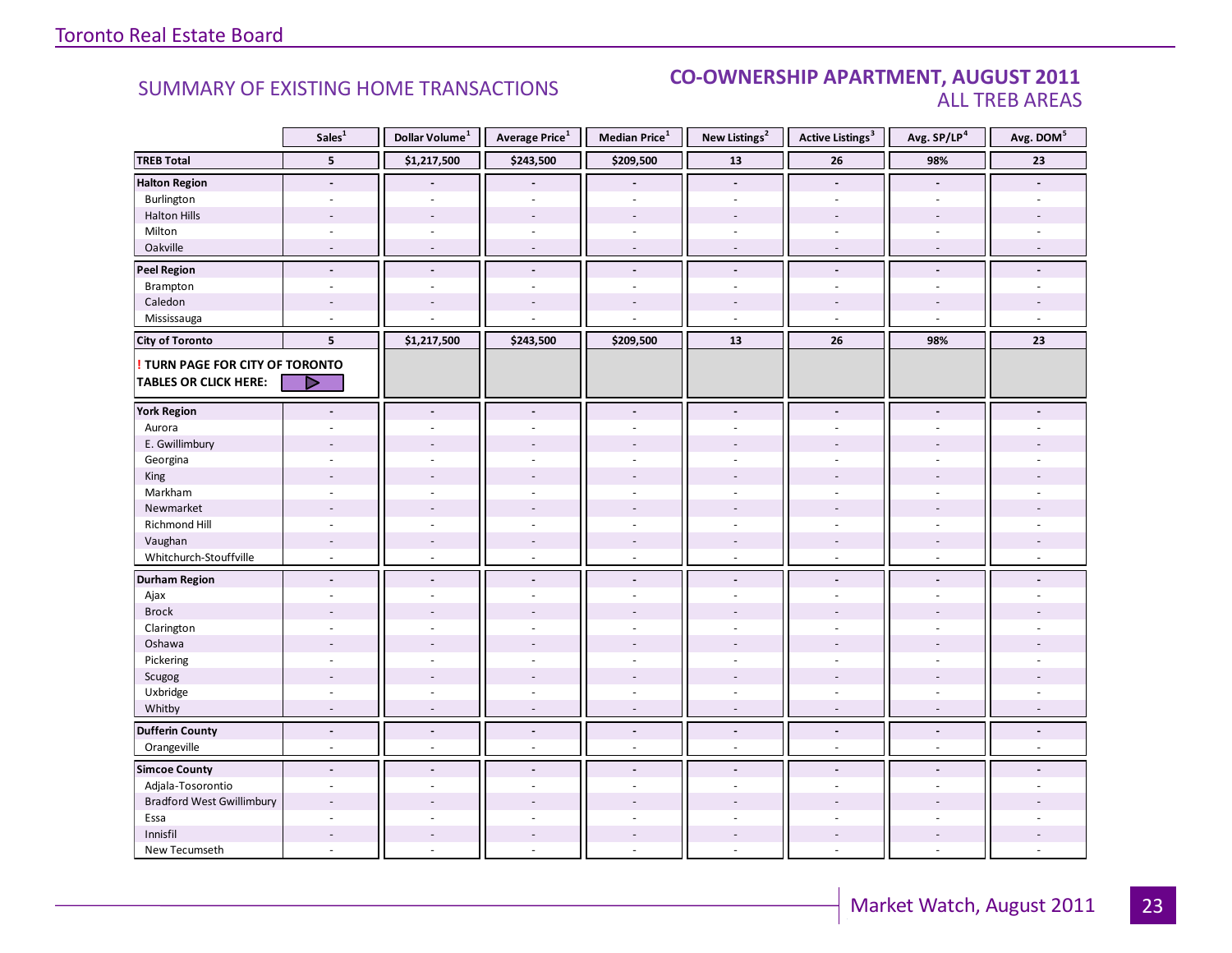### $\overline{\phantom{a}}$  and  $\overline{\phantom{a}}$  and  $\overline{\phantom{a}}$ CITY OF TORONTO MUNICIPAL BREAKDOWN SUMMARY OF EXISTING HOME TRANSACTIONS<br>CITY OF TOPONTO MUINICIPAL PREAKDOMAL

<span id="page-23-0"></span>

|                              | Sales <sup>1</sup>       | Dollar Volume <sup>1</sup> | <b>Average Price</b> <sup>1</sup> | Median Price <sup>1</sup> | New Listings <sup>2</sup> | <b>Active Listings<sup>3</sup></b> | Avg. SP/LP <sup>4</sup>  | Avg. DOM <sup>5</sup> |
|------------------------------|--------------------------|----------------------------|-----------------------------------|---------------------------|---------------------------|------------------------------------|--------------------------|-----------------------|
| <b>TREB Total</b>            | 5                        | \$1,217,500                | \$243,500                         | \$209,500                 | 13                        | 26                                 | 98%                      | 23                    |
| <b>City of Toronto Total</b> | 5                        | \$1,217,500                | \$243,500                         | \$209,500                 | 13                        | 26                                 | 98%                      | 23                    |
| Toronto West                 | $\overline{\phantom{a}}$ |                            |                                   | $\overline{\phantom{a}}$  | $\overline{\mathbf{3}}$   | 9                                  | $\overline{\phantom{a}}$ |                       |
| Toronto W01                  |                          |                            |                                   |                           | $\mathbf{1}$              | $\overline{2}$                     |                          |                       |
| Toronto W02                  |                          |                            |                                   |                           | $\mathbf{1}$              | $\overline{2}$                     |                          |                       |
| Toronto W03                  | $\sim$                   |                            | $\overline{a}$                    | $\sim$                    | ÷.                        | ÷.                                 |                          |                       |
| Toronto W04                  |                          |                            |                                   |                           |                           |                                    |                          |                       |
| Toronto W05                  |                          |                            |                                   |                           | $\mathbf{1}$              | 4                                  |                          |                       |
| Toronto W06                  |                          |                            |                                   |                           |                           | $\mathbf{1}$                       |                          |                       |
| Toronto W07                  |                          |                            |                                   | $\overline{a}$            |                           | ä,                                 |                          |                       |
| Toronto W08                  |                          |                            |                                   |                           |                           |                                    |                          |                       |
| Toronto W09                  |                          |                            |                                   |                           | $\overline{\phantom{a}}$  | ÷.                                 |                          |                       |
| Toronto W10                  | ÷.                       |                            |                                   | $\sim$                    | $\sim$                    | $\mathcal{L}$                      |                          |                       |
| <b>Toronto Central</b>       | $\overline{4}$           | \$847,500                  | \$211,875                         | \$206,250                 | 10                        | 17                                 | 96%                      | 25                    |
| Toronto C01                  |                          |                            |                                   |                           |                           |                                    |                          |                       |
| Toronto C02                  |                          |                            | $\overline{\phantom{a}}$          | $\sim$                    | $\mathbf{1}$              | $\overline{2}$                     |                          |                       |
| Toronto C03                  | $\sim$                   |                            | $\sim$                            | $\sim$                    | $\mathbf{1}$              | 4                                  | $\sim$                   |                       |
| Toronto C04                  |                          |                            | $\overline{\phantom{a}}$          | $\sim$                    | $\overline{4}$            | 5                                  |                          |                       |
| Toronto C06                  |                          |                            |                                   |                           |                           |                                    |                          |                       |
| Toronto C07                  | $\mathbf{1}$             | \$170,000                  | \$170,000                         | \$170,000                 | $\overline{\phantom{a}}$  | $\overline{\phantom{a}}$           | 100%                     | 29                    |
| Toronto C08                  | $\overline{2}$           | \$468,000                  | \$234,000                         | \$234,000                 | $\mathbf{1}$              | $\mathbf{1}$                       | 94%                      | 30                    |
| Toronto C09                  |                          |                            |                                   |                           |                           |                                    | $\sim$                   |                       |
| Toronto C10                  |                          |                            |                                   |                           | $\mathbf{1}$              | $\mathbf{1}$                       |                          |                       |
| Toronto C11                  |                          | $\overline{\phantom{a}}$   | $\overline{\phantom{a}}$          | $\sim$                    |                           |                                    |                          |                       |
| Toronto C12                  | ÷.                       |                            | $\bar{\phantom{a}}$               | $\overline{\phantom{a}}$  | $\overline{\phantom{a}}$  | $\sim$                             | $\sim$                   |                       |
| Toronto C13                  |                          |                            |                                   |                           |                           | 3                                  | $\overline{\phantom{a}}$ |                       |
| Toronto C14                  | $\mathbf{1}$             | \$209,500                  | \$209,500                         | \$209,500                 | $\overline{2}$            | $\mathbf{1}$                       | 99%                      | 9                     |
| Toronto C15                  | $\sim$                   | $\blacksquare$             | $\omega$                          | $\mathbb{Z}^2$            | $\sim$                    | $\sim$                             | $\omega$                 |                       |
| <b>Toronto East</b>          | $\mathbf{1}$             | \$370,000                  | \$370,000                         | \$370,000                 | $\blacksquare$            |                                    | 103%                     | 18                    |
| Toronto E01                  |                          |                            |                                   |                           |                           |                                    |                          |                       |
| Toronto E02                  | $\mathbf{1}$             | \$370,000                  | \$370,000                         | \$370,000                 |                           |                                    | 103%                     | 18                    |
| Toronto E03                  |                          |                            |                                   |                           |                           |                                    |                          |                       |
| Toronto E04                  |                          |                            |                                   |                           |                           |                                    |                          |                       |
| Toronto E05                  |                          |                            |                                   |                           |                           |                                    |                          |                       |
| Toronto E06                  |                          |                            |                                   |                           |                           |                                    |                          |                       |
| Toronto E07                  |                          |                            |                                   |                           |                           |                                    |                          |                       |
| Toronto E08                  |                          |                            |                                   |                           |                           |                                    |                          |                       |
| Toronto E09                  |                          |                            |                                   |                           |                           |                                    |                          |                       |
| Toronto E10                  |                          |                            |                                   |                           |                           |                                    |                          |                       |
| Toronto E11                  |                          |                            |                                   |                           |                           |                                    |                          |                       |